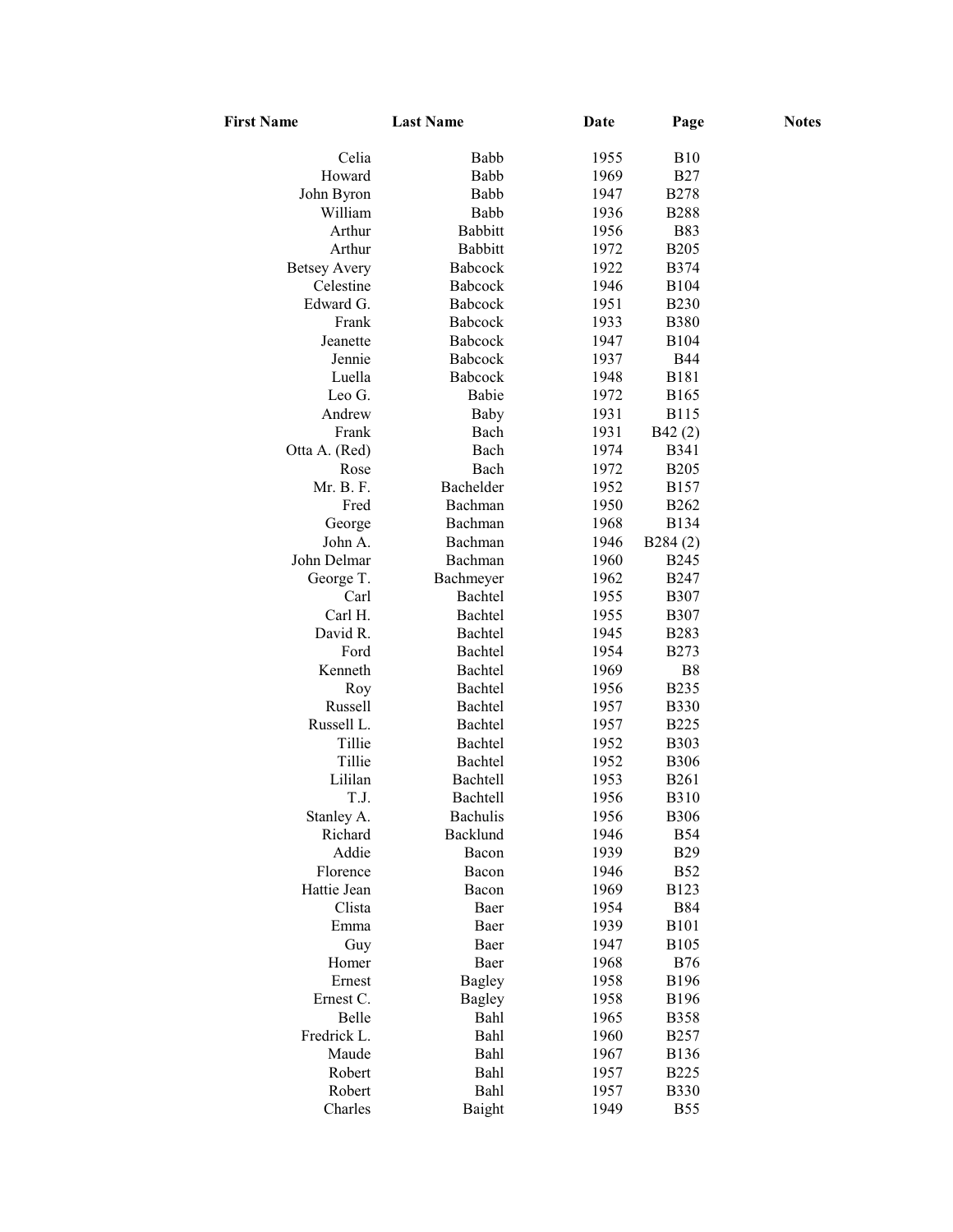| Anice S.        | Bailey        | 1964 | <b>B345</b>  |
|-----------------|---------------|------|--------------|
| Bertha          | <b>Bailey</b> | 1958 | <b>B12</b>   |
| Charles C.      | <b>Bailey</b> | 1952 | B197         |
| Charles L.      | <b>Bailey</b> | 1939 | <b>B323</b>  |
| Charles M.      | <b>Bailey</b> | 1937 | B193         |
| Chauncey        | <b>Bailey</b> | 1929 | <b>B33</b>   |
| Chauncey        | <b>Bailey</b> | 1929 | <b>B331</b>  |
| Clifford        | <b>Bailey</b> | 1964 | <b>B294</b>  |
| Diane M.        | Bailey        | 1963 | <b>B209</b>  |
| Elma Edna       | <b>Bailey</b> | 1951 | B318(2)      |
| Etta            | <b>Bailey</b> | 1933 | <b>B158</b>  |
| Flora           | <b>Bailey</b> | 1971 | <b>B250</b>  |
| Flora           | <b>Bailey</b> | 1971 | <b>B251</b>  |
| Frances         | <b>Bailey</b> | 1950 | B179(2)      |
| G.C.            | <b>Bailey</b> | 1950 | <b>B171</b>  |
| Homer           | <b>Bailey</b> | 1969 | <b>B210</b>  |
| Ira             | <b>Bailey</b> | 1937 | <b>B45</b>   |
| Iva             | Bailey        | 1949 | <b>B61</b>   |
| John R.         | <b>Bailey</b> | 1955 | <b>B307</b>  |
| John R.         | <b>Bailey</b> | 1955 | <b>B309</b>  |
| Lucy            | <b>Bailey</b> | 1958 | <b>B312</b>  |
| Mary            | <b>Bailey</b> | 1946 | <b>B51</b>   |
| Mary            | Bailey        | 1948 | <b>B243</b>  |
| Mary            | Bailey        | 1954 | <b>B160</b>  |
| Mary            | Bailey        | 1965 | <b>B346</b>  |
| Mary J.         | Bailey        | 1954 | <b>B198</b>  |
| Mary R.         | Bailey        | 1960 | <b>B364</b>  |
| Mrs. Merle      | Bailey        | 1964 | <b>B</b> 343 |
| Noel Charles    | <b>Bailey</b> | 1956 | <b>B320</b>  |
| Nora            | <b>Bailey</b> | 1951 | <b>B316</b>  |
| Russell Austin  | <b>Bailey</b> | 1920 | <b>B121</b>  |
| Russell Austin  | <b>Bailey</b> | 1920 | <b>B19</b>   |
| Travis H.       | <b>Bailey</b> | 1970 | <b>B205</b>  |
| W.H.            | <b>Bailey</b> | 1954 | <b>B215</b>  |
| William         | <b>Bailey</b> | 1969 | <b>B10</b>   |
| William         | <b>Bailey</b> | 1969 | <b>B247</b>  |
| Albert G.       | Bair          | 1946 | <b>B279</b>  |
| Francis G.      | Bair          | 1971 | <b>B249</b>  |
| Francis G.      | Bair          | 1971 | <b>B250</b>  |
| Helen I.        | Bair          | 1977 | <b>B353</b>  |
| Clara           | Baird         | 1954 | <b>B125</b>  |
| Joseph          | Baird         | 1934 | <b>B380</b>  |
| Floyd B.        | Baith         | 1954 | <b>B200</b>  |
| Michael J.      | Bajnok, Sr.   | 1960 | <b>B358</b>  |
| Alcinus         | Baker         | 1934 | <b>B150</b>  |
| Amelia          | Baker         | 1950 | <b>B25</b>   |
| Bernard Leo     | Baker         | 1947 | B102         |
| Bevery Jean     | <b>Baker</b>  | 1932 | <b>B41</b>   |
| Camilla         | Baker         | 1954 | <b>B85</b>   |
| Charles J.      | Baker         | 1962 | B183         |
| Clarence Martin | Baker         | 1949 | B192         |
| Clarence Martin | Baker         | 1949 | <b>B282</b>  |
| Cora E.         | <b>Baker</b>  | 1974 | <b>B352</b>  |
| David A.        | <b>Baker</b>  | 1915 | <b>B365</b>  |
| Edith           | <b>Baker</b>  | 1955 | <b>B306</b>  |
|                 |               |      |              |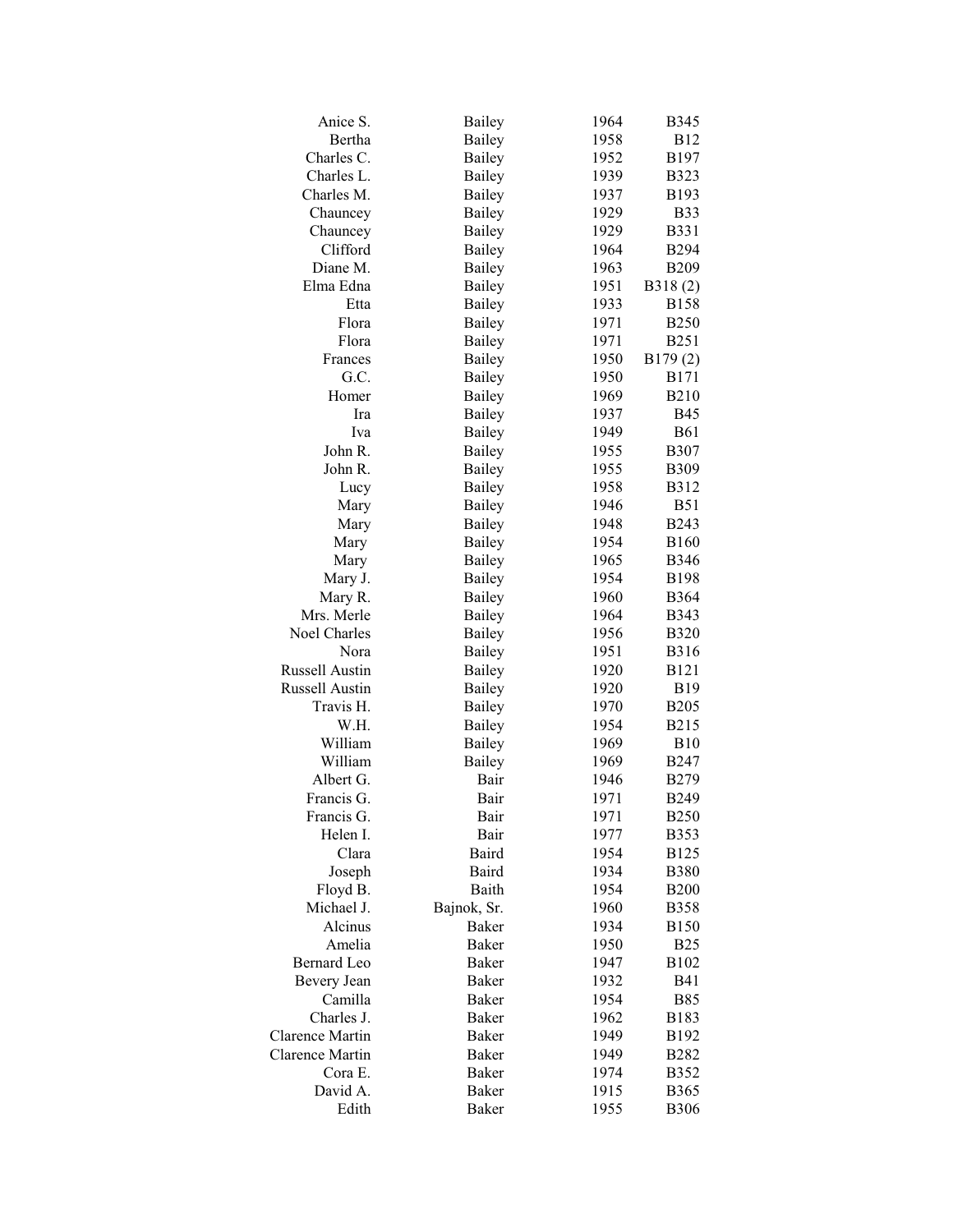| Emerson O.     | <b>Baker</b>  | 1939 | <b>B288</b>    |
|----------------|---------------|------|----------------|
| Frank          | Baker         | 1951 | <b>B169</b>    |
| George         | Baker         | 1934 | <b>B49</b>     |
| Grace Clapp    | Baker         | 1932 | <b>B287</b>    |
| Grace M.       | <b>Baker</b>  | 1969 | B <sub>6</sub> |
| Guy M.         | <b>Baker</b>  | 1932 | <b>B46</b>     |
| Helen          | <b>Baker</b>  | 1956 | <b>B320</b>    |
| Helen Mahan    | Baker         | 1956 | <b>B336</b>    |
| Howard         | Baker         | 1956 | <b>B310</b>    |
| Irene W.       | <b>Baker</b>  | 1961 | <b>B247</b>    |
| John           | <b>Baker</b>  | 1957 | <b>B265</b>    |
| Leonard D.     | <b>Baker</b>  | 1974 | B4             |
| Lydia Marie    | <b>Baker</b>  | 1955 | <b>B71</b>     |
| Mabel          | <b>Baker</b>  | 1968 | <b>B248</b>    |
| Margaret S.    | Baker         | 1950 | <b>B63</b>     |
| Margaret S.    | <b>Baker</b>  | 1950 | <b>B68</b>     |
| Marl E.        | Baker         | 1968 | <b>B244</b>    |
| Marl E.        | <b>Baker</b>  | 1968 | <b>B260</b>    |
| Marl E.        | <b>Baker</b>  | 1968 | <b>B364</b>    |
|                | Baker         |      |                |
| Mary           |               | 1952 | <b>B280</b>    |
| Melvin E.      | Baker         | 1948 | <b>B107</b>    |
| Melvin E.      | Baker         | 1948 | <b>B62</b>     |
| Michael        | <b>Baker</b>  | 1952 | <b>B220</b>    |
| Morris         | <b>Baker</b>  | 1950 | <b>B69</b>     |
| Mort           | <b>Baker</b>  | 1934 | <b>B335</b>    |
| Mort           | Baker         | 1939 | <b>B323</b>    |
| Mrs. M. E.     | Baker         | 1955 | <b>B311</b>    |
| Mrs. Samuel    | Baker         | 1928 | <b>B323</b>    |
| Mrs. Samuel    | Baker         | 1933 | <b>B321</b>    |
| Raymond Howard | Baker         | 1956 | <b>B302</b>    |
| Rev. J.W.      | <b>Baker</b>  | 1937 | <b>B21</b>     |
| Susan          | Baker         | 1959 | <b>B275</b>    |
| Victoria       | Baker         | 1963 | <b>B207</b>    |
| Walter G.      | <b>Baker</b>  | 1960 | <b>B256</b>    |
| William H.     | Baker         | 1933 | <b>B49</b>     |
| William P.     | <b>Baker</b>  | 1962 | B <sub>5</sub> |
| Duane Edward   | Baker, Jr.    | 1957 | <b>B236</b>    |
| Hiram          | <b>Bakes</b>  | 1970 | <b>B13</b>     |
| Mary           | <b>Balazs</b> | 1952 | <b>B168</b>    |
| Alma           | Baldasare     | 1959 | <b>B236</b>    |
| A. Melvin      | Baldwin       | 1956 | <b>B266</b>    |
| Clara          | Baldwin       | 1946 | <b>B77</b>     |
| Edward         | Baldwin       | 1956 | <b>B316</b>    |
| F.R.           | Baldwin       | 1956 | <b>B74</b>     |
| Gurth          | Baldwin       | 1969 | <b>B209</b>    |
| Harvey         | Baldwin       | 1912 | <b>B371</b>    |
| John D.        | Baldwin       | 1932 | <b>B129</b>    |
| Leon Paul      | Baldwin       | 1969 | <b>B345</b>    |
| Lodema         | Baldwin       | 1943 | <b>B52</b>     |
| Meribah        | Baldwin       | 1906 | <b>B93</b>     |
| Mrs. P.H.      | Baldwin       |      | <b>B374</b>    |
| Mrs. R. F.     | Baldwin       | 1931 | <b>B218</b>    |
| Perry          | Baldwin       | 1932 | <b>B114</b>    |
| Perry          | Baldwin       | 1932 | <b>B48</b>     |
| William G.     | Baldwin       | 1939 | <b>B47</b>     |
|                |               |      |                |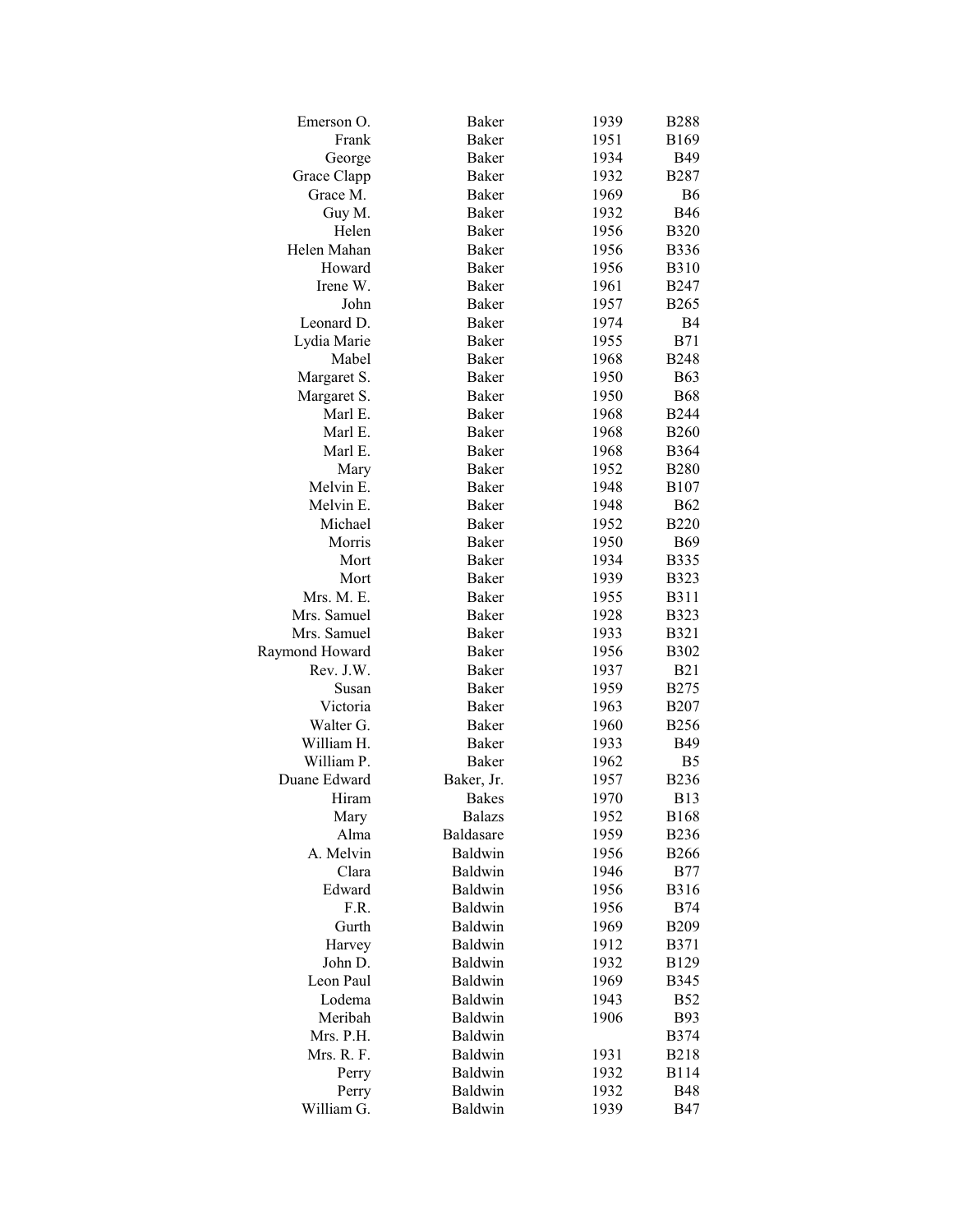| Toni Sue                     | Balent            | 1969 | <b>B245</b>      |
|------------------------------|-------------------|------|------------------|
| Elizabeth                    | <b>Bales</b>      | 1946 | <b>B53</b>       |
| Avie                         | Balista           | 1953 | <b>B240</b>      |
| Avie                         | <b>Balista</b>    | 1953 | <b>B274</b>      |
| June                         | <b>Balista</b>    | 1970 | B138(2)          |
| Tony                         | <b>Balista</b>    | 1947 | <b>B105</b>      |
| Alta                         | Ball              | 1963 | <b>B343</b>      |
| Andrew                       | <b>Ball</b>       | 1951 | B152             |
| Atla                         | Ball              | 1963 | <b>B347</b>      |
| Ernest                       | Ball              | 1963 | <b>B344</b>      |
| George W.                    | <b>Ball</b>       | 1963 | <b>B299</b>      |
| Gerald                       | <b>Ball</b>       | 1970 | <b>B300</b>      |
| Lee                          | <b>Ball</b>       | 1957 | <b>B74</b>       |
| Linda                        | <b>Ball</b>       | 1954 | <b>B265</b>      |
| Lucille May                  | <b>Ball</b>       | 1956 | <b>B310</b>      |
| Mary                         | <b>Ball</b>       | 1949 | <b>B181</b>      |
| Mary E.                      | Ball              | 1970 | <b>B351</b>      |
| Maud                         | Ball              | 1950 | <b>B69</b>       |
| Nellie                       | Ball              | 1946 | <b>B104</b>      |
|                              |                   |      |                  |
| Elizabeth Cline<br>Andrew W. | <b>Ballard</b>    | 1948 | <b>B190</b>      |
|                              | <b>Ballas</b>     | 1973 | <b>B213</b>      |
| Ethel M.                     | <b>Ballas</b>     | 1963 | <b>B297</b>      |
| Nina                         | Ballenger         | 1970 | B141(2)          |
| Ola Moatz                    | Ballenger         | 1946 | <b>B62</b>       |
| Choyce                       | Ballentine        | 1959 | B202(2)          |
| Lynn                         | <b>Balliette</b>  | 1951 | <b>B155</b>      |
| Cheryl Ann                   | <b>Ballish</b>    | 1969 | <b>B257</b>      |
| Cheryl Ann                   | <b>Ballish</b>    | 1969 | B <sub>8</sub>   |
| Charles                      | Ballway           | 1956 | <b>B132</b>      |
| John L.                      | Balmer            | 1928 | K59              |
| Finley F.                    | Balo              | 1954 | <b>B221</b>      |
| Charles                      | <b>Balser</b>     | 1946 | <b>B61</b>       |
| Karl                         | <b>Balser</b>     | 1941 | <b>B55</b>       |
| Mary                         | Balser            | 1954 | <b>B275</b>      |
| Moses                        | Ban               | 1946 | <b>B58</b>       |
| Anna                         | Banceu            | 1971 | <b>B249</b>      |
| John V.                      | Banceu            | 1964 | <b>B355</b>      |
| Carl                         | Bancroft          | 1951 | B <sub>197</sub> |
| Clarence B.                  | Bancroft          | 1954 | <b>B268</b>      |
| Cora                         | Bancroft          | 1947 | <b>B51</b>       |
| Jon Lester                   | Bancroft          | 1947 | <b>B190</b>      |
| Lura F.                      | Bancroft          | 1930 | <b>B376</b>      |
| Mabel                        | Bancroft          | 1957 | <b>B312</b>      |
| Mary                         | Bancroft          | 1907 | <b>B17</b>       |
| Melvin F.                    | Bancroft          | 1948 | <b>B131</b>      |
| Newton A.                    | Bancroft          | 1948 | <b>B278</b>      |
| Walter                       | Bancroft          | 1940 | <b>B131</b>      |
| William                      | Bancroft          | 1958 | <b>B63</b>       |
| William E.                   | Bancroft          | 1958 | <b>B71</b>       |
| Charles                      | Bandi             | 1952 | <b>B173</b>      |
| Pete                         | Bandrosky         | 1938 | <b>B115</b>      |
| Catherine                    | <b>Ban-Drosky</b> | 1957 | <b>B73</b>       |
| Joseph                       | Baniecki          | 1954 | <b>B315</b>      |
| Vincent                      | Baniecki          | 1948 | B189             |
| Joseph                       | Banish            | 1958 | <b>B313</b>      |
|                              |                   |      |                  |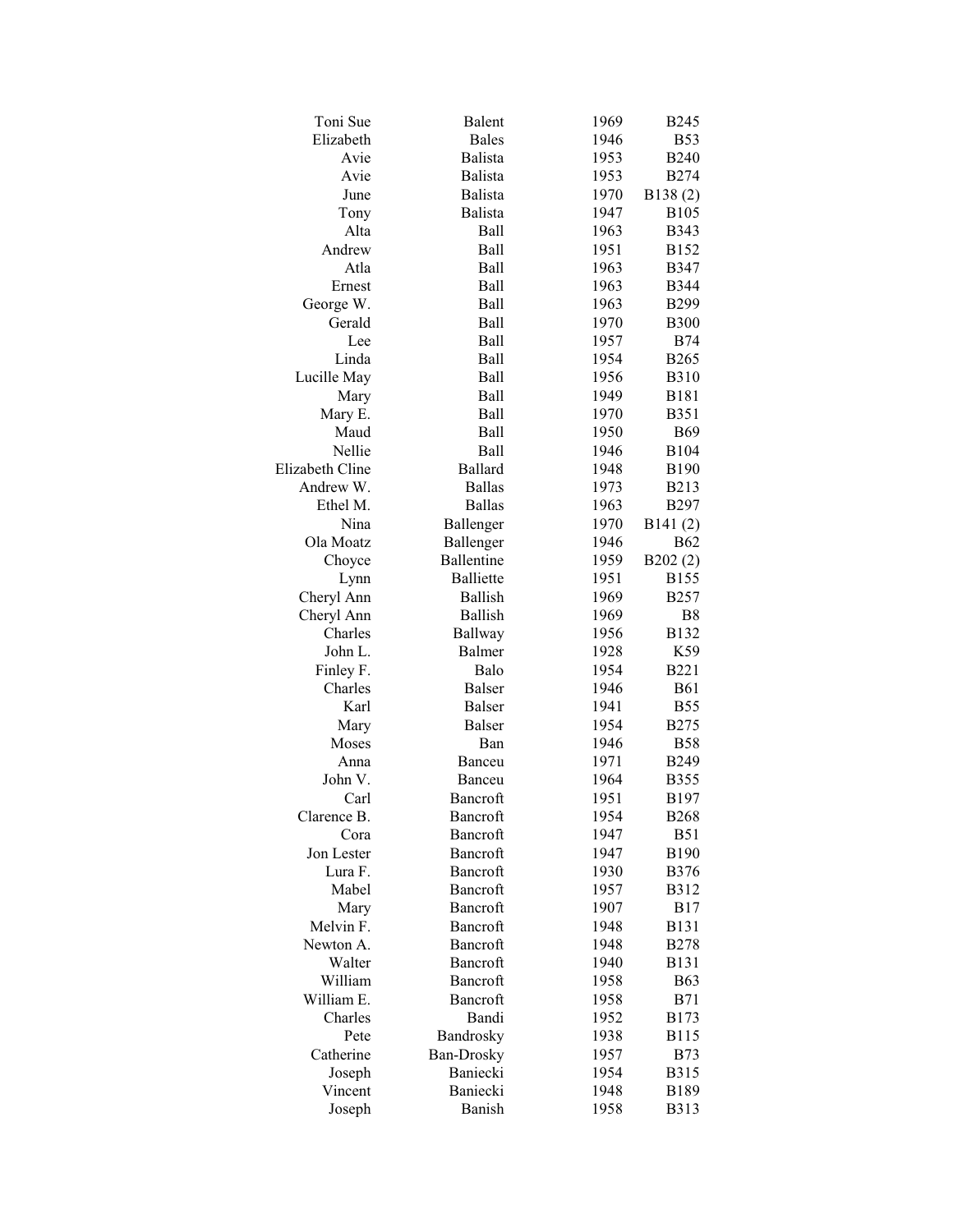| Stephen P.          | Banish         | 1959 | <b>B235</b>    |
|---------------------|----------------|------|----------------|
| Katherine           | Banko          | 1963 | <b>B298</b>    |
| Frank               | <b>Banks</b>   | 1953 | <b>B198</b>    |
| Thomas              | <b>Baragry</b> | 1973 | B <sub>3</sub> |
| John J.             | Baragry, Sr.   | 1965 | <b>B350</b>    |
| Kenneth Paul        | Barbara        | 1975 | <b>B139</b>    |
| D.H.                | Barber         | 1936 | <b>B30</b>     |
| Dene M.             | Barber         | 1955 | <b>B185</b>    |
| Emma L.             | Barber         | 1941 | <b>B277</b>    |
| Grace               | Barber         | 1953 | <b>B71</b>     |
| Grace               | Barber         | 1953 | <b>B85</b>     |
| John                | Barber         | 1950 | <b>B273</b>    |
| Lucy                | Barber         | 1919 | <b>B368</b>    |
| Luzetta             | Barber         | 1955 | <b>B182</b>    |
| W.H.                | Barber         | 1955 | <b>B71</b>     |
| Gaetana             | Barberine      | 1970 | <b>B141</b>    |
| Peter               | Barberine      | 1957 | <b>B86</b>     |
| infant              | Barchalk       | 1958 | <b>B188</b>    |
| Francis             | Barchikoski    | 1954 | <b>B72</b>     |
| Frank               | <b>Barclay</b> | 1954 | B169           |
| Robert J.           | Barclay        | 1950 | <b>B66</b>     |
| Charles             | Bard           | 1950 | <b>B72</b>     |
| Clayton M.          | Bard           | 1957 | <b>B329</b>    |
| Floyd B.            | Bard           | 1962 | <b>B358</b>    |
| <b>Bessie</b>       | Barhold        | 1966 | <b>B345</b>    |
| Bertha M.           | Barholt        | 1960 | <b>B258</b>    |
| Bessie E.           | <b>Barholt</b> | 1966 | B359           |
| Mable A.            | Barholt        | 1972 | B162           |
| Chester             | <b>Barker</b>  | 1955 | <b>B315</b>    |
| Harry               | <b>Barker</b>  | 1956 | <b>B65</b>     |
| Norman U.           | <b>Barker</b>  | 1964 | <b>B361</b>    |
| Russell M.          | Barker         | 1961 | B177           |
| Samuel              | Barker         | 1907 | <b>B369</b>    |
| Elmer               | <b>Barkes</b>  | 1962 | B97(2)         |
| Urissa C.           | <b>Barkes</b>  | 1967 | <b>B134</b>    |
| Phillis Jean        | Barkman        | 195  | <b>B244</b>    |
| Warren G.           | <b>Barkman</b> | 1959 | <b>B202</b>    |
| Peter               | Barko          | 1946 | <b>B284</b>    |
| Etta                | <b>Barlett</b> | 1930 | B334           |
| Henry C.            | <b>Barlow</b>  | 1958 | B313           |
| Joseph              | <b>Barlow</b>  | 1978 | B353           |
| Margaret            | <b>Barlow</b>  | 1958 | <b>B314</b>    |
| Emma                | Barnaby        | 1959 | <b>B202</b>    |
| Harry L.            | Barnaby        | 1942 | <b>B218</b>    |
| Paul                | Barnaby        | 1948 | <b>B128</b>    |
| Dascum Taylor       | Barnard        | 1939 | <b>B334</b>    |
| Elizabeth           | Barnard        | 1948 | <b>B107</b>    |
| F. L.               | Barnard        | 1912 | M65            |
| Jack H.             | <b>Barnard</b> | 1967 | <b>B345</b>    |
| Mary J.             | <b>Barnard</b> | 1935 | B379(2)        |
| Al G.               | <b>Barnes</b>  | 1928 | <b>B39</b>     |
| Gilbert J. "Shorty" | <b>Barnes</b>  | 1973 | <b>B351</b>    |
| Hyme W.             | <b>Barnes</b>  | 1969 | B379           |
| James "Pop"         | <b>Barnes</b>  | 1952 | <b>B74</b>     |
| Sylvester           | <b>Barnes</b>  | 1933 | R35            |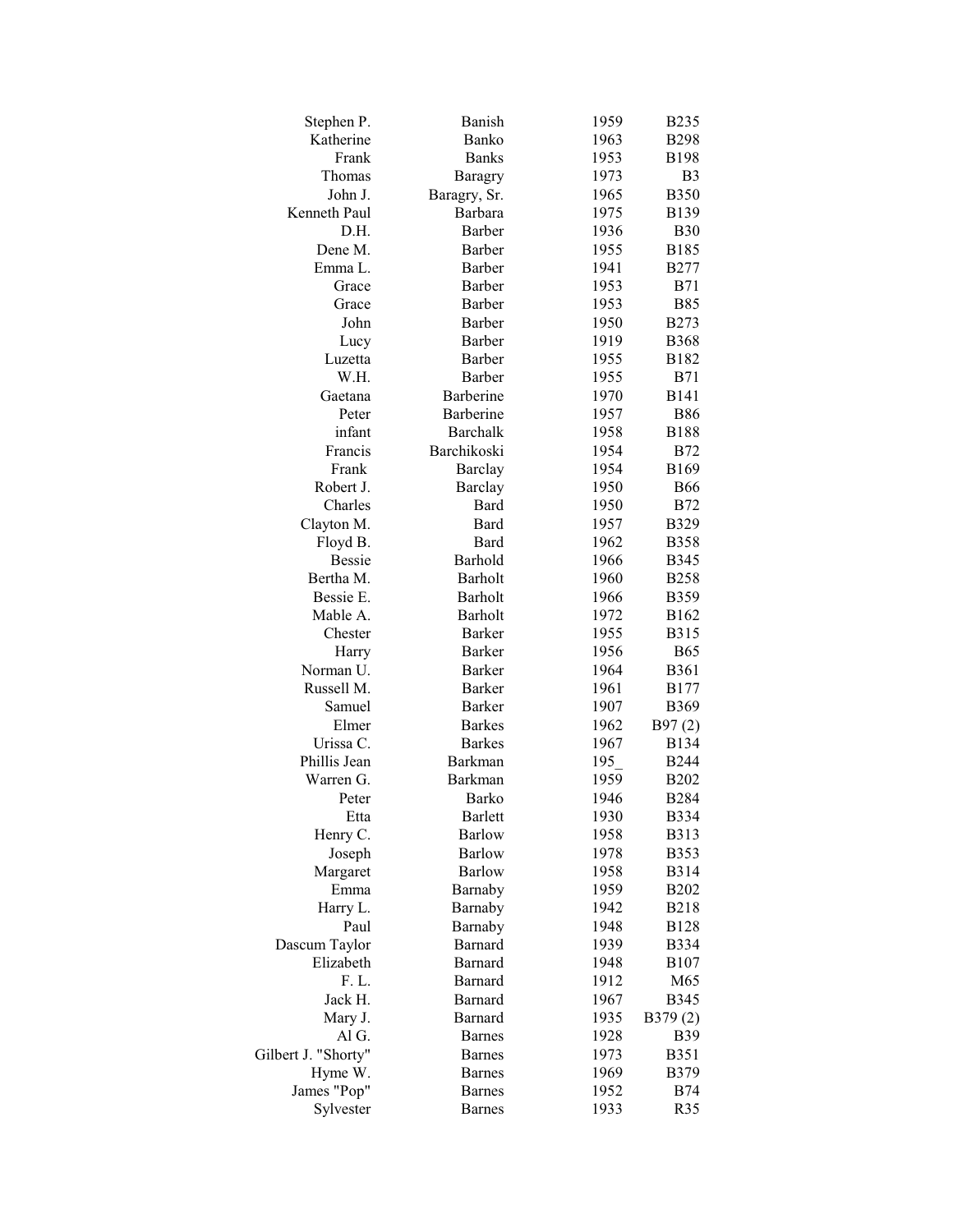| Thomas B.        | <b>Barnes</b>   | 1947 | B219             |
|------------------|-----------------|------|------------------|
| Virginia         | <b>Barnes</b>   | 1963 | <b>B294</b>      |
| Andrew           | Barnett         | 1966 | <b>B346</b>      |
| Clara T.         | <b>Barnett</b>  | 1953 | <b>B271</b>      |
| Claribel         | <b>Barnett</b>  | 1951 | <b>B108</b>      |
| Earle E.         | <b>Barnett</b>  | 1957 | <b>B331</b>      |
| Earle Elliot     | <b>Barnett</b>  | 1957 | <b>B310</b>      |
| Edgar G.         | <b>Barnett</b>  | 1948 | <b>B190</b>      |
| Fanny            | <b>Barnett</b>  | 1935 | <b>B44</b>       |
| G.A.             | <b>Barnett</b>  | 1953 | <b>B203</b>      |
| Harry            | <b>Barnett</b>  | 1958 | <b>B180</b>      |
| Harry R.         | <b>Barnett</b>  | 1959 | <b>B203</b>      |
| Henry E.         | <b>Barnett</b>  | 1971 | <b>B249</b>      |
| Irene            | Barnett         | 1952 | <b>B312</b>      |
| Louis            | Barnett         | 1937 | <b>B49</b>       |
| Marion Lea       | <b>Barnett</b>  | 1953 | <b>B222</b>      |
| Reuben           | <b>Barnett</b>  | 1951 | <b>B276</b>      |
| Russell A.       | <b>Barnett</b>  | 1976 | B142             |
| Dorothy          | <b>Barnhart</b> | 1965 | B359             |
| Harriett         | Barnum          | 1939 | <b>B288</b>      |
| Katherine        | Barnum          | 1906 | <b>B17</b>       |
| Alice Owega      | Barr            | 1952 | <b>B314</b>      |
| George           | Barr            | 1950 | <b>B262</b>      |
| George           | Barr            | 1950 | <b>B70</b>       |
| Seymore (Cy) N.  | Barr            | 1976 | B142             |
| Manuel           | Barreiro        | 1953 | <b>B145</b>      |
| Manuel           | Barreiro        | 1963 | <b>B135</b>      |
| Manuel           | Barreiro, Jr.   | 1951 | <b>B272</b>      |
| Mary Jean        | Barreriro       | 1949 | <b>B</b> 107     |
| Beatrice R.      | <b>Barrett</b>  | 1917 | <b>B113</b>      |
| Elizabeth        | <b>Barrett</b>  | 1929 | <b>B39</b>       |
| Fannie           | <b>Barrett</b>  | 1954 | <b>B179</b>      |
| George           | <b>Barrett</b>  | 1919 | B367(2)          |
| Margaret         | <b>Barrett</b>  | 1937 | B193             |
| Minerva Stroud   | <b>Barrett</b>  | 1919 | <b>B366</b>      |
| Minerva Stroud   | <b>Barrett</b>  | 1919 | B367             |
| Paul             | <b>Barrett</b>  | 1934 | <b>B287</b>      |
| Robert           | Barrett         | 1957 | <b>B304</b>      |
| Russell          | <b>Barrett</b>  | 1953 | <b>B265</b>      |
| Mark R.          | <b>Barrick</b>  | 1963 | <b>B346</b>      |
| James Howell     | Barrow, Jr.     | 2005 | H <sub>278</sub> |
| Eugene W.        | <b>Barry</b>    | 1973 | <b>B250</b>      |
| <b>Steve</b>     | <b>Barry</b>    | 1958 | H129             |
| Mr. E. D.        | <b>Barstow</b>  | 1963 | B299             |
| Andrew           | Bart            | 1970 | <b>B351</b>      |
| Samuel           | <b>Bart</b>     | 1970 | <b>B341</b>      |
| Theresa          | <b>Bartek</b>   | 1965 | <b>B295</b>      |
| Bertis C.        | <b>Bartell</b>  | 1956 | <b>B303</b>      |
| Frederick        | Barth           | 1931 | <b>B42</b>       |
| Louis            | Barthlomew      | 1949 | <b>B57</b>       |
| Casper           | Bartholomew     | 1948 | <b>B382</b>      |
| Casper Hope      | Bartholomew     | 1951 | <b>B308</b>      |
| Dominic          | Bartholomew     | 1965 | <b>B151</b>      |
| Donald           | Bartholomew     | 1996 | <b>B252</b>      |
| Harriet Blackman | Bartholomew     | 1897 | <b>B376</b>      |
|                  |                 |      |                  |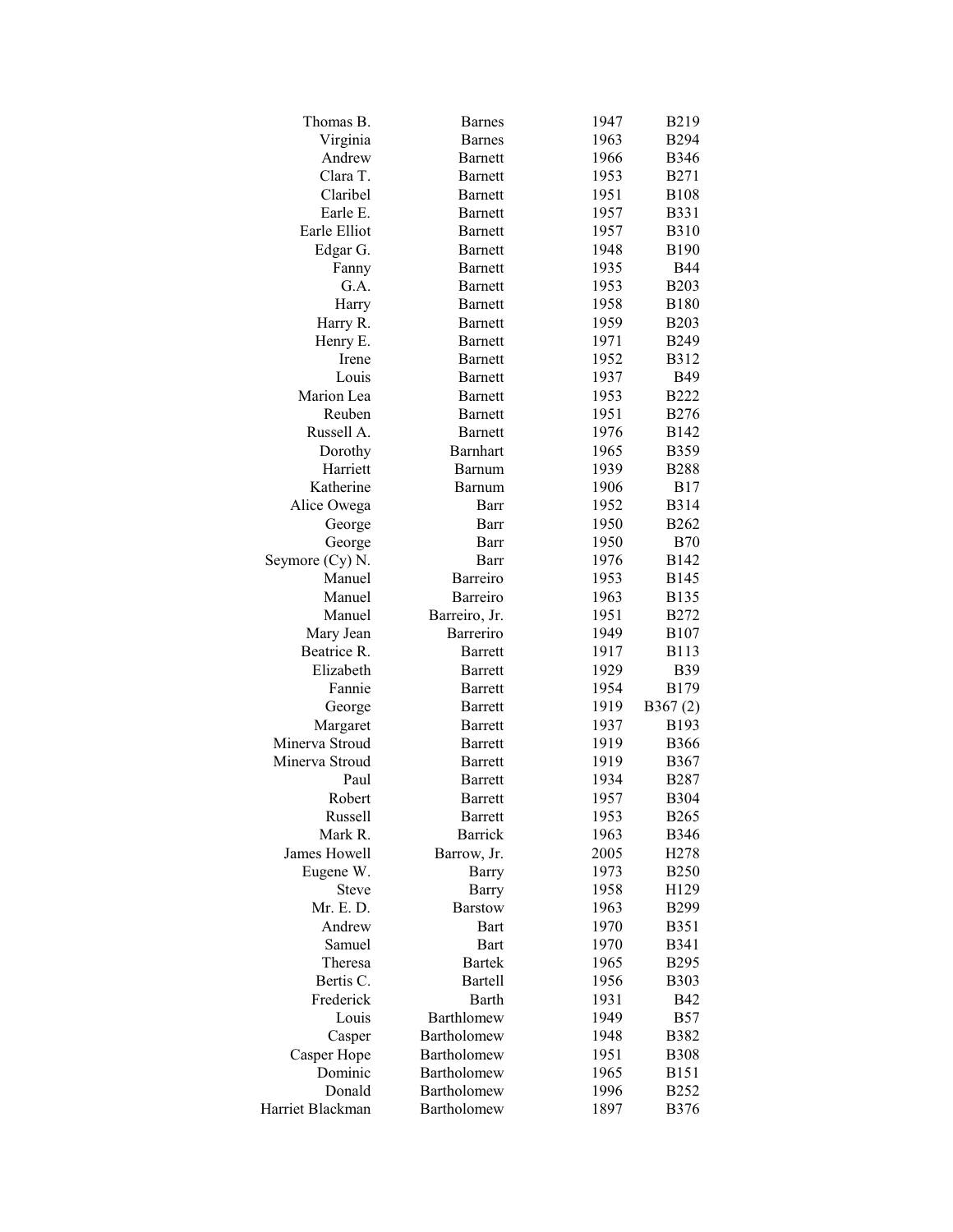| John Fremont    | Bartholomew                  | 1914         | <b>B</b> 374     |
|-----------------|------------------------------|--------------|------------------|
| Lucy            | Bartholomew                  | 1921         | B366(2)          |
| Martin          | Bartholomew                  | 1918         | <b>B368</b>      |
| Mary Isabelle   | Bartholomew                  | 1947         | <b>B61</b>       |
| O.B.            | Bartholomew                  | 1904         | B369             |
| Oliver Blackman | Bartholomew                  |              | <b>B372</b>      |
| Delbert E.      | <b>Bartlett</b>              | 1933         | <b>B49</b>       |
| Edward          | <b>Bartlett</b>              | 1978         | <b>B139</b>      |
| Isaiah          | <b>Bartlett</b>              | 1867         | <b>B367</b>      |
| Laura           | <b>Bartlett</b>              | 1951         | <b>B261</b>      |
| Lee A.          | <b>Bartlett</b>              | 1959         | <b>B303</b>      |
| Shirl B.        | <b>Bartlett</b>              | 1946         | <b>B277</b>      |
| Albert E.       | <b>Barton</b>                | 1958         | <b>B194</b>      |
| Albert E.       | Barton                       | 1958         | <b>B195</b>      |
| Alena           | Barton                       | 1952         | <b>B305</b>      |
| Alfred          | Barton                       | 1958         | <b>B68</b>       |
| Darwin          | Barton                       | 1956         | B235(2)          |
| Fred E.         | Barton                       | 1957         | <b>B329</b>      |
| Myra Jo         | Barton                       | 1953         | <b>B201</b>      |
| Statira E.      | Barton                       | 1899         | <b>B367</b>      |
| Frances         | Bartosiewicz                 | 1949         | <b>B283</b>      |
| Flora           | <b>Bartow</b>                | 1966         | <b>B359</b>      |
| Josiah Bert     | <b>Bartow</b>                | 1971         | <b>B249</b>      |
| Josiah Bert     | <b>Bartow</b>                | 1971         | <b>B251</b>      |
| Sadie           | <b>Bartow</b>                | 1951         | <b>B236</b>      |
| Margaret        | Bartram                      | 1955         | <b>B24</b>       |
| Mrs. Johnson    | Bartshe                      | 1932         | B43(2)           |
| William         | Bartshe                      | 1946         | <b>B51</b>       |
| Cora            | <b>Bascom</b>                | 1951         | <b>B267</b>      |
| Erma T.         | Base                         | 1948         | <b>B127</b>      |
| Raymond         | Base                         | 1933         | <b>B45</b>       |
| Adam W.         | Basel                        | 1947         | <b>B131</b>      |
| John            | Basel                        | 1947         | <b>B59</b>       |
| Annie           | Basham                       | 1939         | <b>B46</b>       |
| Angelina        | <b>Basile</b>                | 1931         | <b>B44</b>       |
| Bertha Ann      | Basin                        | 1958         | <b>B188</b>      |
| Anna            | <b>Bassett</b>               | 1951         | <b>B230</b>      |
| Bert V.         | <b>Bassett</b>               | 1949         | B181             |
| Miles           | <b>Bassett</b>               | 1928         | B324(2)          |
| James L.        | Bastedo                      | 1962         | <b>B357</b>      |
| Edward W.       | <b>Baston</b>                | 1975         | B <sub>140</sub> |
| Michael         | <b>Batalaro</b>              | 1947         | <b>B105</b>      |
| Philoma E.      | <b>Baters</b>                | 1970         | B352             |
| William         | <b>Baters</b>                | 1947         | <b>B</b> 9       |
| Carleton J.     | <b>Bates</b>                 | 1941         | <b>B282</b>      |
|                 |                              |              | <b>B350</b>      |
| Irene<br>Judith | <b>Bates</b><br><b>Bates</b> | 1964<br>1971 | <b>B81</b>       |
| Mary            |                              | 1934         | <b>B150</b>      |
|                 | <b>Bates</b>                 |              |                  |
| Andrew          | <b>Batsch</b>                | 1972         | <b>B216</b>      |
| Edward          | Batsch                       | 1959         | <b>B274</b>      |
| James C.        | <b>Batsch</b>                | 1969         | <b>B337</b>      |
| Norma           | <b>Batsch</b>                | 2005         | B253(2)          |
| James Oscar     | <b>Batson</b>                | 1971         | <b>B292</b>      |
| Arthur          | Battershell<br>Battistelli   | 1970         | <b>B300</b>      |
| Infant girl     |                              | 1963         | <b>B299</b>      |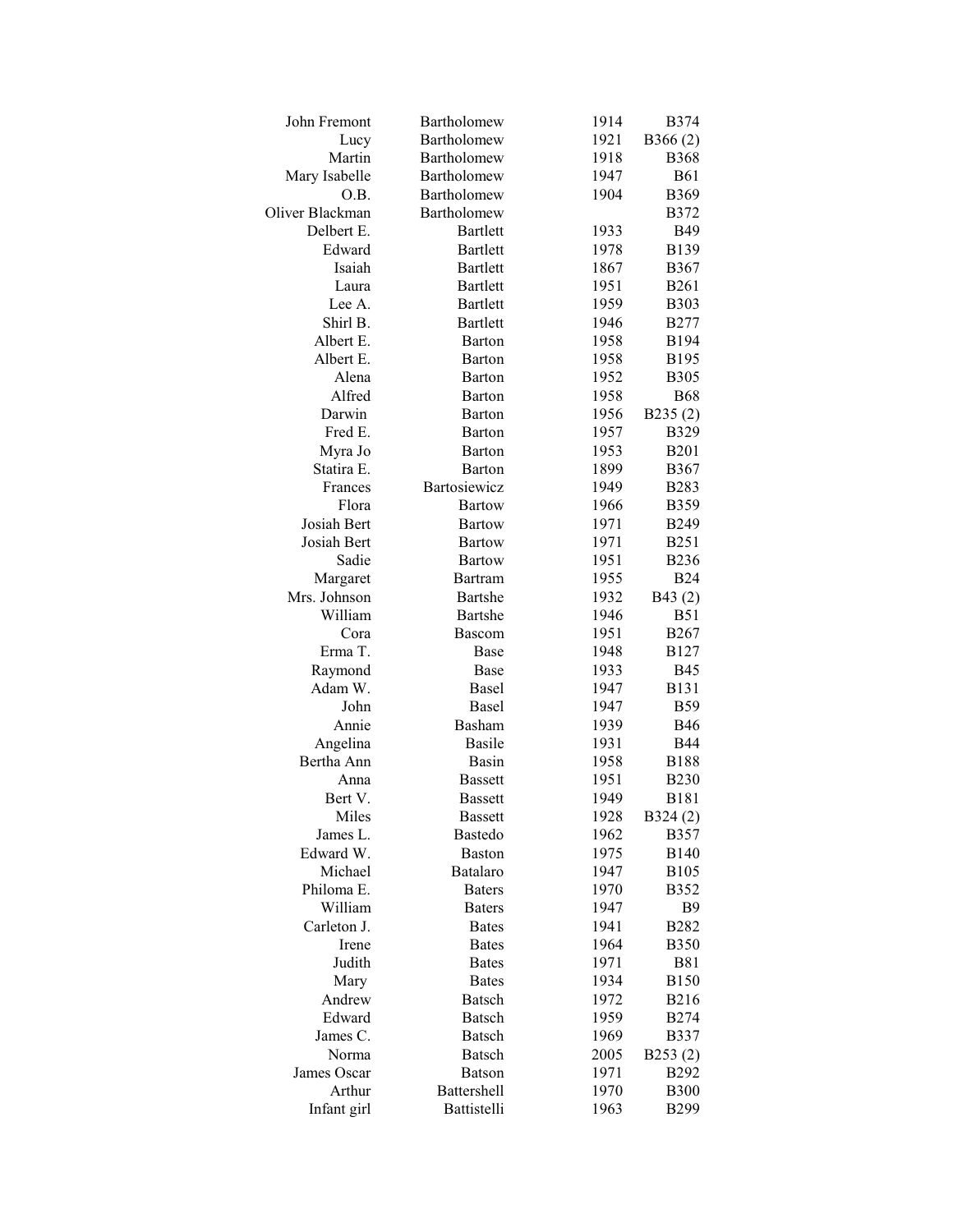| Carl F.            | Bauer          | 1970 | <b>B141</b>      |
|--------------------|----------------|------|------------------|
| Carl H.            | Bauer          | 1962 | <b>B109</b>      |
| Dora               | Bauer          | 1968 | <b>B210</b>      |
| Dora E.            | Bauer          | 1968 | B194             |
| Dora E.            | Bauer          | 1968 | B <sub>195</sub> |
| Dottie             | Bauer          | 1964 | <b>B194</b>      |
| Dottie             | Bauer          | 1964 | B <sub>195</sub> |
| E.H.               | Bauer          | 1949 | <b>B61</b>       |
| Elizabeth          | Bauer          | 1937 | <b>B49</b>       |
| Elizabeth          | Bauer          | 1939 | <b>B287</b>      |
| Eloise             | Bauer          | 1970 | <b>B141</b>      |
| Fronica            | Bauer          | 1961 | <b>B359</b>      |
| George A.          | Bauer          | 1966 | <b>B295</b>      |
| Gerald             | Bauer          | 1974 | <b>B352</b>      |
| Ida                | Bauer          | 1951 | <b>B312</b>      |
| Kurt George        | Bauer          | 1962 | <b>B124</b>      |
|                    | Bauer          | 1963 | <b>B207</b>      |
| Mary A.<br>Rose O. |                |      |                  |
|                    | Bauer          | 1955 | B182             |
| Susan              | Bauer          | 1947 | B77(2)           |
| Anna B.            | Baughman       | 1972 | <b>B205</b>      |
| Edna               | Baughman       | 1964 | <b>B358</b>      |
| Harold L.          | Baughman       | 1960 | <b>B210</b>      |
| Ira C.             | Baughman       | 1955 | <b>B308</b>      |
| Seymour            | Baughman       | 1939 | <b>B323</b>      |
| Seymour            | Baughman       | 1939 | B379             |
| Burr L.            | Baum           | 1958 | <b>B160</b>      |
| Carl E.            | Baum           | 1972 | B162             |
| Linda Kay          | Baum           | 1950 | <b>B66</b>       |
| Emma               | Bauman         | 1942 | <b>B217</b>      |
| Joseph             | Bauman         | 1939 | <b>B46</b>       |
| Albert W.          | Baumberger     | 1955 | <b>B313</b>      |
| Elinor W.          | Baumberger     | 1954 | <b>B274</b>      |
| Winona             | Baumgarder     | 1955 | <b>B73</b>       |
| Hazel              | Baumgardner    | 1981 | <b>B156</b>      |
| Joseph             | Baumgartner    | 1969 | <b>B360</b>      |
| Rose               | Baumgartner    | 1971 | B156(2)          |
| Rudolph            | Baumgartner    | 1965 | <b>B356</b>      |
| Vitio              | Bavarro        | 1930 | <b>B</b> 34      |
| Minnie             | Bawden         | 1955 | <b>B126</b>      |
| Minnie             | Bawden         | 1955 | B175             |
| Samuel             | Bawden         | 1946 | <b>B62</b>       |
| Samuel             | Bawden         | 1946 | <b>B78</b>       |
| Clarence "Chub"    | <b>Baxter</b>  | 1973 | B <sub>3</sub>   |
| Harry              | <b>Baxter</b>  | 1950 | <b>B69</b>       |
| Isaac              | <b>Baxter</b>  | 1946 | <b>B60</b>       |
| Kathryn            | Bay            | 1940 | <b>B22</b>       |
| Paul               | <b>Bayless</b> | 1960 | B239             |
| Frank              | <b>Bayley</b>  | 1932 | <b>B50</b>       |
| Homer              | <b>Bayley</b>  | 1946 | <b>B60</b>       |
| Homer              | <b>Bayley</b>  | 1949 | <b>B57</b>       |
| James M.           | <b>Bayley</b>  | 1958 | <b>B309</b>      |
| Zoe                | <b>Bayliss</b> | 1951 | <b>B158</b>      |
| Geneva             | Baylor         | 1955 | B <sub>25</sub>  |
| John W.            | Baylor         | 1949 | <b>B107</b>      |
| Ray F.             | Baylor         | 1947 | B381             |
|                    |                |      |                  |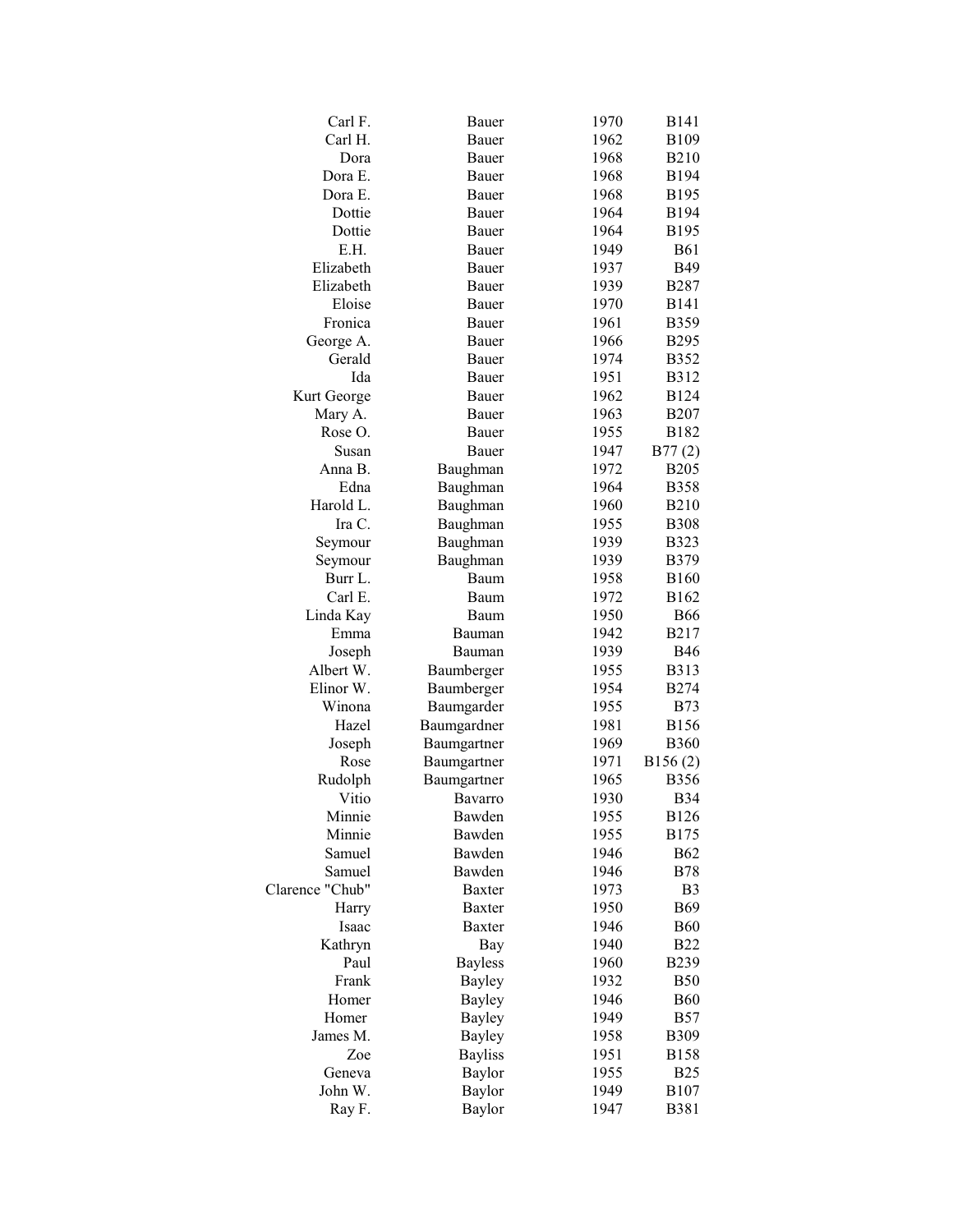| Ray F.                   | Baylor         | 1947 | <b>B382</b>  |
|--------------------------|----------------|------|--------------|
| <b>Beatrice Eileen</b>   | Bayne          | 1955 | <b>B25</b>   |
| Elsie                    | Bayun          | 1955 | <b>B70</b>   |
| Beatrice P.              | Beach          | 1971 | <b>B249</b>  |
| William L.               | Beach          | 1963 | <b>B206</b>  |
| Besse H.                 | Beal           | 1956 | <b>B263</b>  |
| Bessie H.                | Beal           | 1956 | <b>B264</b>  |
| Ernest                   | Beal           | 1939 | <b>B333</b>  |
| Frances                  | Beal           | 1941 | <b>B30</b>   |
| Harriet E.               | Beal           | 1963 | <b>B28</b>   |
| Irvin                    | Beal           | 1951 | <b>B26</b>   |
| James F.                 | Beal           | 1932 | <b>B47</b>   |
| Josephine                | Beall          | 1970 | B143         |
| Josephine                | Beall          | 1970 | <b>B291</b>  |
| Lelia                    | <b>Beals</b>   | 1962 | <b>B132</b>  |
| Celia                    | Bean           | 1932 | <b>B50</b>   |
| Grant                    | Bean           | 1938 | <b>B</b> 9   |
| John O.                  | Bean           | 1939 | <b>B323</b>  |
| L. H.                    | Bean           | 1917 | <b>B286</b>  |
| Mary                     | Bean           | 1952 | B152         |
| Mrs. Marion              | Bean           | 1972 | <b>B252</b>  |
| Percy                    | Bean           | 1919 | <b>B17</b>   |
| Robert J.                | Bean           | 1948 | <b>B107</b>  |
| William                  | Bean           | 1948 | <b>B77</b>   |
| Alton P.                 | Beans          | 1941 | <b>B278</b>  |
| Charles M.               | Beans          | 1957 | <b>B268</b>  |
| Maggie M.                | Beans          | 1981 | <b>B252</b>  |
| Stella L.                | Beans          | 1963 | <b>B208</b>  |
| Victor                   | Beans          | 1939 | <b>B</b> 101 |
| Clarence F.              | Beard          | 1960 | <b>B</b> 364 |
| Eva                      | Beard          | 1980 | <b>B254</b>  |
| George                   | Beard          | 1963 | <b>B</b> 362 |
| George                   | Beard          | 1963 | <b>B361</b>  |
| Ida                      | Beard          | 1960 | <b>B356</b>  |
| Leon S.                  | Beardsely      | 1946 | B77          |
| Charles J.               | Beardsley      | 1950 | <b>B</b> 303 |
| Edith L.                 | Beardsley      | 1973 | <b>B252</b>  |
| Howard                   | Beardsley      | 1932 | B115         |
| T. G.                    | Beardsley      | 1932 | <b>B46</b>   |
| <b>Frederick Charles</b> | <b>Bearhs</b>  | 1921 | <b>B201</b>  |
| Charles R.               | Beathe         | 1963 | <b>B347</b>  |
| K.P. and Nellie          | Beattie        | 1934 | <b>B335</b>  |
| Alice Bowers             | <b>Beatty</b>  | 1932 | <b>B50</b>   |
| Frank                    | <b>Beatty</b>  | 1950 | <b>B67</b>   |
| Frank                    | <b>Beatty</b>  | 1951 | <b>B159</b>  |
| Hull                     | <b>Beatty</b>  | 1938 | <b>B287</b>  |
| John C.                  | <b>Beatty</b>  | 1915 | <b>B375</b>  |
| Robert G.                | <b>Beatty</b>  | 1947 | <b>B381</b>  |
| Harry                    | Beaver         | 1940 | <b>B30</b>   |
| Evelyn                   | <b>Beavers</b> | 1952 | <b>B302</b>  |
| Joyce Elaine             | <b>Beavers</b> | 1950 | <b>B269</b>  |
| Webb                     | <b>Beavers</b> | 1954 | B174         |
| Webb H.                  | <b>Beavers</b> | 1954 | B172         |
| Frank                    | Beazell        | 1958 | <b>B301</b>  |
| Gustav A.                | Bechlar        | 1960 | <b>B</b> 364 |
|                          |                |      |              |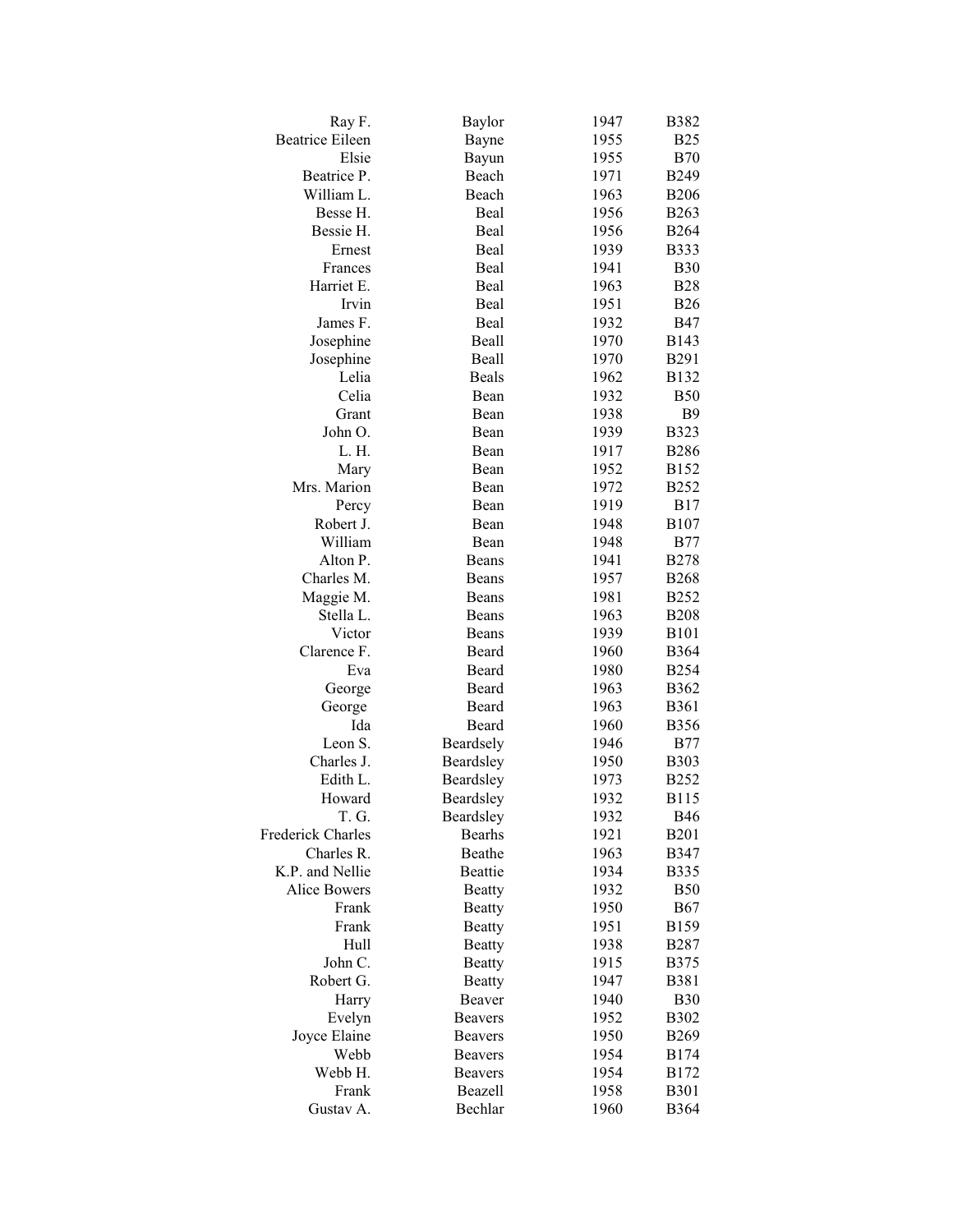| Catherine           | Bechtle         | 1952 | <b>B215</b>  |
|---------------------|-----------------|------|--------------|
| Frank               | Bechtle         | 1954 | <b>B176</b>  |
| Glenn               | Bechtle         | 1970 | <b>B156</b>  |
| John                | Bechtle         | 1953 | <b>B68</b>   |
| Kenneth             | Bechtle         | 1920 | F23          |
| Maude               | Bechtle         | 1947 | <b>B105</b>  |
| Catherine           | Beck            | 1956 | <b>B308</b>  |
| Charles             | Beck            | 1930 | <b>B</b> 334 |
| Christine           | <b>Beck</b>     | 1932 | <b>B42</b>   |
| Clarence            | Beck            | 1938 | <b>B289</b>  |
| Clarence            | Beck            | 1938 | <b>B9</b>    |
| Emilie              | Beck            | 1950 | <b>B175</b>  |
| Emma L.             | Beck            | 1960 | <b>B247</b>  |
| Flora M.            | Beck            | 1946 | <b>B277</b>  |
| Flora M.            | Beck            | 1946 | <b>B23</b>   |
| Frank               | Beck            | 1971 | <b>B291</b>  |
| Harry               | <b>Beck</b>     | 1947 | <b>B217</b>  |
| Hazel               | Beck            | 1978 | <b>B13</b>   |
| Lottie B.           | Beck            | 1964 | P98          |
| <b>Luther Scott</b> | Beck            | 1969 | <b>B272</b>  |
| Martha              | Beck            | 1954 | <b>B85</b>   |
| Monroe D.           | Beck            | 1974 | <b>B28</b>   |
| Mrs. Harry          | Beck            | 1955 | <b>B26</b>   |
| Oliver              | Beck            | 1960 | <b>B348</b>  |
| Richard             | Beck            | 1962 | <b>B359</b>  |
| Roberta Lee         | Beck            | 1972 | <b>B164</b>  |
| Thomas A.           | Beck            | 1952 | <b>B311</b>  |
| William C.          | Beck            | 1963 | <b>B209</b>  |
| Frank               | Beckberger      | 1934 | <b>B380</b>  |
| Carl                | Becker          | 1969 | <b>B123</b>  |
| Mary                | Becker          | 1911 | <b>B380</b>  |
| Harley E.           | Beckler         | 1953 | <b>B269</b>  |
| Dewey               | Beckley         | 1951 | <b>B172</b>  |
| Bertha              | Beckwith        | 1973 | <b>B11</b>   |
| Frank               | <b>Beckwith</b> | 1944 | <b>B53</b>   |
| Franklin F.         | <b>Beckwith</b> | 1955 | <b>B313</b>  |
| Lucy                | Beckwith        | 1919 | <b>B33</b>   |
| Margaret A.         | Beckwith        | 1975 | <b>B142</b>  |
| Mrs. Frank F.       | <b>Beckwith</b> | 1947 | <b>B127</b>  |
| Samuel              | Beckwith        | 1957 | <b>B331</b>  |
| Samuel              | Beckwith        | 1959 | <b>B329</b>  |
| John A.             | <b>Bedard</b>   | 2004 | <b>B254</b>  |
| Annette             | Bedell          | 1959 | <b>B261</b>  |
| Louis N.            | Bedenik         | 1972 | <b>B164</b>  |
| David               | Bedient         | 1915 | B369         |
| Mordecai            | Bedient         | 1918 | H51          |
| Joseph Charles      | Bednar          | 1973 | <b>B205</b>  |
| Margaret M.         | Bednar          | 1960 | <b>B364</b>  |
| Ella                | Bee             | 1961 | <b>B194</b>  |
| Ella                | Bee             | 1961 | <b>B195</b>  |
| Birdie E.           | Beebe           | 1951 | <b>B305</b>  |
| Joseph              | Beebe           | 1956 | <b>B65</b>   |
| Stanley             | Beebe           | 1938 | <b>B116</b>  |
| Celia Marian        | Beebout         | 1960 | <b>B363</b>  |
| John                | Beech           | 1952 | <b>B188</b>  |
|                     |                 |      |              |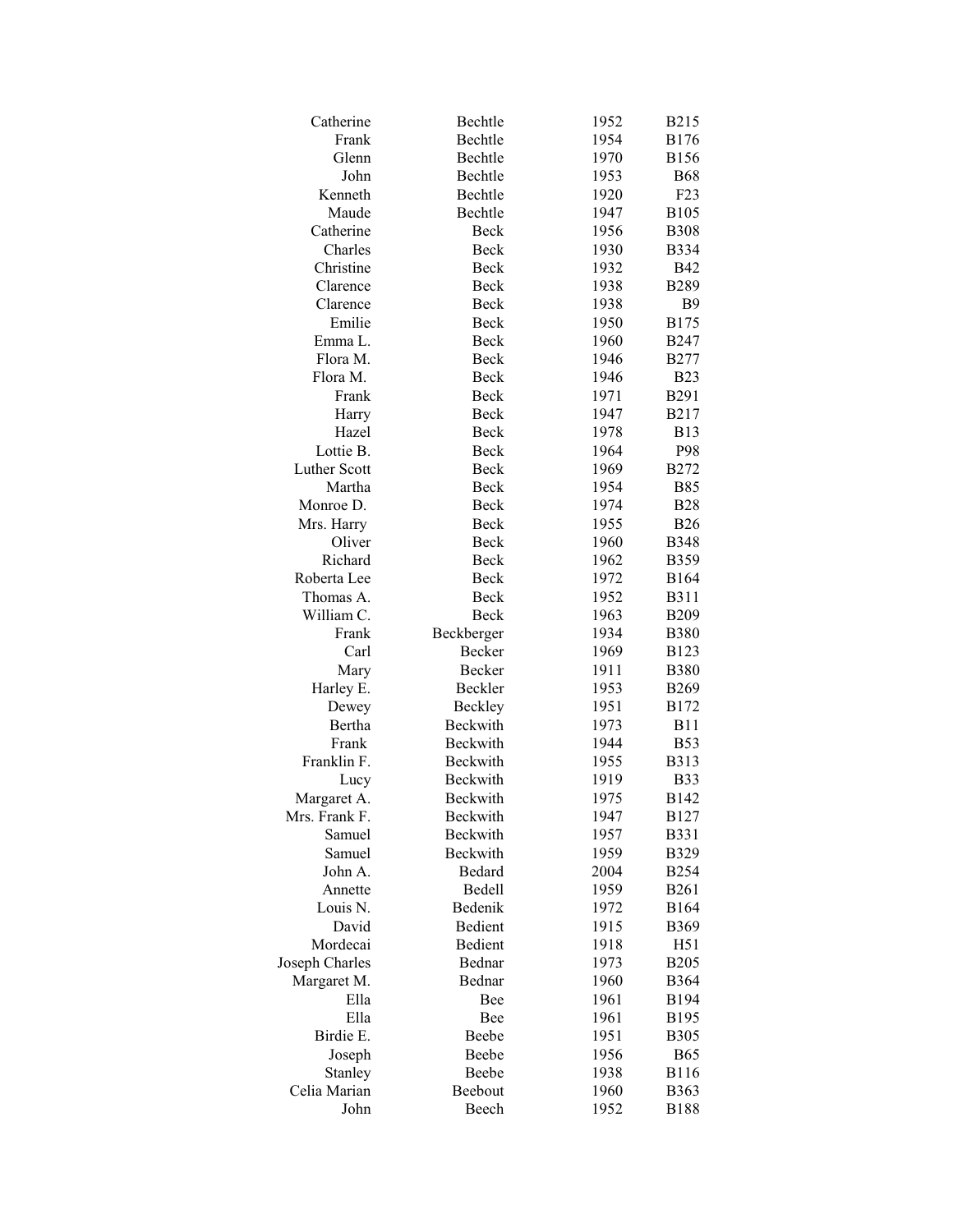| Edward           | Beeman         | 1956 | <b>B229</b>    |
|------------------|----------------|------|----------------|
| Laura Phillips   | <b>Beers</b>   | 1935 | <b>B333</b>    |
| Amy              | Beery          | 1948 | <b>B190</b>    |
| Austin A.        | Beery          | 1932 | <b>B116</b>    |
| C.E.             | Beery          | 1946 | <b>B52</b>     |
| Carrie           | Beery          | 1964 | <b>B28</b>     |
| Charles          | Beery          | 1951 | <b>B201</b>    |
| Chauncey         | Beery          | 1938 | <b>B45</b>     |
| James T.         | Beery          | 1926 | <b>B19</b>     |
| Lorena           | Beery          | 1967 | B356(2)        |
| Oscar            | Beery          | 1932 | <b>B44</b>     |
| Oscar Adelbert   | Beery          | 1932 | <b>B367</b>    |
| Oscar Adelbert   | Beery          | 1932 | <b>B48</b>     |
| Ralph O.         | Beery          | 1964 | <b>B27</b>     |
| Ralph O.         | Beery          | 1964 | L56            |
| Charles          | Beese          | 1951 | <b>B159</b>    |
| Mary S.          | Behner         | 1959 | <b>B244</b>    |
| George           | Behon          | 1973 | <b>B13</b>     |
| Nick             | Behon          | 1947 | <b>B102</b>    |
| Dickie Lee       | Behr           | 1940 |                |
| Leo              | <b>Behrens</b> | 1969 | B30(2)<br>B7   |
| Elizabeth T.     | Behun          | 1959 | <b>B203</b>    |
|                  |                | 1957 | <b>B331</b>    |
| Marcia May       | Behymer        |      |                |
| Nellie           | Beight         | 1950 | <b>B66</b>     |
| Ben              | Beinstein      | 1957 | <b>B71</b>     |
| Ella             | Beisecker      | 1952 | <b>B174</b>    |
| A.T.             | Belanger       | 1953 | <b>B73</b>     |
| Ernest G.        | Belden         | 1946 | <b>B53</b>     |
| George           | Belden         | 1940 | <b>B191</b>    |
| Augusta          | Beldhaem       | 1954 | <b>B176</b>    |
| Cora Clark       | Beldin         | 1930 | <b>B129</b>    |
| Lillian          | Beldon         | 1942 | <b>B277</b>    |
| William Richard  | Belitsky       | 1947 | B281(2)        |
| Esta             | Belknap        | 1981 | <b>B255</b>    |
| Fran             | Belknap        | 1974 | B163           |
| Frances          | Belknap        | 1974 | <b>B222</b>    |
| Grover           | Belknap        | 1967 | B <sub>6</sub> |
| James Grover     | Belknap        | 1948 | <b>B241</b>    |
| Kenneth          | Belko          | 1941 | <b>B191</b>    |
| Charles Clifford | Bell           | 1936 | <b>B287</b>    |
| Elizabeth        | Bell           | 1952 | <b>B263</b>    |
| Elizabeth        | Bell           | 1952 | <b>B313</b>    |
| Elizabeth M.     | Bell           | 1952 | <b>B108</b>    |
| Elizabeth M.     | Bell           | 1952 | <b>B301</b>    |
| Elmer E.         | Bell           | 1951 | B169           |
| Eva A.           | Bell           | 1967 | <b>B358</b>    |
| Henrietta        | Bell           | 1950 | <b>B170</b>    |
| John             | Bell           | 1934 | <b>B288</b>    |
| John Henry       | Bell           | 1948 | <b>B77</b>     |
| Leath            | Bell           | 1955 | <b>B84</b>     |
| Lizzie           | Bell           | 1957 | <b>B270</b>    |
| Lorin            | Bell           | 1931 | <b>B45</b>     |
| Mae              | Bell           | 1950 | <b>B180</b>    |
| Mrs. Mearle      | Bell           | 1947 | <b>B59</b>     |
| Carl "Gene"      | Bell, Jr.      | 1957 | <b>B225</b>    |

picture only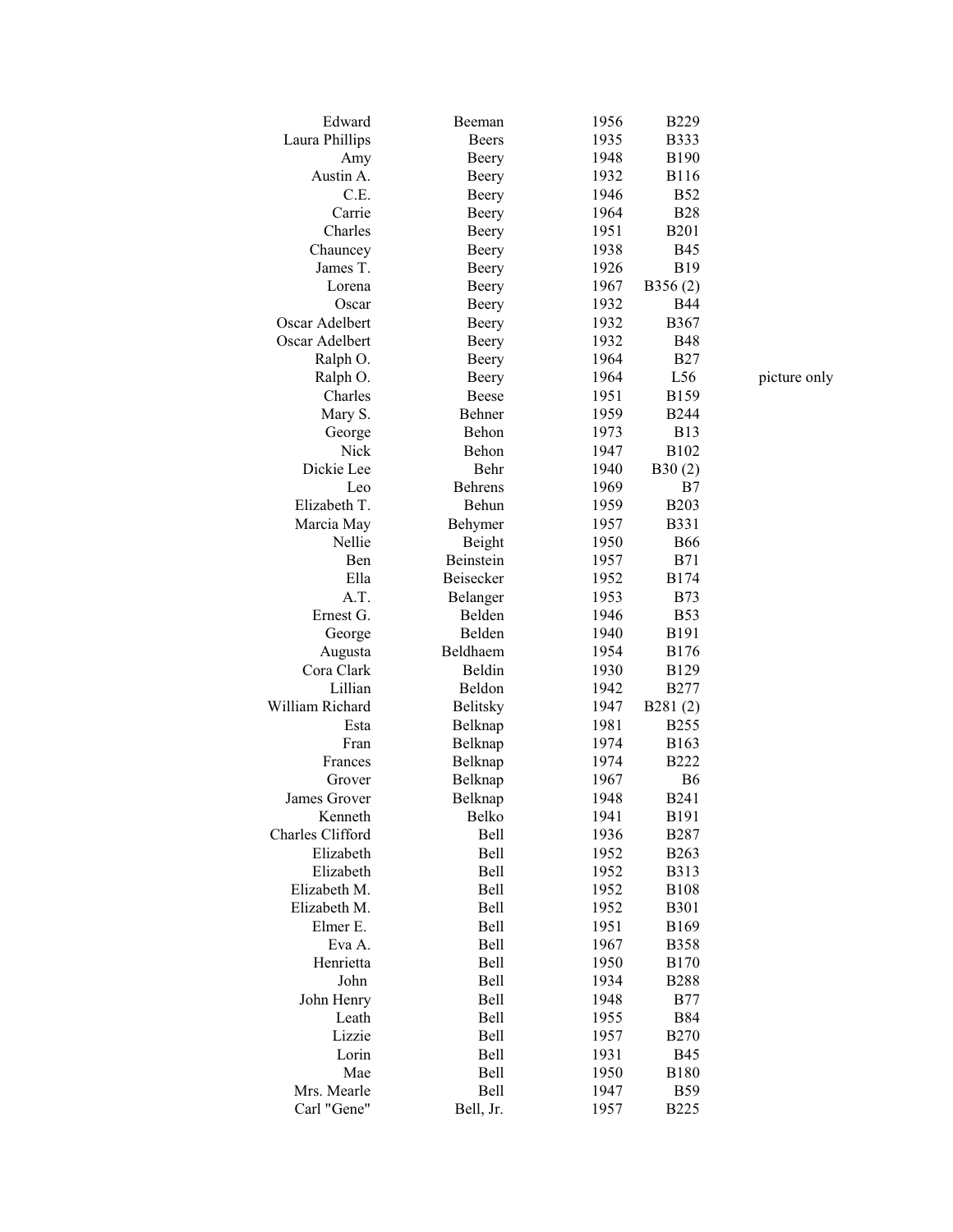| Hilda                | Bellard          | 1954 | <b>B274</b>      |
|----------------------|------------------|------|------------------|
| Hilda Prichard       | Bellard          | 1954 | <b>B273</b>      |
| Albert               | Beller           | 1962 | B <sub>8</sub>   |
| Nellie J.            | Bellock          | 1972 | <b>B206</b>      |
| Elizabeth            | <b>Beltz</b>     | 1957 | <b>B84</b>       |
| Mary                 | <b>Beltz</b>     | 1941 | <b>B22</b>       |
| Mrs. Carl            | <b>Beltz</b>     | 1939 | <b>B101</b>      |
| Clarissa             | Beman            | 1879 | <b>B212</b>      |
| Weldon C.            | Bembower         | 1970 | <b>B291</b>      |
| William              | Bembower         | 1966 | B <sub>8</sub>   |
| Ethel                | Bemis            | 1910 | <b>B366</b>      |
| Frank                | Bemis            | 1941 | <b>B77</b>       |
| Ida May              | Bemis            | 1937 | B193             |
| Michael Thomas       | Ben              | 1971 | <b>B250</b>      |
| Anna                 | <b>Bencesics</b> | 1954 | <b>B262</b>      |
| Teresa               | Bench            | 1963 | <b>B178</b>      |
| David                | Bendel           | 1954 | <b>B126</b>      |
| Nellie               | Bendel           | 1953 | <b>B198</b>      |
| Rosa                 | Bendel           | 1933 | <b>B130</b>      |
| Rosa                 | Bendel           | 1933 | <b>B129</b>      |
| Avonne               | Bender           | 1955 | <b>B70</b>       |
| Bryan T.             | Bender           | 1970 | <b>B110</b>      |
| Helen L.             | Bender           | 1967 | <b>B363</b>      |
| Mr. and Mrs. Michael | Bender           | 1971 | B162             |
| Mary                 | Bendure          | 1946 | <b>B23</b>       |
| Loren                | Benesch          | 1968 | <b>B135</b>      |
| Loren L.             | Benesch          | 1968 | M61              |
| Joseph               | Benjac           | 1949 | <b>B</b> 107     |
| <b>Bernard Glen</b>  | Benjamin         | 1959 | <b>B202</b>      |
| Inez                 | Benjamin         | 1934 | <b>B</b> 159     |
| Julia L.             | Benjamin         | 1921 | <b>B372</b>      |
| Zora A.              | Benjamin         | 1954 | <b>B203</b>      |
| Anna                 | Benko            | 1967 | <b>B</b> 137     |
| Ruth Belle           | Benner           | 1970 | <b>B352</b>      |
| Ruth Belle           | Benner           | 1970 | <b>B</b> 353     |
| Virginia Ruth        | Benner           | 1956 | <b>B264</b>      |
| Disa                 | Bennet           | 1946 | <b>B59</b>       |
| Cotter               | Bennett          | 1948 | <b>B285</b>      |
| Curtiss P.           | Bennett          | 1961 | B297             |
| Daniel F.            | Bennett          | 1949 | <b>B283</b>      |
| Delos Dan            | Bennett          | 1935 | <b>B48</b>       |
| Edward B.            | <b>Bennett</b>   | 1939 | <b>B21</b>       |
| Francis E.           | <b>Bennett</b>   | 1957 | <b>B230</b>      |
| Frederick            | <b>Bennett</b>   | 1972 | B <sub>164</sub> |
| George W.            | <b>Bennett</b>   | 1960 | <b>B207</b>      |
| George W.            | <b>Bennett</b>   | 1960 | <b>B247</b>      |
| Infant               | <b>Bennett</b>   | 1957 | <b>B268</b>      |
| John                 | <b>Bennett</b>   | 1972 | <b>B156</b>      |
| Lyle G.              | <b>Bennett</b>   | 1967 | <b>B252</b>      |
| Marilyn              | <b>Bennett</b>   | 1965 | B349             |
| Mary Ann             | <b>Bennett</b>   | 1973 | B4               |
| Mary L.              | Bennett          | 1959 | <b>B155</b>      |
| Millie               | Bennett          | 1950 | <b>B170</b>      |
| Milton Kelly         | Bennett          | 1950 | B67              |
| Nellie               | Bennett          | 1948 | H75              |
|                      |                  |      |                  |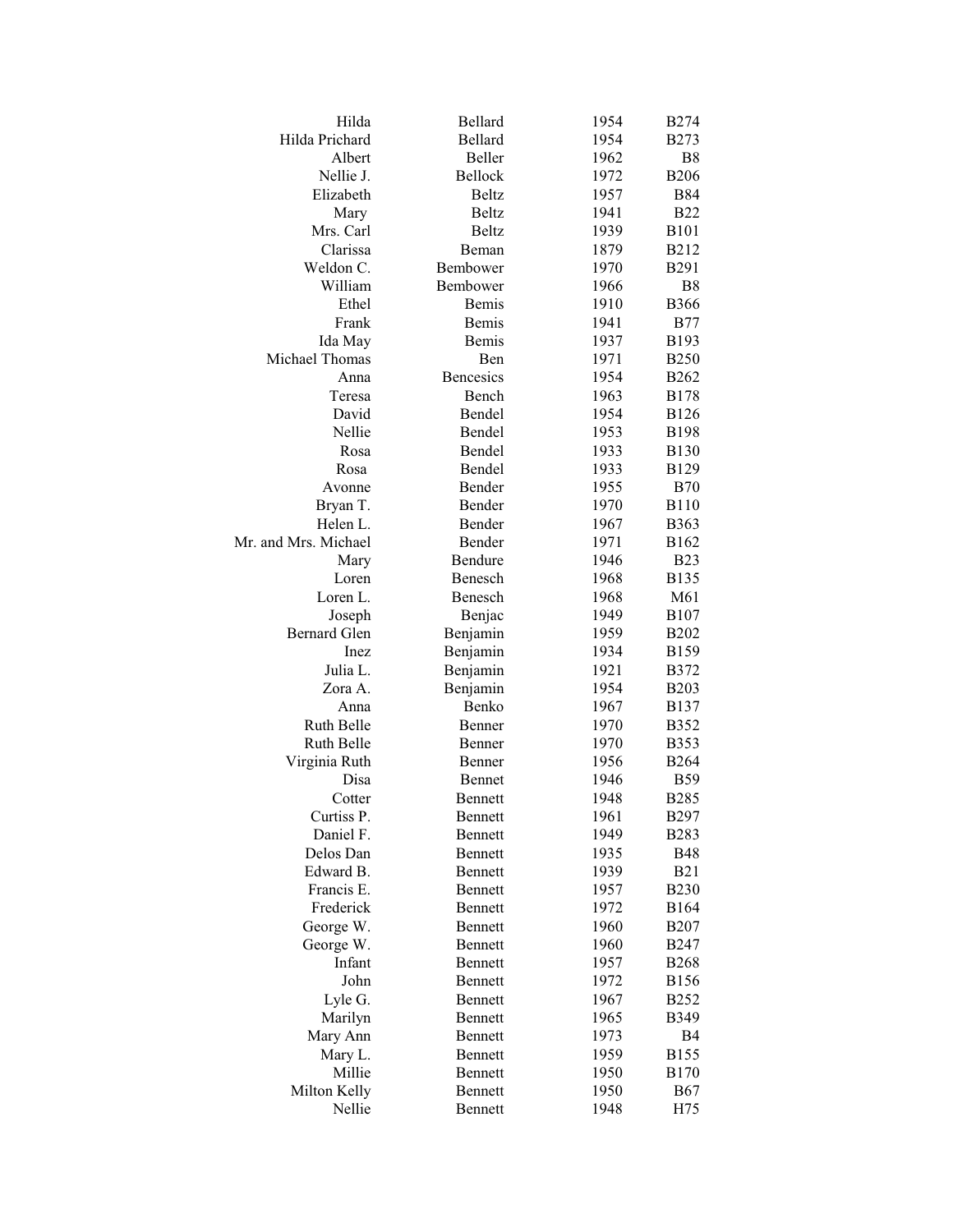| Thomas M.          | <b>Bennett</b> | 1961 | <b>B295</b>  |
|--------------------|----------------|------|--------------|
| Gary               | Bennett, Sr.   | 1984 | <b>B342</b>  |
| <b>Steve</b>       | Benning        | 1980 | <b>B32</b>   |
| Vera               | Benoy          | 1953 | <b>B65</b>   |
| Wilbur             | Benoy          | 1948 | <b>B57</b>   |
| John G.            | Bensco         | 1958 | <b>B311</b>  |
| Cecilia            | Benshoff       | 1946 | <b>B104</b>  |
| Edna               | Benshoff       | 1967 | <b>B350</b>  |
| Elinora            | Benshoff       | 1951 | B182         |
| Ethel              | Benson         | 1963 | <b>B297</b>  |
| Grace              | Benson         | 1972 | <b>B255</b>  |
| L.R.               | Benson         | 1953 | <b>B167</b>  |
| Lewis R. "Doc"     | Benson         | 1953 | <b>B168</b>  |
| Mr. and Mrs. Oscar | Benson         | 1949 | <b>B381</b>  |
| Charles            | Bent           | 1939 | <b>B379</b>  |
| Clarence           | Bent           | 1962 | <b>B109</b>  |
| Alonzo             | Bentley        | 1907 | <b>B372</b>  |
| Elmer              | Bentley        | 1949 | <b>B160</b>  |
| James              | Bentley        | 1961 | <b>B298</b>  |
| Jeanette Irene     | Bentley        | 1951 | <b>B276</b>  |
| Luette P.          | Bentley        | 1922 | <b>B373</b>  |
| Lyle               | Bentley        | 1955 | <b>B64</b>   |
| Mary               | Bentley        | 1907 | <b>B370</b>  |
| Princess           | Bentley        | 1932 | <b>B41</b>   |
| Orlando            | Bently         | 1885 | <b>B29</b>   |
| Leda S.            | Benton         | 1959 | <b>B154</b>  |
| Leda S.            | Benton         | 1959 | <b>B165</b>  |
| Elizabeth          | Bentz          | 1949 | <b>B283</b>  |
| Harvey F.          | Bentz          | 1964 | <b>B355</b>  |
| Hattie             | Bentz          | 1951 | <b>B318</b>  |
| Iva                | <b>Bentz</b>   | 1955 | B182         |
| Marie              | <b>Bentz</b>   | 1949 | B117         |
| Mary               | Bentz          | 1951 | <b>B</b> 168 |
| Valentine          | <b>Bentz</b>   | 1947 | <b>B278</b>  |
| Verona             | <b>Beres</b>   | 1959 | <b>B303</b>  |
| Amelia             | Berg           | 1947 | <b>B103</b>  |
| August             | Berg           | 1963 | <b>B299</b>  |
| Charles            | Berg           | 1957 | <b>B330</b>  |
| John               | Berg           | 1977 | <b>B351</b>  |
| Julia              | Berg           | 1940 | <b>B</b> 9   |
| Rhineholt          | Berg           | 1953 | <b>B177</b>  |
| Samuel             | Berg           | 1964 | <b>B296</b>  |
| William L.         | Berg           | 1952 | B197         |
| Paul W.            | Bergen         | 1972 | B143         |
| Clayton C.         | Berger         | 1962 | B117(2)      |
| Edward             | Berger         | 1972 | <b>B31</b>   |
| Robert O.          | Berger         | 1968 | <b>B294</b>  |
| Olga               | Bergholtz      | 1966 | <b>B137</b>  |
| Josephine Curtiss  | Bergin         | 1955 | <b>B302</b>  |
| C.W.               | <b>Berkey</b>  | 1951 | <b>B86</b>   |
| Denver             | Berkheimer     | 1968 | <b>B135</b>  |
| Thomas             | Berman         | 1978 | B139         |
| Julia              | Bernaciak      | 1952 | <b>B170</b>  |
| Luther W.          | <b>Berry</b>   | 1965 | B359         |
| Thomas and Elsie   | Berry          | 1957 | G113         |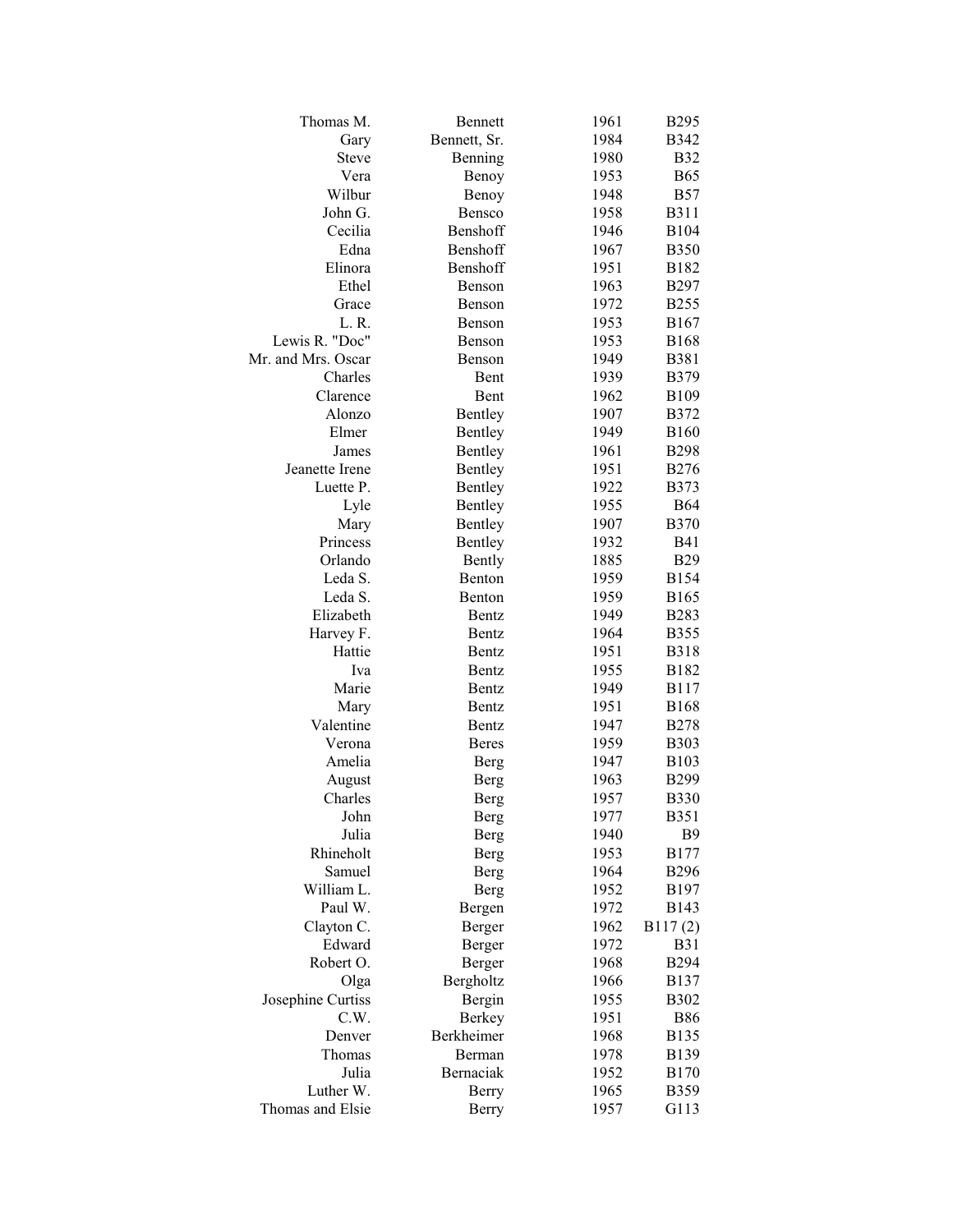| Anna Marie             | Bertino        | 1970 | <b>B206</b>    |
|------------------------|----------------|------|----------------|
| <b>Timothy Allen</b>   | Bertino        | 1952 | <b>B86</b>     |
| Paul                   | Bertka         | 1960 | <b>B246</b>    |
| Irene                  | Bertle         | 1968 | <b>B134</b>    |
| Edna                   | Bertoldi       | 1954 | <b>B261</b>    |
| John                   | Bertoldi       | 1952 | <b>B311</b>    |
| Frederick John         | Bertram        | 1956 | B317           |
| Jack                   | Bertram        | 1949 | B192(2)        |
| Robert                 | Bertram        | 1940 | <b>B22</b>     |
| Anna Z.                | Bertschi       | 1960 | <b>B245</b>    |
| Eva                    | Bertschy       | 1955 | <b>B86</b>     |
| <b>Charlotte Ellen</b> | Berveridge     | 1951 | <b>B307</b>    |
| Jesse                  | <b>Besse</b>   | 1955 | <b>B26</b>     |
| Hoppy                  | <b>Bessler</b> | 1936 | <b>B9</b>      |
| Anna                   | <b>Best</b>    | 1965 | <b>B360</b>    |
| Charles T.             | <b>Best</b>    | 1953 | <b>B200</b>    |
| Harriet                | Betleyoun      | 1950 | <b>B67</b>     |
| Viola                  | <b>Bettes</b>  | 1947 | B <sub>9</sub> |
| W.E.                   | <b>Bettes</b>  | 1957 | <b>B69</b>     |
| William                | <b>Bettes</b>  | 1945 | <b>B391</b>    |
| William H              | <b>Bettes</b>  | 1945 | S339           |
| George                 | <b>Betts</b>   | 1946 | <b>B280</b>    |
| Mary                   | Beuck          | 1950 | B167           |
| Helen                  | Beuck (Tonkin) | 1971 | <b>B81</b>     |
| H. L. "Hal"            | Beukema        | 1954 | <b>B158</b>    |
| Sadie                  | Bevan          | 1967 | <b>B358</b>    |
| Antonio                | Bevilacqua     | 1954 | <b>B132</b>    |
|                        | Bianchi        |      |                |
| Antoni                 | Bianchi        | 1941 | <b>B104</b>    |
| Thomas<br>Francisco    |                | 1951 | <b>B198</b>    |
|                        | Bianco         | 1963 | W155           |
| Maggie E.              | Bianco         | 1971 | <b>B249</b>    |
| Antoinetta             | Bica           | 1951 | <b>B176</b>    |
| Nicolo                 | Bica           | 1971 | <b>B206</b>    |
| Jean L.                | Bice           | 1960 | <b>B343</b>    |
| Stella M.              | <b>Bidlake</b> | 1958 | <b>B64</b>     |
| Charles                | Biener         | 1955 | <b>B305</b>    |
| Helena R.              | Biener         | 1962 | <b>B</b> 344   |
| Johanna                | Biener         | 1951 | <b>B152</b>    |
| Johanna                | Biener         | 1951 | <b>B201</b>    |
| William                | Biener         | 1953 | <b>B157</b>    |
| Edward S.              | Bierce         | 1956 | <b>B314</b>    |
| Ida                    | Bierce         | 1957 | <b>B268</b>    |
| Mary                   | Biery          | 1937 | <b>B78</b>     |
| Rollen                 | Biery          | 1971 | <b>B206</b>    |
| Frank                  | Biesman        | 1955 | C185           |
| Carl                   | <b>Bietz</b>   | 1950 | <b>B74</b>     |
| Kathryn                | <b>Bietz</b>   | 1961 | <b>B296</b>    |
| Leo A.                 | Bietz          | 1955 | B227(2)        |
| Leo A.                 | Bietz          | 1955 | <b>B307</b>    |
| Louise                 | <b>Bietz</b>   | 1949 | B217           |
| Mrs. Otto              | <b>Bietz</b>   | 1948 | <b>B54</b>     |
| James                  | <b>Bigalow</b> | 1955 | <b>B319</b>    |
| Charles D.             | <b>Bigelow</b> | 1948 | B191           |
| Elva Ellsworth         | <b>Bigelow</b> | 1972 | <b>B165</b>    |
| Royal W.               | <b>Bigelow</b> | 1972 | <b>B140</b>    |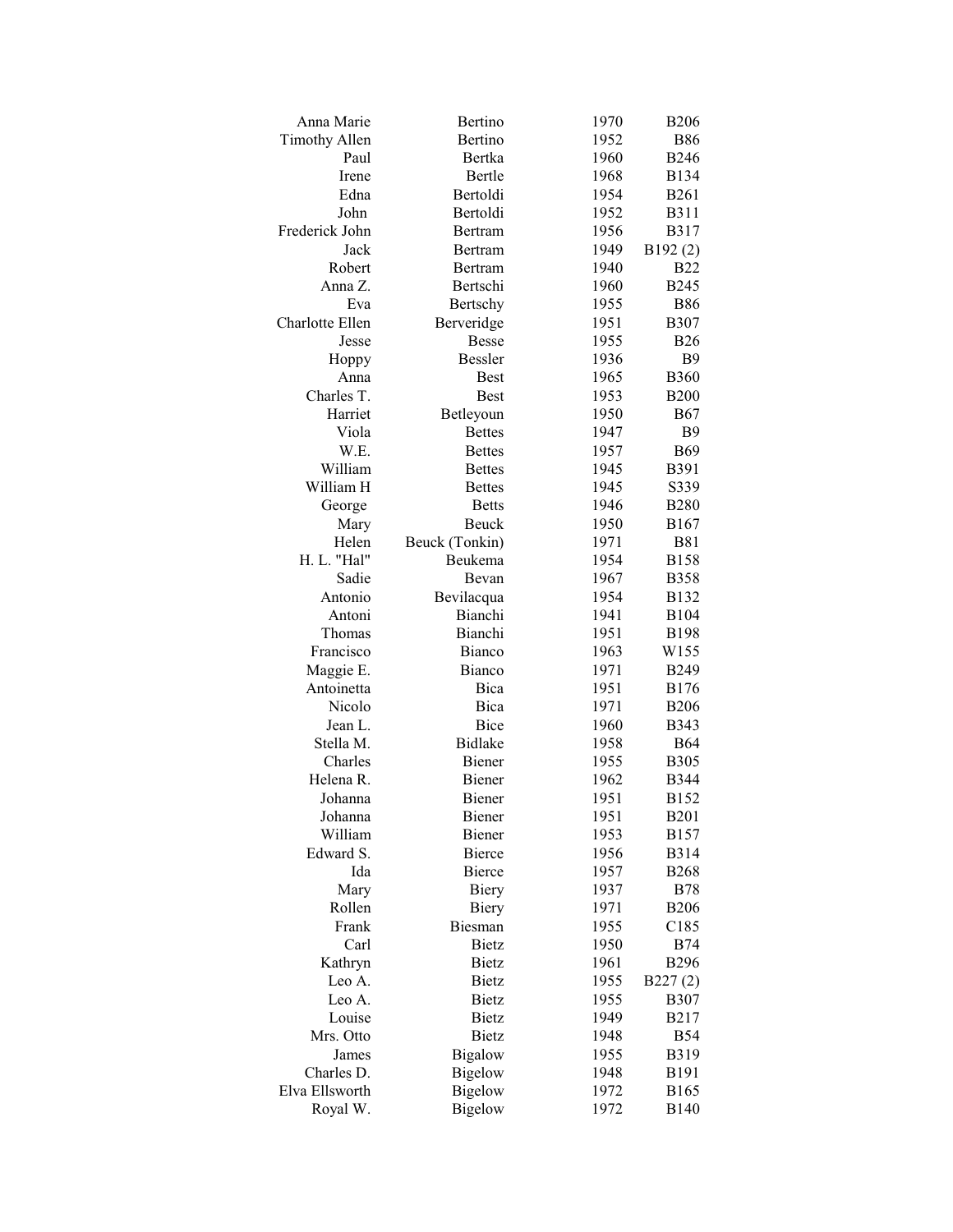| Edward C.          | Biggar          | 1939 | <b>B43</b>   |
|--------------------|-----------------|------|--------------|
| Rose               | <b>Biggar</b>   | 1954 | <b>B179</b>  |
| Betty J.           | Bigham          | 1954 | <b>B128</b>  |
| Marvin             | Bigham          | 1954 | B132         |
| Marvin R.          | Bigham          | 1954 | <b>B201</b>  |
| Charles            | <b>Biles</b>    | 1951 | <b>B157</b>  |
| Nella              | <b>Biles</b>    | 1959 | <b>B331</b>  |
| Robert             | <b>Biles</b>    | 1964 | <b>B356</b>  |
| John J.            | <b>Billey</b>   | 1951 | <b>B269</b>  |
| Ronald L.          | <b>Billig</b>   | 1963 | <b>B109</b>  |
| Florence           | <b>Billings</b> | 1967 | <b>B12</b>   |
| Hattie             | <b>Billings</b> | 1950 | B268(2)      |
| Pansie             | Billington      | 1977 | <b>B11</b>   |
| Verna              | Billington      | 1936 | <b>B43</b>   |
| Charles            | <b>Billiter</b> | 1907 | <b>B369</b>  |
| Arthur             | Billman         | 1950 | <b>B348</b>  |
| Helen S.           | Billman         | 1959 | <b>B303</b>  |
| Elizabeth          | <b>Biltz</b>    | 1938 | <b>B288</b>  |
| Emelia             | <b>Biltz</b>    | 1950 | <b>B171</b>  |
| George W.          | <b>Biltz</b>    | 1964 | <b>B133</b>  |
| John Michael       | <b>Biltz</b>    | 1960 | <b>B246</b>  |
| Lydia              | Binegar         | 1949 | <b>B321</b>  |
| Alice Maude        | Bingham         | 1932 | <b>B49</b>   |
| Cora               | Bingham         | 1946 | <b>B22</b>   |
| Cora A.            | Bingham         | 1946 | <b>B284</b>  |
| Esther             | Bingham         | 1949 | <b>B382</b>  |
| Joseph             | Bingham         | 1946 | <b>B57</b>   |
| Louis L.           | Bingham         | 1948 | <b>B127</b>  |
| Merna              | Bingham         | 1932 | <b>B116</b>  |
| Nellie             | Bingham         | 1951 | <b>B316</b>  |
| Roy                | Bingham         | 1973 | <b>B80</b>   |
| Alice Maude Pinney | Bingman         | 1932 | <b>B387</b>  |
| Margaret           | <b>Binns</b>    | 1969 | <b>B10</b>   |
| Walter R.          | <b>Binns</b>    | 1960 | <b>B178</b>  |
| James J.           | <b>Biondo</b>   | 1948 | <b>B128</b>  |
| Irene              | <b>Birchard</b> | 1956 | <b>B</b> 316 |
| Lois A.            | <b>Birchard</b> | 1928 | <b>B33</b>   |
| Allen O.           | Birchenough     | 1951 | B145         |
| Evelyn             | Bird            | 1933 | <b>B129</b>  |
| May Louise         | <b>Birkner</b>  | 1964 | B349         |
| Nancy              | <b>Birkner</b>  | 1967 | <b>B136</b>  |
| Nancy J.           | <b>Birkner</b>  | 1967 | <b>B134</b>  |
| Christine          | <b>Bisbee</b>   | 1956 | <b>B307</b>  |
| George             | <b>Bisbee</b>   | 1949 | <b>B56</b>   |
| Homer              | Bish            | 1944 | <b>B284</b>  |
| Rex                | Bish            | 1956 | <b>B71</b>   |
| Rex                | Bish            | 1956 | <b>B72</b>   |
| John A.            | <b>Bishoff</b>  | 1972 | B165         |
| Altha Gaylord      | Bishop          | 1923 | <b>B18</b>   |
| Annah              | Bishop          | 1954 | <b>B179</b>  |
| Ina                | Bishop          | 1955 | <b>B309</b>  |
| Ina                | Bishop          | 1955 | <b>B314</b>  |
| Josephine          | Bishop          | 1947 | <b>B107</b>  |
| Nellie             | Bishop          | 1960 | <b>B364</b>  |
| Calvin             | <b>Bissell</b>  | 1907 | <b>B376</b>  |
|                    |                 |      |              |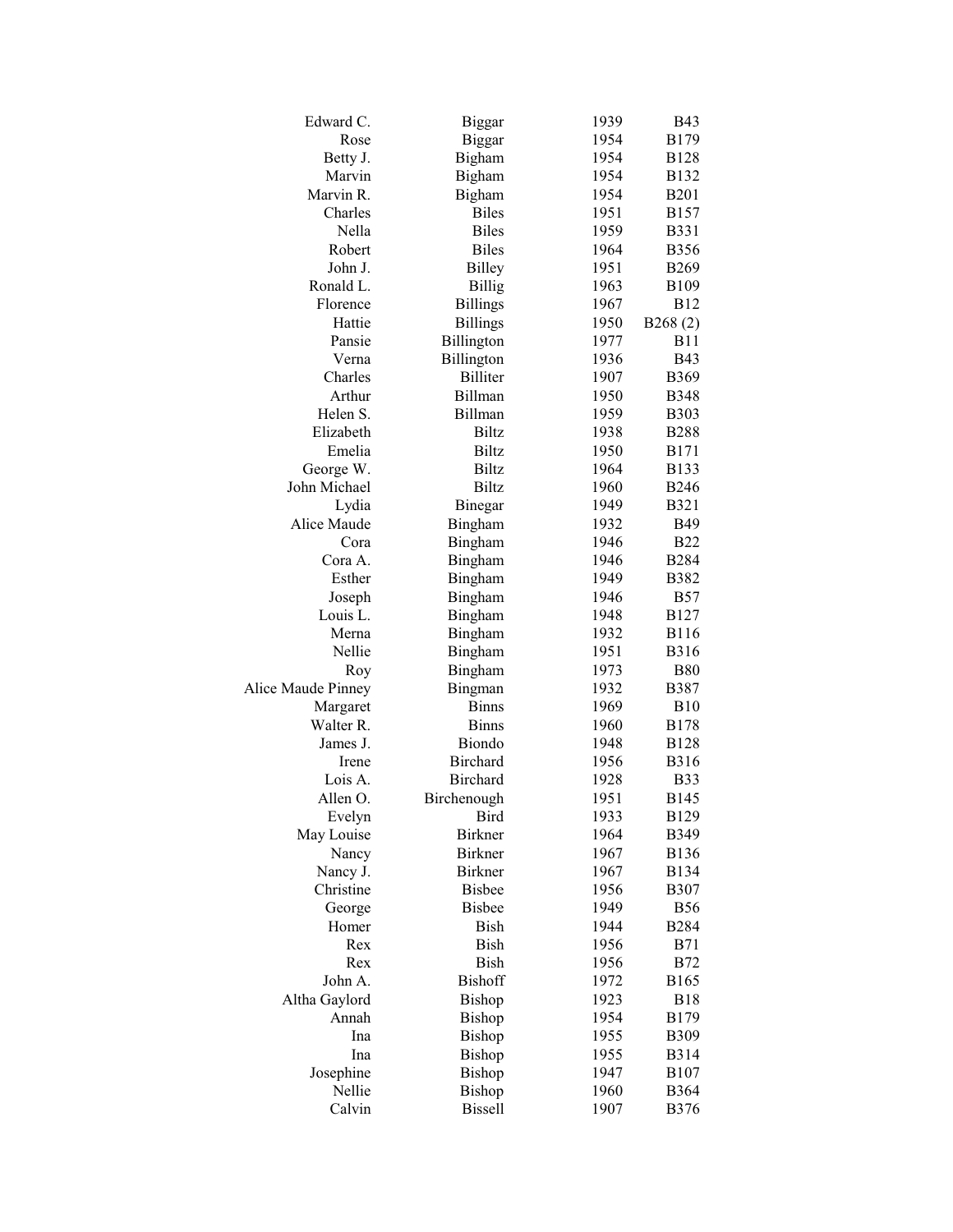| Ethel C.         | <b>Bissell</b> | 1956         | <b>B315</b>               |
|------------------|----------------|--------------|---------------------------|
| Harold Walter    | <b>Bissell</b> | 1939         | <b>B101</b>               |
| Iva Mae          | <b>Bissell</b> | 1967         | <b>B6</b>                 |
| Mary E.          | <b>Bissell</b> | 1916         | <b>B17</b>                |
| Amanda           | <b>Bissler</b> | 1948         | <b>B128</b>               |
| Barbara          | <b>Bissler</b> | 1948         | <b>B127</b>               |
| Barney A.        | <b>Bissler</b> | 1939         | <b>B101</b>               |
| Barney A.        | <b>Bissler</b> | 1939         | B102                      |
| <b>Betty Ann</b> | <b>Bissler</b> | 1963         | <b>B346</b>               |
| Edward           | <b>Bissler</b> | 1917         | <b>B114</b>               |
| Henry M.         | <b>Bissler</b> | 1963         | <b>B150</b>               |
| Ira              | <b>Bissler</b> | 1956         | B37(2)                    |
| Ira              | <b>Bissler</b> | 1956         | <b>B79</b>                |
| James            | <b>Bissler</b> | 1946         | <b>B77</b>                |
| Laura Louise     | <b>Bissler</b> | 1949         | <b>B55</b>                |
| Laurie Louise    | <b>Bissler</b> | 1949         | <b>B55</b>                |
| Mary             | <b>Bissler</b> | 1950         | <b>B158</b>               |
| Mary             | <b>Bissler</b> | 1950         | <b>B179</b>               |
| Mary             | <b>Bissler</b> | 1956         | <b>B67</b>                |
| Mrs. C.H. (May)  | <b>Bissler</b> | 1962         | <b>B135</b>               |
| Oliver           | <b>Bissler</b> | 1932         | <b>B48</b>                |
| Paul R.          | <b>Bissler</b> | 1961         | B293                      |
| Conrad           | <b>Bisson</b>  | 1953         | B172                      |
| John             | <b>Bitore</b>  | 1955         | <b>B168</b>               |
| William          | <b>Bittner</b> | 1960         | <b>B256</b>               |
| Edna             | <b>Bivens</b>  | 1970         | <b>B28</b>                |
| Edna Strayer     | <b>Bivins</b>  | 1970         | <b>B352</b>               |
|                  | <b>Bivins</b>  | 1969         | B7                        |
| Henry<br>Francis | <b>Bixler</b>  | 1952         | <b>B179</b>               |
| William J.       | <b>Bixler</b>  | 1966         | <b>B133</b>               |
| Anna T.          | Blaboi         | 1975         | <b>B142</b>               |
| Alice            | <b>Black</b>   | 1946         | B152                      |
| Charles H.       | <b>Black</b>   | 1948         | <b>B281</b>               |
| Elizabeth        | <b>Black</b>   |              |                           |
| George T.        | <b>Black</b>   | 1960<br>1934 | <b>B363</b><br><b>B48</b> |
|                  |                |              |                           |
| Jacob            | <b>Black</b>   | 1946         | <b>B61</b>                |
| Martha           | <b>Black</b>   | 1948         | <b>B62</b>                |
| Martha           | <b>Black</b>   | 1949         | <b>B284</b>               |
| Mary M.          | <b>Black</b>   | 1953         | <b>B199</b>               |
| Mose             | <b>Black</b>   | 1958         | <b>B87</b>                |
| Mrs. Benjamin J. | <b>Black</b>   | 1950         | <b>B24</b>                |
| Roy C.           | <b>Black</b>   | 1950         | <b>B66</b>                |
| Wilbur C.        | <b>Black</b>   | 1962         | <b>B151</b>               |
| William          | <b>Black</b>   | 1928         | <b>B39</b>                |
| Frances L.       | Blackford      | 1928         | <b>B286</b>               |
| Henry            | Blacking       | 1892         | <b>B29</b>                |
| Austin           | Blackman       |              | 1903 B383-B385            |
| Charles          | Blackman       | 1952         | <b>B196</b>               |
| Fanny            | Blackman       | 1937         | <b>B29</b>                |
| Henrietta Eliza  | Blackman       | 1939         | <b>B21</b>                |
| Jane             | Blackman       | 1906         | <b>B368</b>               |
| Jane             | Blackman       | 1906         | <b>B95</b>                |
| O.M.             | Blackman       | 1902         | <b>B20</b>                |
| O.M.             | Blackman       | 1902         | <b>B385</b>               |
| Frank            | Blackmore      | 1938         | B <sub>2</sub> 87         |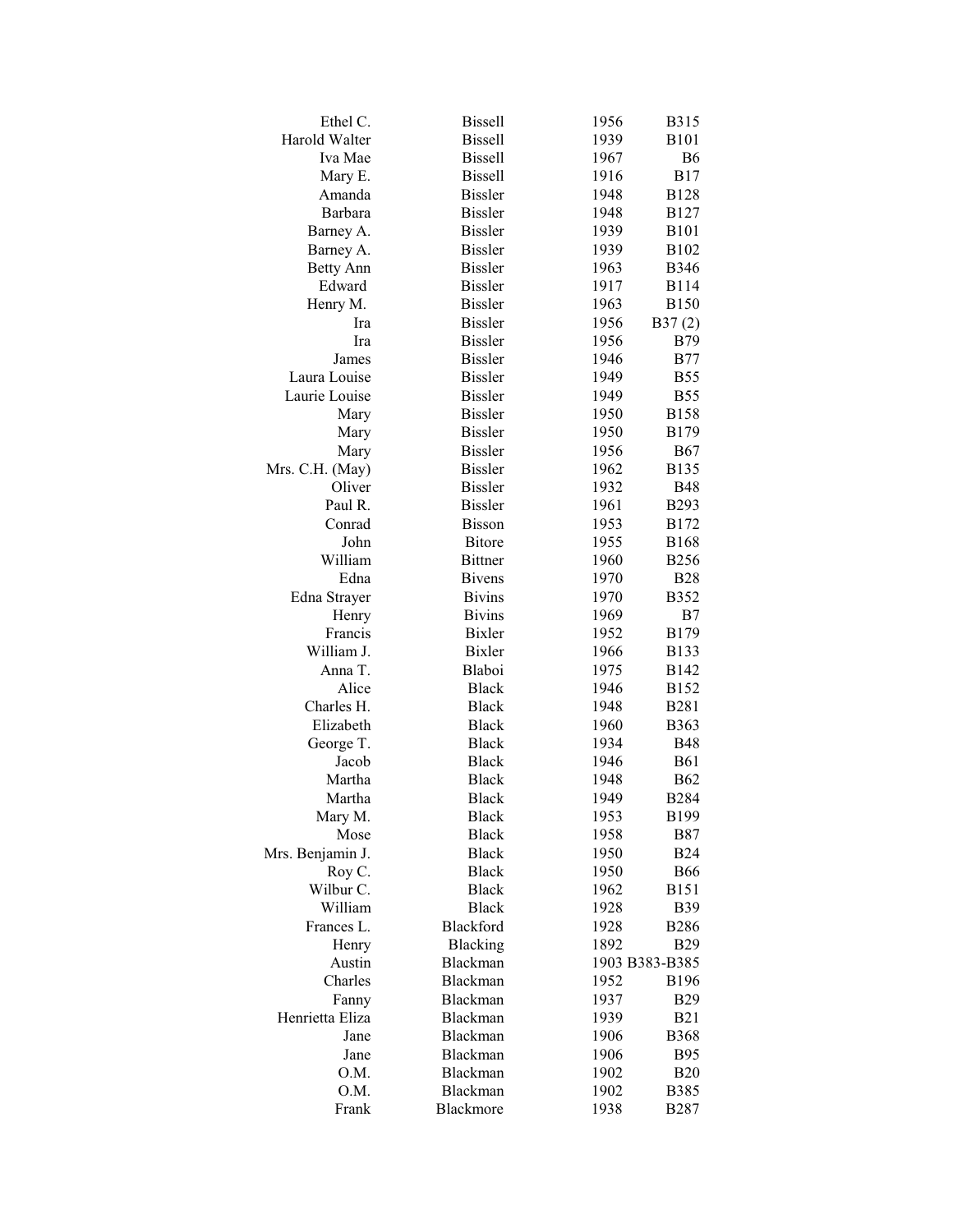| Elizabeth H.         | Blackstone       | 1954 | <b>B315</b> |
|----------------------|------------------|------|-------------|
| Alexander J.         | Blair            | 1961 | <b>B177</b> |
| Charles A.           | Blair            | 1959 | <b>B275</b> |
| Cora                 | Blair            | 1938 | <b>B286</b> |
| Cora E.              | Blair            | 1972 | <b>B163</b> |
| Harley               | Blair            | 1949 | B381(2)     |
| Ida                  | Blair            | 1947 | <b>B103</b> |
| John                 | Blair            | 1925 | A91         |
| Joseph               | Blair            | 1947 | <b>B97</b>  |
| Louise C.            | Blair            | 1969 | <b>B136</b> |
| Lucy M.              | Blair            | 1946 | <b>B117</b> |
| Archie M.            | Blake            | 1953 | <b>B160</b> |
| Howard               | Blake            | 1953 | <b>B221</b> |
| M. H.                | <b>Blake</b>     | 1928 | <b>B33</b>  |
| M. H.                | Blake            | 1928 | <b>B39</b>  |
| Susan M.             | Blake            | 1952 | <b>B265</b> |
| Susie H.             | <b>Blake</b>     | 1952 | <b>B314</b> |
| William              | Blake            | 1952 | <b>B188</b> |
| Edward               | Blakeney         | 1964 | <b>B363</b> |
| James                | Blakney          | 1954 | <b>B204</b> |
| Andrew               | Blanc            | 1959 | <b>B235</b> |
| Stella               | Blanc            | 1960 | <b>B256</b> |
| Eugene               | <b>Blanchard</b> | 1960 | <b>B210</b> |
| Freda                | <b>Blanchard</b> | 1969 | <b>B361</b> |
| Murray Carlyle       | Blanchard        | 1952 | <b>B308</b> |
| LeRoy                | Bland            | 1949 | <b>B60</b>  |
| Sharon               | Blaney           | 1955 | <b>B92</b>  |
| Sharon Lyn           | Blaney           | 1955 | <b>B91</b>  |
| Peter                | <b>Blank</b>     | 1969 | <b>B10</b>  |
| William E.           | Blankenship      | 1953 | B197        |
| Elbert               | Blanton          | 1946 | <b>B61</b>  |
| <b>Elbert Taylor</b> | Blanton          | 1946 | <b>B54</b>  |
| John                 | <b>Blass</b>     | 1952 | B187        |
| Clemens E.           | Blauch           | 1960 | <b>B245</b> |
| William              | Blauchnecht      | 1952 | <b>B152</b> |
| Gertrude             | Blauvelt         | 1962 | B133(2)     |
| Margery              | Blauvelt         | 1960 | <b>B248</b> |
| Harold               | Blazer           | 1974 | B11         |
| Larry                | <b>Blchek</b>    | 1969 | <b>B248</b> |
| James                | Bleadingheiser   | 1958 | <b>B194</b> |
| James                | Bleadingheiser   | 1958 | B195        |
| James                | Bleadingheiser   | 1958 | <b>B196</b> |
| Margaret             | Bleadingheiser   | 1934 | <b>B45</b>  |
| Harvey               | Bleckert         | 1951 | <b>B168</b> |
| John                 | Bleckert         | 1939 | <b>B287</b> |
| Anton                | Bleiceffer       | 1972 | <b>B251</b> |
| Joseph E.            | Bleutge          | 1951 | B167        |
| Dora M.              | <b>Blevins</b>   | 1967 | <b>B344</b> |
| Carrie Victoria      | Blineberry       | 1951 | <b>B276</b> |
| Chester C.           | <b>Blinn</b>     | 1954 | <b>B270</b> |
| Chester C.           | Blinn            | 1954 | <b>B273</b> |
| Mary Frances         | <b>Bliss</b>     | 1947 | <b>B277</b> |
| Lena Dennaman        | <b>Block</b>     | 1934 | <b>B288</b> |
| William J.           | <b>Block</b>     | 1947 | <b>B278</b> |
| Mary                 | Bloom            | 1953 | <b>B174</b> |
|                      |                  |      |             |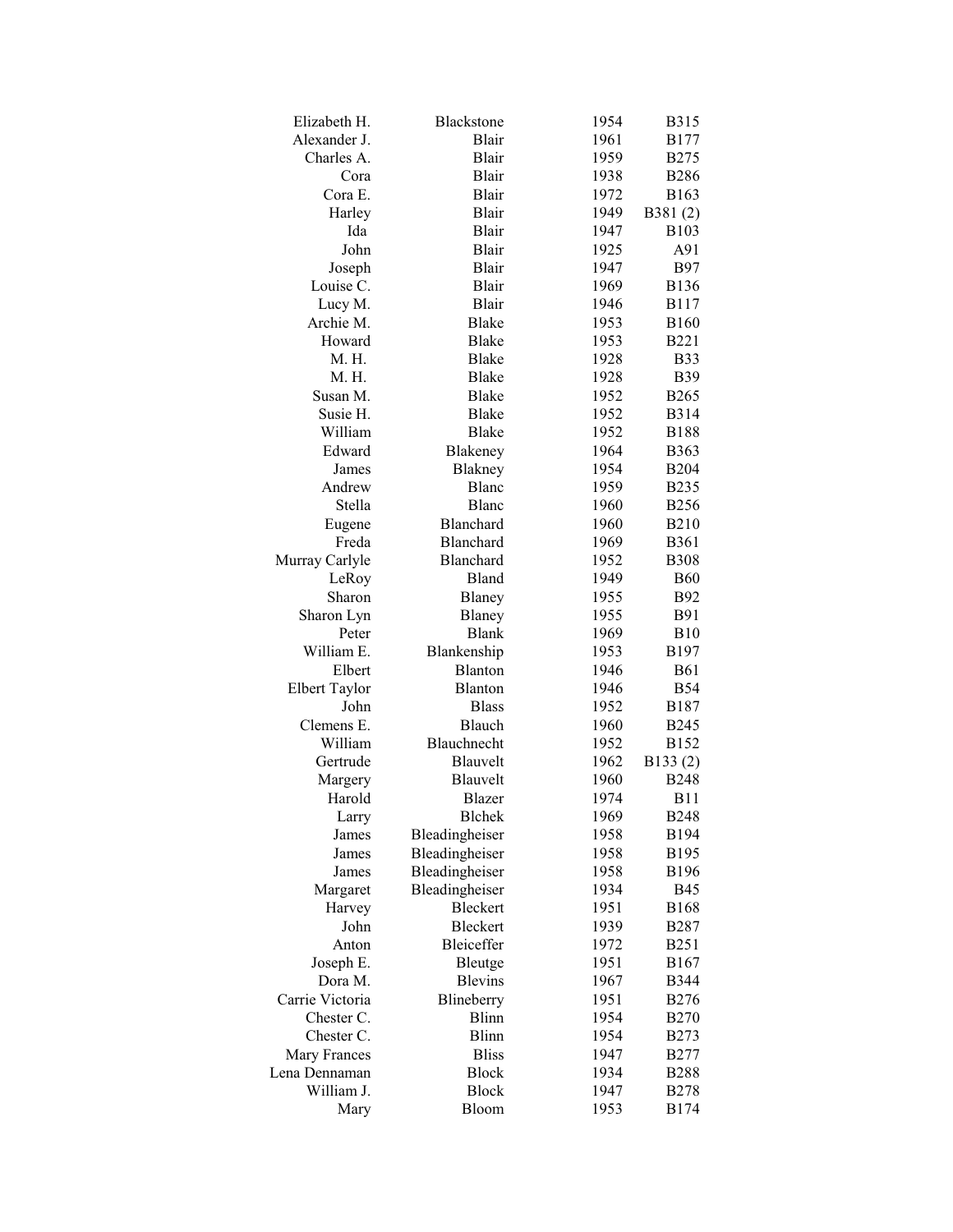| William F.<br>Bloom<br>1958<br><b>B203</b><br>Lois W.<br>1962<br><b>B174</b><br>Bloomer<br>Lois W.<br>1962<br><b>B123</b><br>Bloomer<br>Bloomer<br>1873<br>Mary A.<br>B <sub>193</sub><br>Sadie<br>Bloomfield<br>1953<br><b>B267</b><br>Leona<br><b>Blosser</b><br>1969<br><b>B135</b><br>Robert K.<br><b>Blosser</b><br>1971<br><b>B252</b><br>Harold<br>Bluestone<br>1970<br>B15-16<br>K. Gale<br>1956<br><b>B230</b><br><b>B</b> ly<br>Mrs. K. Gale<br><b>B</b> ly<br>1956<br><b>B279</b><br>Reid<br><b>Bly</b><br>1957<br><b>B147</b><br>Reid<br><b>Bly</b><br>1959<br>N35<br>Lyde M.<br><b>B</b> lyler<br>1944<br><b>B218</b><br>Esther A.<br>Blythe<br>1970<br><b>B272</b><br>Helen<br>Boak<br>B221(2)<br>1953<br>Amel<br><b>Bobby</b><br>1951<br><b>B169</b><br>Bobner<br>1974<br><b>B11</b><br>Cary<br>Frank<br>Boccier<br>1948<br><b>B190</b><br>Leah<br>Bock<br>1918<br><b>B113</b><br>Bock<br>1934<br><b>B287</b><br>Mary Jean<br><b>Bock</b><br>1934<br><b>B89</b><br>Mary Jean<br><b>Bock</b><br>1935<br><b>B329</b><br>Mary Jean<br>Minnie<br>Bockelman<br>1964<br><b>B357</b><br>Bockleman<br>1941<br><b>B23</b><br>Twin son and daughter<br>Ealon W.<br>Bockman<br>1966<br><b>B295</b><br>Bockman<br><b>B341</b><br>Floyd V.<br>1973<br>Bertha<br>Boder<br>1939<br><b>B46</b><br>Carrie<br>Bodman<br>1948<br><b>B283</b><br>Boehm<br>Conrad<br>1959<br><b>B230</b><br>Conrad<br>Boehm<br>1959<br><b>B262</b><br>Stephen<br>Boehm<br><b>B191</b><br>1947<br>Arthur W.<br>Boehn Jr.<br>B291<br>1971<br>Boettler<br>Daniel<br>1948<br><b>B322</b><br>Boettler<br>Emma<br>1964<br><b>B350</b><br>Boettler<br>1964<br>Emma<br><b>B362</b><br>Boettler<br>1949<br>Jennie<br><b>B322</b><br><b>B61</b><br>Jennie<br>Boettler<br>1949<br>Ethel<br>1963<br><b>B27</b><br>Boettner<br>Earl B.<br>1981<br><b>B156</b><br><b>Boggess</b><br>Annice A.<br>1974<br>B <sub>5</sub><br><b>Boggs</b><br>Forest<br><b>B139</b><br><b>Boggs</b><br>1978<br>1971<br><b>B165</b><br>Anna<br>Bognar<br>1951<br><b>B316</b><br>Gus<br><b>Bogurs</b><br>Mrs. Walter<br><b>Bogus</b><br>1949<br><b>B321</b><br>Stella<br><b>Bogus</b><br>1965<br>B362<br>Martha A.<br>Bohl<br>1968<br><b>B357</b><br>Nick<br>Bohuc<br>1966<br><b>B298</b><br>Bolanz<br>Harold James<br>1934<br>J75<br>John M.<br><b>Bolas</b><br>1953<br><b>B267</b><br>Boldendar<br>Roy J.<br>1956<br><b>B302</b><br>Charles Lemuel<br><b>Boles</b><br>1953<br>B172<br><b>Boles</b><br>Randy<br>1959<br><b>B204</b><br><b>Boles</b><br>Ruby<br>1955<br><b>B169</b><br>Bernard<br>Boling<br>1957<br>B132 | Max | Bloom | 1947 | <b>B53</b> |
|-----------------------------------------------------------------------------------------------------------------------------------------------------------------------------------------------------------------------------------------------------------------------------------------------------------------------------------------------------------------------------------------------------------------------------------------------------------------------------------------------------------------------------------------------------------------------------------------------------------------------------------------------------------------------------------------------------------------------------------------------------------------------------------------------------------------------------------------------------------------------------------------------------------------------------------------------------------------------------------------------------------------------------------------------------------------------------------------------------------------------------------------------------------------------------------------------------------------------------------------------------------------------------------------------------------------------------------------------------------------------------------------------------------------------------------------------------------------------------------------------------------------------------------------------------------------------------------------------------------------------------------------------------------------------------------------------------------------------------------------------------------------------------------------------------------------------------------------------------------------------------------------------------------------------------------------------------------------------------------------------------------------------------------------------------------------------------------------------------------------------------------------------------------------------------------------------------------------------------------------------------------------------------------------------------------------------------------------------------------------------------------------------------------------------------------------------------------------------------------------------------------------------------------------------------------------|-----|-------|------|------------|
|                                                                                                                                                                                                                                                                                                                                                                                                                                                                                                                                                                                                                                                                                                                                                                                                                                                                                                                                                                                                                                                                                                                                                                                                                                                                                                                                                                                                                                                                                                                                                                                                                                                                                                                                                                                                                                                                                                                                                                                                                                                                                                                                                                                                                                                                                                                                                                                                                                                                                                                                                                 |     |       |      |            |
|                                                                                                                                                                                                                                                                                                                                                                                                                                                                                                                                                                                                                                                                                                                                                                                                                                                                                                                                                                                                                                                                                                                                                                                                                                                                                                                                                                                                                                                                                                                                                                                                                                                                                                                                                                                                                                                                                                                                                                                                                                                                                                                                                                                                                                                                                                                                                                                                                                                                                                                                                                 |     |       |      |            |
|                                                                                                                                                                                                                                                                                                                                                                                                                                                                                                                                                                                                                                                                                                                                                                                                                                                                                                                                                                                                                                                                                                                                                                                                                                                                                                                                                                                                                                                                                                                                                                                                                                                                                                                                                                                                                                                                                                                                                                                                                                                                                                                                                                                                                                                                                                                                                                                                                                                                                                                                                                 |     |       |      |            |
|                                                                                                                                                                                                                                                                                                                                                                                                                                                                                                                                                                                                                                                                                                                                                                                                                                                                                                                                                                                                                                                                                                                                                                                                                                                                                                                                                                                                                                                                                                                                                                                                                                                                                                                                                                                                                                                                                                                                                                                                                                                                                                                                                                                                                                                                                                                                                                                                                                                                                                                                                                 |     |       |      |            |
|                                                                                                                                                                                                                                                                                                                                                                                                                                                                                                                                                                                                                                                                                                                                                                                                                                                                                                                                                                                                                                                                                                                                                                                                                                                                                                                                                                                                                                                                                                                                                                                                                                                                                                                                                                                                                                                                                                                                                                                                                                                                                                                                                                                                                                                                                                                                                                                                                                                                                                                                                                 |     |       |      |            |
|                                                                                                                                                                                                                                                                                                                                                                                                                                                                                                                                                                                                                                                                                                                                                                                                                                                                                                                                                                                                                                                                                                                                                                                                                                                                                                                                                                                                                                                                                                                                                                                                                                                                                                                                                                                                                                                                                                                                                                                                                                                                                                                                                                                                                                                                                                                                                                                                                                                                                                                                                                 |     |       |      |            |
|                                                                                                                                                                                                                                                                                                                                                                                                                                                                                                                                                                                                                                                                                                                                                                                                                                                                                                                                                                                                                                                                                                                                                                                                                                                                                                                                                                                                                                                                                                                                                                                                                                                                                                                                                                                                                                                                                                                                                                                                                                                                                                                                                                                                                                                                                                                                                                                                                                                                                                                                                                 |     |       |      |            |
|                                                                                                                                                                                                                                                                                                                                                                                                                                                                                                                                                                                                                                                                                                                                                                                                                                                                                                                                                                                                                                                                                                                                                                                                                                                                                                                                                                                                                                                                                                                                                                                                                                                                                                                                                                                                                                                                                                                                                                                                                                                                                                                                                                                                                                                                                                                                                                                                                                                                                                                                                                 |     |       |      |            |
|                                                                                                                                                                                                                                                                                                                                                                                                                                                                                                                                                                                                                                                                                                                                                                                                                                                                                                                                                                                                                                                                                                                                                                                                                                                                                                                                                                                                                                                                                                                                                                                                                                                                                                                                                                                                                                                                                                                                                                                                                                                                                                                                                                                                                                                                                                                                                                                                                                                                                                                                                                 |     |       |      |            |
|                                                                                                                                                                                                                                                                                                                                                                                                                                                                                                                                                                                                                                                                                                                                                                                                                                                                                                                                                                                                                                                                                                                                                                                                                                                                                                                                                                                                                                                                                                                                                                                                                                                                                                                                                                                                                                                                                                                                                                                                                                                                                                                                                                                                                                                                                                                                                                                                                                                                                                                                                                 |     |       |      |            |
|                                                                                                                                                                                                                                                                                                                                                                                                                                                                                                                                                                                                                                                                                                                                                                                                                                                                                                                                                                                                                                                                                                                                                                                                                                                                                                                                                                                                                                                                                                                                                                                                                                                                                                                                                                                                                                                                                                                                                                                                                                                                                                                                                                                                                                                                                                                                                                                                                                                                                                                                                                 |     |       |      |            |
|                                                                                                                                                                                                                                                                                                                                                                                                                                                                                                                                                                                                                                                                                                                                                                                                                                                                                                                                                                                                                                                                                                                                                                                                                                                                                                                                                                                                                                                                                                                                                                                                                                                                                                                                                                                                                                                                                                                                                                                                                                                                                                                                                                                                                                                                                                                                                                                                                                                                                                                                                                 |     |       |      |            |
|                                                                                                                                                                                                                                                                                                                                                                                                                                                                                                                                                                                                                                                                                                                                                                                                                                                                                                                                                                                                                                                                                                                                                                                                                                                                                                                                                                                                                                                                                                                                                                                                                                                                                                                                                                                                                                                                                                                                                                                                                                                                                                                                                                                                                                                                                                                                                                                                                                                                                                                                                                 |     |       |      |            |
|                                                                                                                                                                                                                                                                                                                                                                                                                                                                                                                                                                                                                                                                                                                                                                                                                                                                                                                                                                                                                                                                                                                                                                                                                                                                                                                                                                                                                                                                                                                                                                                                                                                                                                                                                                                                                                                                                                                                                                                                                                                                                                                                                                                                                                                                                                                                                                                                                                                                                                                                                                 |     |       |      |            |
|                                                                                                                                                                                                                                                                                                                                                                                                                                                                                                                                                                                                                                                                                                                                                                                                                                                                                                                                                                                                                                                                                                                                                                                                                                                                                                                                                                                                                                                                                                                                                                                                                                                                                                                                                                                                                                                                                                                                                                                                                                                                                                                                                                                                                                                                                                                                                                                                                                                                                                                                                                 |     |       |      |            |
|                                                                                                                                                                                                                                                                                                                                                                                                                                                                                                                                                                                                                                                                                                                                                                                                                                                                                                                                                                                                                                                                                                                                                                                                                                                                                                                                                                                                                                                                                                                                                                                                                                                                                                                                                                                                                                                                                                                                                                                                                                                                                                                                                                                                                                                                                                                                                                                                                                                                                                                                                                 |     |       |      |            |
|                                                                                                                                                                                                                                                                                                                                                                                                                                                                                                                                                                                                                                                                                                                                                                                                                                                                                                                                                                                                                                                                                                                                                                                                                                                                                                                                                                                                                                                                                                                                                                                                                                                                                                                                                                                                                                                                                                                                                                                                                                                                                                                                                                                                                                                                                                                                                                                                                                                                                                                                                                 |     |       |      |            |
|                                                                                                                                                                                                                                                                                                                                                                                                                                                                                                                                                                                                                                                                                                                                                                                                                                                                                                                                                                                                                                                                                                                                                                                                                                                                                                                                                                                                                                                                                                                                                                                                                                                                                                                                                                                                                                                                                                                                                                                                                                                                                                                                                                                                                                                                                                                                                                                                                                                                                                                                                                 |     |       |      |            |
|                                                                                                                                                                                                                                                                                                                                                                                                                                                                                                                                                                                                                                                                                                                                                                                                                                                                                                                                                                                                                                                                                                                                                                                                                                                                                                                                                                                                                                                                                                                                                                                                                                                                                                                                                                                                                                                                                                                                                                                                                                                                                                                                                                                                                                                                                                                                                                                                                                                                                                                                                                 |     |       |      |            |
|                                                                                                                                                                                                                                                                                                                                                                                                                                                                                                                                                                                                                                                                                                                                                                                                                                                                                                                                                                                                                                                                                                                                                                                                                                                                                                                                                                                                                                                                                                                                                                                                                                                                                                                                                                                                                                                                                                                                                                                                                                                                                                                                                                                                                                                                                                                                                                                                                                                                                                                                                                 |     |       |      |            |
|                                                                                                                                                                                                                                                                                                                                                                                                                                                                                                                                                                                                                                                                                                                                                                                                                                                                                                                                                                                                                                                                                                                                                                                                                                                                                                                                                                                                                                                                                                                                                                                                                                                                                                                                                                                                                                                                                                                                                                                                                                                                                                                                                                                                                                                                                                                                                                                                                                                                                                                                                                 |     |       |      |            |
|                                                                                                                                                                                                                                                                                                                                                                                                                                                                                                                                                                                                                                                                                                                                                                                                                                                                                                                                                                                                                                                                                                                                                                                                                                                                                                                                                                                                                                                                                                                                                                                                                                                                                                                                                                                                                                                                                                                                                                                                                                                                                                                                                                                                                                                                                                                                                                                                                                                                                                                                                                 |     |       |      |            |
|                                                                                                                                                                                                                                                                                                                                                                                                                                                                                                                                                                                                                                                                                                                                                                                                                                                                                                                                                                                                                                                                                                                                                                                                                                                                                                                                                                                                                                                                                                                                                                                                                                                                                                                                                                                                                                                                                                                                                                                                                                                                                                                                                                                                                                                                                                                                                                                                                                                                                                                                                                 |     |       |      |            |
|                                                                                                                                                                                                                                                                                                                                                                                                                                                                                                                                                                                                                                                                                                                                                                                                                                                                                                                                                                                                                                                                                                                                                                                                                                                                                                                                                                                                                                                                                                                                                                                                                                                                                                                                                                                                                                                                                                                                                                                                                                                                                                                                                                                                                                                                                                                                                                                                                                                                                                                                                                 |     |       |      |            |
|                                                                                                                                                                                                                                                                                                                                                                                                                                                                                                                                                                                                                                                                                                                                                                                                                                                                                                                                                                                                                                                                                                                                                                                                                                                                                                                                                                                                                                                                                                                                                                                                                                                                                                                                                                                                                                                                                                                                                                                                                                                                                                                                                                                                                                                                                                                                                                                                                                                                                                                                                                 |     |       |      |            |
|                                                                                                                                                                                                                                                                                                                                                                                                                                                                                                                                                                                                                                                                                                                                                                                                                                                                                                                                                                                                                                                                                                                                                                                                                                                                                                                                                                                                                                                                                                                                                                                                                                                                                                                                                                                                                                                                                                                                                                                                                                                                                                                                                                                                                                                                                                                                                                                                                                                                                                                                                                 |     |       |      |            |
|                                                                                                                                                                                                                                                                                                                                                                                                                                                                                                                                                                                                                                                                                                                                                                                                                                                                                                                                                                                                                                                                                                                                                                                                                                                                                                                                                                                                                                                                                                                                                                                                                                                                                                                                                                                                                                                                                                                                                                                                                                                                                                                                                                                                                                                                                                                                                                                                                                                                                                                                                                 |     |       |      |            |
|                                                                                                                                                                                                                                                                                                                                                                                                                                                                                                                                                                                                                                                                                                                                                                                                                                                                                                                                                                                                                                                                                                                                                                                                                                                                                                                                                                                                                                                                                                                                                                                                                                                                                                                                                                                                                                                                                                                                                                                                                                                                                                                                                                                                                                                                                                                                                                                                                                                                                                                                                                 |     |       |      |            |
|                                                                                                                                                                                                                                                                                                                                                                                                                                                                                                                                                                                                                                                                                                                                                                                                                                                                                                                                                                                                                                                                                                                                                                                                                                                                                                                                                                                                                                                                                                                                                                                                                                                                                                                                                                                                                                                                                                                                                                                                                                                                                                                                                                                                                                                                                                                                                                                                                                                                                                                                                                 |     |       |      |            |
|                                                                                                                                                                                                                                                                                                                                                                                                                                                                                                                                                                                                                                                                                                                                                                                                                                                                                                                                                                                                                                                                                                                                                                                                                                                                                                                                                                                                                                                                                                                                                                                                                                                                                                                                                                                                                                                                                                                                                                                                                                                                                                                                                                                                                                                                                                                                                                                                                                                                                                                                                                 |     |       |      |            |
|                                                                                                                                                                                                                                                                                                                                                                                                                                                                                                                                                                                                                                                                                                                                                                                                                                                                                                                                                                                                                                                                                                                                                                                                                                                                                                                                                                                                                                                                                                                                                                                                                                                                                                                                                                                                                                                                                                                                                                                                                                                                                                                                                                                                                                                                                                                                                                                                                                                                                                                                                                 |     |       |      |            |
|                                                                                                                                                                                                                                                                                                                                                                                                                                                                                                                                                                                                                                                                                                                                                                                                                                                                                                                                                                                                                                                                                                                                                                                                                                                                                                                                                                                                                                                                                                                                                                                                                                                                                                                                                                                                                                                                                                                                                                                                                                                                                                                                                                                                                                                                                                                                                                                                                                                                                                                                                                 |     |       |      |            |
|                                                                                                                                                                                                                                                                                                                                                                                                                                                                                                                                                                                                                                                                                                                                                                                                                                                                                                                                                                                                                                                                                                                                                                                                                                                                                                                                                                                                                                                                                                                                                                                                                                                                                                                                                                                                                                                                                                                                                                                                                                                                                                                                                                                                                                                                                                                                                                                                                                                                                                                                                                 |     |       |      |            |
|                                                                                                                                                                                                                                                                                                                                                                                                                                                                                                                                                                                                                                                                                                                                                                                                                                                                                                                                                                                                                                                                                                                                                                                                                                                                                                                                                                                                                                                                                                                                                                                                                                                                                                                                                                                                                                                                                                                                                                                                                                                                                                                                                                                                                                                                                                                                                                                                                                                                                                                                                                 |     |       |      |            |
|                                                                                                                                                                                                                                                                                                                                                                                                                                                                                                                                                                                                                                                                                                                                                                                                                                                                                                                                                                                                                                                                                                                                                                                                                                                                                                                                                                                                                                                                                                                                                                                                                                                                                                                                                                                                                                                                                                                                                                                                                                                                                                                                                                                                                                                                                                                                                                                                                                                                                                                                                                 |     |       |      |            |
|                                                                                                                                                                                                                                                                                                                                                                                                                                                                                                                                                                                                                                                                                                                                                                                                                                                                                                                                                                                                                                                                                                                                                                                                                                                                                                                                                                                                                                                                                                                                                                                                                                                                                                                                                                                                                                                                                                                                                                                                                                                                                                                                                                                                                                                                                                                                                                                                                                                                                                                                                                 |     |       |      |            |
|                                                                                                                                                                                                                                                                                                                                                                                                                                                                                                                                                                                                                                                                                                                                                                                                                                                                                                                                                                                                                                                                                                                                                                                                                                                                                                                                                                                                                                                                                                                                                                                                                                                                                                                                                                                                                                                                                                                                                                                                                                                                                                                                                                                                                                                                                                                                                                                                                                                                                                                                                                 |     |       |      |            |
|                                                                                                                                                                                                                                                                                                                                                                                                                                                                                                                                                                                                                                                                                                                                                                                                                                                                                                                                                                                                                                                                                                                                                                                                                                                                                                                                                                                                                                                                                                                                                                                                                                                                                                                                                                                                                                                                                                                                                                                                                                                                                                                                                                                                                                                                                                                                                                                                                                                                                                                                                                 |     |       |      |            |
|                                                                                                                                                                                                                                                                                                                                                                                                                                                                                                                                                                                                                                                                                                                                                                                                                                                                                                                                                                                                                                                                                                                                                                                                                                                                                                                                                                                                                                                                                                                                                                                                                                                                                                                                                                                                                                                                                                                                                                                                                                                                                                                                                                                                                                                                                                                                                                                                                                                                                                                                                                 |     |       |      |            |
|                                                                                                                                                                                                                                                                                                                                                                                                                                                                                                                                                                                                                                                                                                                                                                                                                                                                                                                                                                                                                                                                                                                                                                                                                                                                                                                                                                                                                                                                                                                                                                                                                                                                                                                                                                                                                                                                                                                                                                                                                                                                                                                                                                                                                                                                                                                                                                                                                                                                                                                                                                 |     |       |      |            |
|                                                                                                                                                                                                                                                                                                                                                                                                                                                                                                                                                                                                                                                                                                                                                                                                                                                                                                                                                                                                                                                                                                                                                                                                                                                                                                                                                                                                                                                                                                                                                                                                                                                                                                                                                                                                                                                                                                                                                                                                                                                                                                                                                                                                                                                                                                                                                                                                                                                                                                                                                                 |     |       |      |            |
|                                                                                                                                                                                                                                                                                                                                                                                                                                                                                                                                                                                                                                                                                                                                                                                                                                                                                                                                                                                                                                                                                                                                                                                                                                                                                                                                                                                                                                                                                                                                                                                                                                                                                                                                                                                                                                                                                                                                                                                                                                                                                                                                                                                                                                                                                                                                                                                                                                                                                                                                                                 |     |       |      |            |
|                                                                                                                                                                                                                                                                                                                                                                                                                                                                                                                                                                                                                                                                                                                                                                                                                                                                                                                                                                                                                                                                                                                                                                                                                                                                                                                                                                                                                                                                                                                                                                                                                                                                                                                                                                                                                                                                                                                                                                                                                                                                                                                                                                                                                                                                                                                                                                                                                                                                                                                                                                 |     |       |      |            |
|                                                                                                                                                                                                                                                                                                                                                                                                                                                                                                                                                                                                                                                                                                                                                                                                                                                                                                                                                                                                                                                                                                                                                                                                                                                                                                                                                                                                                                                                                                                                                                                                                                                                                                                                                                                                                                                                                                                                                                                                                                                                                                                                                                                                                                                                                                                                                                                                                                                                                                                                                                 |     |       |      |            |
|                                                                                                                                                                                                                                                                                                                                                                                                                                                                                                                                                                                                                                                                                                                                                                                                                                                                                                                                                                                                                                                                                                                                                                                                                                                                                                                                                                                                                                                                                                                                                                                                                                                                                                                                                                                                                                                                                                                                                                                                                                                                                                                                                                                                                                                                                                                                                                                                                                                                                                                                                                 |     |       |      |            |
|                                                                                                                                                                                                                                                                                                                                                                                                                                                                                                                                                                                                                                                                                                                                                                                                                                                                                                                                                                                                                                                                                                                                                                                                                                                                                                                                                                                                                                                                                                                                                                                                                                                                                                                                                                                                                                                                                                                                                                                                                                                                                                                                                                                                                                                                                                                                                                                                                                                                                                                                                                 |     |       |      |            |
|                                                                                                                                                                                                                                                                                                                                                                                                                                                                                                                                                                                                                                                                                                                                                                                                                                                                                                                                                                                                                                                                                                                                                                                                                                                                                                                                                                                                                                                                                                                                                                                                                                                                                                                                                                                                                                                                                                                                                                                                                                                                                                                                                                                                                                                                                                                                                                                                                                                                                                                                                                 |     |       |      |            |
|                                                                                                                                                                                                                                                                                                                                                                                                                                                                                                                                                                                                                                                                                                                                                                                                                                                                                                                                                                                                                                                                                                                                                                                                                                                                                                                                                                                                                                                                                                                                                                                                                                                                                                                                                                                                                                                                                                                                                                                                                                                                                                                                                                                                                                                                                                                                                                                                                                                                                                                                                                 |     |       |      |            |
|                                                                                                                                                                                                                                                                                                                                                                                                                                                                                                                                                                                                                                                                                                                                                                                                                                                                                                                                                                                                                                                                                                                                                                                                                                                                                                                                                                                                                                                                                                                                                                                                                                                                                                                                                                                                                                                                                                                                                                                                                                                                                                                                                                                                                                                                                                                                                                                                                                                                                                                                                                 |     |       |      |            |
|                                                                                                                                                                                                                                                                                                                                                                                                                                                                                                                                                                                                                                                                                                                                                                                                                                                                                                                                                                                                                                                                                                                                                                                                                                                                                                                                                                                                                                                                                                                                                                                                                                                                                                                                                                                                                                                                                                                                                                                                                                                                                                                                                                                                                                                                                                                                                                                                                                                                                                                                                                 |     |       |      |            |
|                                                                                                                                                                                                                                                                                                                                                                                                                                                                                                                                                                                                                                                                                                                                                                                                                                                                                                                                                                                                                                                                                                                                                                                                                                                                                                                                                                                                                                                                                                                                                                                                                                                                                                                                                                                                                                                                                                                                                                                                                                                                                                                                                                                                                                                                                                                                                                                                                                                                                                                                                                 |     |       |      |            |
|                                                                                                                                                                                                                                                                                                                                                                                                                                                                                                                                                                                                                                                                                                                                                                                                                                                                                                                                                                                                                                                                                                                                                                                                                                                                                                                                                                                                                                                                                                                                                                                                                                                                                                                                                                                                                                                                                                                                                                                                                                                                                                                                                                                                                                                                                                                                                                                                                                                                                                                                                                 |     |       |      |            |
|                                                                                                                                                                                                                                                                                                                                                                                                                                                                                                                                                                                                                                                                                                                                                                                                                                                                                                                                                                                                                                                                                                                                                                                                                                                                                                                                                                                                                                                                                                                                                                                                                                                                                                                                                                                                                                                                                                                                                                                                                                                                                                                                                                                                                                                                                                                                                                                                                                                                                                                                                                 |     |       |      |            |
|                                                                                                                                                                                                                                                                                                                                                                                                                                                                                                                                                                                                                                                                                                                                                                                                                                                                                                                                                                                                                                                                                                                                                                                                                                                                                                                                                                                                                                                                                                                                                                                                                                                                                                                                                                                                                                                                                                                                                                                                                                                                                                                                                                                                                                                                                                                                                                                                                                                                                                                                                                 |     |       |      |            |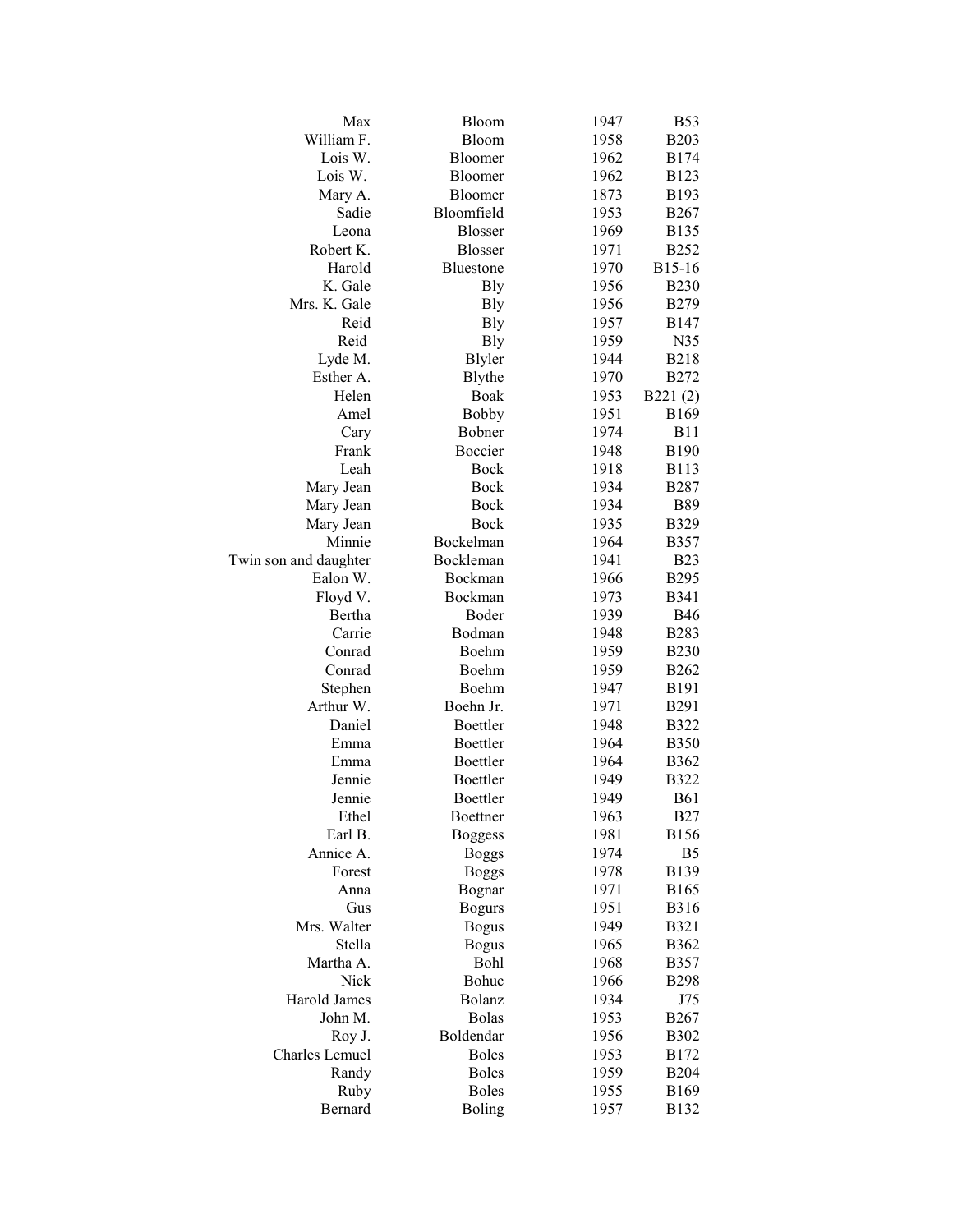| Gerald               | Bollinger             | 1959 | <b>B187</b>    |
|----------------------|-----------------------|------|----------------|
| Calvin               | <b>Bolster</b>        | 1932 | <b>B43</b>     |
| Mabel                | Bolton                | 1945 | <b>B56</b>     |
| Oliver               | <b>Bolton</b>         | 1972 | <b>B139</b>    |
| Oliver P.            | <b>Bolton</b>         | 1972 | B389(2)        |
| <b>Betty</b>         | Bolyard               |      | 1955 B325-B326 |
| Dennis               | Bolyard               | 1950 | <b>B182</b>    |
| Beebe Rebekah        | Bombarger             | 1966 | <b>B348</b>    |
| Perry                | Bombarger             | 1938 | <b>B116</b>    |
| Matthew              | Bombo                 | 1967 | B7             |
| Frank                | Bommarito             | 1964 | <b>B297</b>    |
| Nick Aaron           | Bonacorsi             | 1973 | <b>B341</b>    |
| Clarence C.          | Bonar                 | 1971 | <b>B206</b>    |
| Pauline              | Bonar                 | 1981 | <b>B253</b>    |
| Dana H.              | Bond                  | 1957 | <b>B268</b>    |
| Frank N.             | Bond                  | 1959 | <b>B318</b>    |
| Louise               | Bond                  | 1956 | <b>B271</b>    |
| W.E.                 | <b>Bonesteel</b>      | 1955 | <b>B86</b>     |
| William E.           | <b>Bonesteel</b>      | 1955 | <b>B63</b>     |
| Lulu                 | Bonham                | 1950 | <b>B170</b>    |
| Hilda B.             | Bonker                | 1958 | <b>B204</b>    |
| Alexander            | Bonner                | 1932 | <b>B48</b>     |
| George               | Bonner                | 1950 | <b>B274</b>    |
| Nettie M.            | Bonner                | 1962 | <b>B350</b>    |
| C.D.                 | Bonnett               | 1957 | <b>B82</b>     |
| Helen                | Bonsall               | 1950 | B172           |
| Helen                | Bonsall               | 1950 | <b>B175</b>    |
| Ernie R              |                       |      |                |
| Vittoria             | Bontrager<br>Bonzanto | 1960 | <b>B</b> 364   |
|                      | Bookman               | 1957 | <b>B69</b>     |
| Gordon               |                       | 1931 | <b>B253</b>    |
| Mary A.              | Boon                  | 1948 | <b>B285</b>    |
| Albert               | Boone                 | 1944 | <b>B131</b>    |
| <b>Betty Jean</b>    | Boone                 | 2004 | <b>B32</b>     |
| Carrie               | Boone                 | 1933 | B29(2)         |
| Claude               | Boone                 | 1972 | B162           |
| Ella Susan           | Boone                 | 1958 | <b>B66</b>     |
| Margaret E.          | Boord                 | 1941 | S435           |
| Carrie               | Boosinger             | 1967 | <b>B6</b>      |
| Delilah              | Boosinger             | 1951 | <b>B154</b>    |
| <b>Edward Conrad</b> | Boosinger             | 1939 | <b>B43</b>     |
| Gertrude             | Boosinger             | 1953 | <b>B267</b>    |
| <b>Hoyt Finley</b>   | Boosinger             | 1953 | <b>B158</b>    |
| <b>Hoyt Finley</b>   | Boosinger             | 1953 | <b>B180</b>    |
| <b>Hoyt Finley</b>   | Boosinger             | 1953 | <b>B85</b>     |
| Hugh W.              | Boosinger             | 1968 | <b>B258</b>    |
| Mary                 | Boosinger             | 1948 | <b>B54</b>     |
| Mary Agnes           | Boosinger             | 1948 | <b>B62</b>     |
| Mary P.              | Boosinger             | 1970 | B163           |
| Maurice Joseph       | Boosinger             | 1967 | <b>B27</b>     |
| Seymour              | Boosinger             | 1935 | <b>B380</b>    |
| Walter               | Boosinger             | 1932 | <b>B334</b>    |
| Charles A.           | Booth                 | 1956 | <b>B305</b>    |
| George E.            | Booth                 | 1964 | <b>B355</b>    |
| Mary E.              | Booth                 | 1938 | <b>B115</b>    |
| Mary E.              | Booth                 | 1938 | <b>B256</b>    |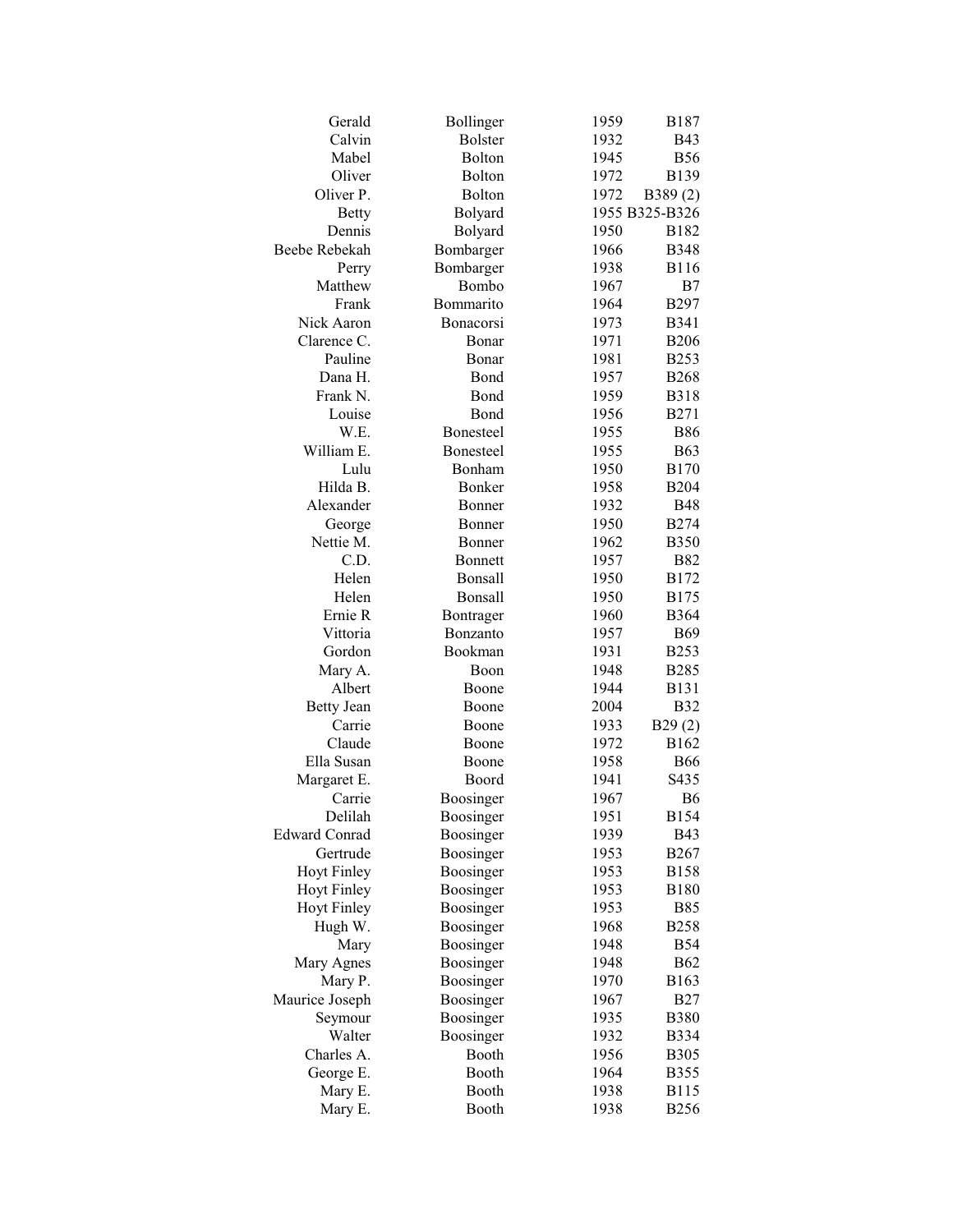| Robert              | Boothe          | 1971 | <b>B156</b>    |
|---------------------|-----------------|------|----------------|
| Lois                | <b>Booty</b>    |      | 1956 B327-B328 |
| Harry               | Borden          | 1949 | <b>B103</b>    |
| Girlintine N.       | Border          | 1960 | <b>B259</b>    |
| Lillian Carson      | Bordine         | 1974 | B162           |
| Lois                | Boreiter        | 1962 | <b>B178</b>    |
| Peter C.            | <b>Boreiter</b> | 1958 | <b>B314</b>    |
| Glen H.             |                 |      |                |
|                     | Boring          | 1958 | J68            |
| Thelma              | <b>Boring</b>   | 1951 | <b>B167</b>    |
| Hilda               | <b>Boriska</b>  | 1951 | <b>B230</b>    |
| Michael             | Boriska         | 1967 | <b>B136</b>    |
| Eva                 | Bormuth         | 1964 | <b>B117</b>    |
| Nicholas            | Bormuth         | 1932 | <b>B48</b>     |
| Vernon D.           | Bormuth         | 1952 | <b>B306</b>    |
| <b>Fay Pointing</b> | Born            | 1962 | <b>B178</b>    |
| Marie               | Born            | 1938 | <b>B116</b>    |
| Anna G.             | Borne           | 1955 | <b>B335</b>    |
| Lucretia            | Borne           | 1918 | <b>B40</b>     |
| Mary                | Borovac         | 1947 | <b>B107</b>    |
| Donald              | Bortner         | 1967 | <b>B349</b>    |
| Dr. T.A.            | Borton          | 1911 | B193           |
| David               | Borven          | 1934 | <b>B45</b>     |
| Robert E.           | Boshell         | 1958 | <b>B309</b>    |
| John                | <b>Bosko</b>    | 1974 | <b>B31</b>     |
| Joseph              | <b>Bosko</b>    | 1954 | <b>B222</b>    |
| Austin C.           | <b>Bosley</b>   | 1967 | B7             |
| Ethel               | <b>Bosley</b>   | 1939 | B324(2)        |
| Ethel               | <b>Bosley</b>   | 1939 | <b>B380</b>    |
| Gerda               | Bosma           | 1974 | <b>B342</b>    |
|                     |                 |      |                |
| Gertrude            | Bossinger       | 1953 | B262           |
| Ethel               | <b>Boster</b>   | 1928 | <b>B39</b>     |
| Gordon              | <b>Boster</b>   | 1960 | <b>B232</b>    |
| Francis             | <b>Boston</b>   | 1956 | <b>B315</b>    |
| John                | <b>Boston</b>   | 1970 | <b>B140</b>    |
| Stella Ethel        | <b>Boston</b>   | 1949 | <b>B321</b>    |
| Elsie               | <b>Boswell</b>  | 1949 | <b>B310</b>    |
| Elsie               | <b>Boswell</b>  | 1949 | <b>B382</b>    |
| Elwood H.           | <b>Bosworth</b> | 1920 | B365(2)        |
| Thomas              | Bosworth        | 1970 | <b>B31</b>     |
| Thomas E.           | <b>Bosworth</b> | 1970 | <b>B342</b>    |
| Leo Joseph          | <b>Botamer</b>  | 1972 | <b>B164</b>    |
| Anthony O.          | Botham          | 1939 | <b>B21</b>     |
| Jennie Lee          | <b>Bothel</b>   | 1970 | <b>B110</b>    |
| Carrie Goss         | <b>Botsford</b> | 1952 | <b>B26</b>     |
| Wililam             | <b>Botsford</b> | 1928 | <b>B33</b>     |
| Esther              | <b>Bottorff</b> | 1965 | <b>B362</b>    |
| Iva                 | <b>Bottorff</b> | 1958 | <b>B86</b>     |
| P.H.                | Boucher         | 1955 | <b>B76</b>     |
| Percy H.            | Boucher         | 1955 | <b>B65</b>     |
| Jack Richard        | <b>Bounds</b>   | 1951 | <b>B229</b>    |
| William             | <b>Bousum</b>   | 1972 | <b>B161</b>    |
| <b>Beverly Ruth</b> | <b>Bouts</b>    | 1956 | <b>B310</b>    |
| John Russell        | Bovard          | 1954 | <b>B233</b>    |
| John Russell        | Bovard          | 1954 | <b>B234</b>    |
| Henry Eugene        | <b>Bow</b>      | 1928 | <b>B</b> 39    |
|                     |                 |      |                |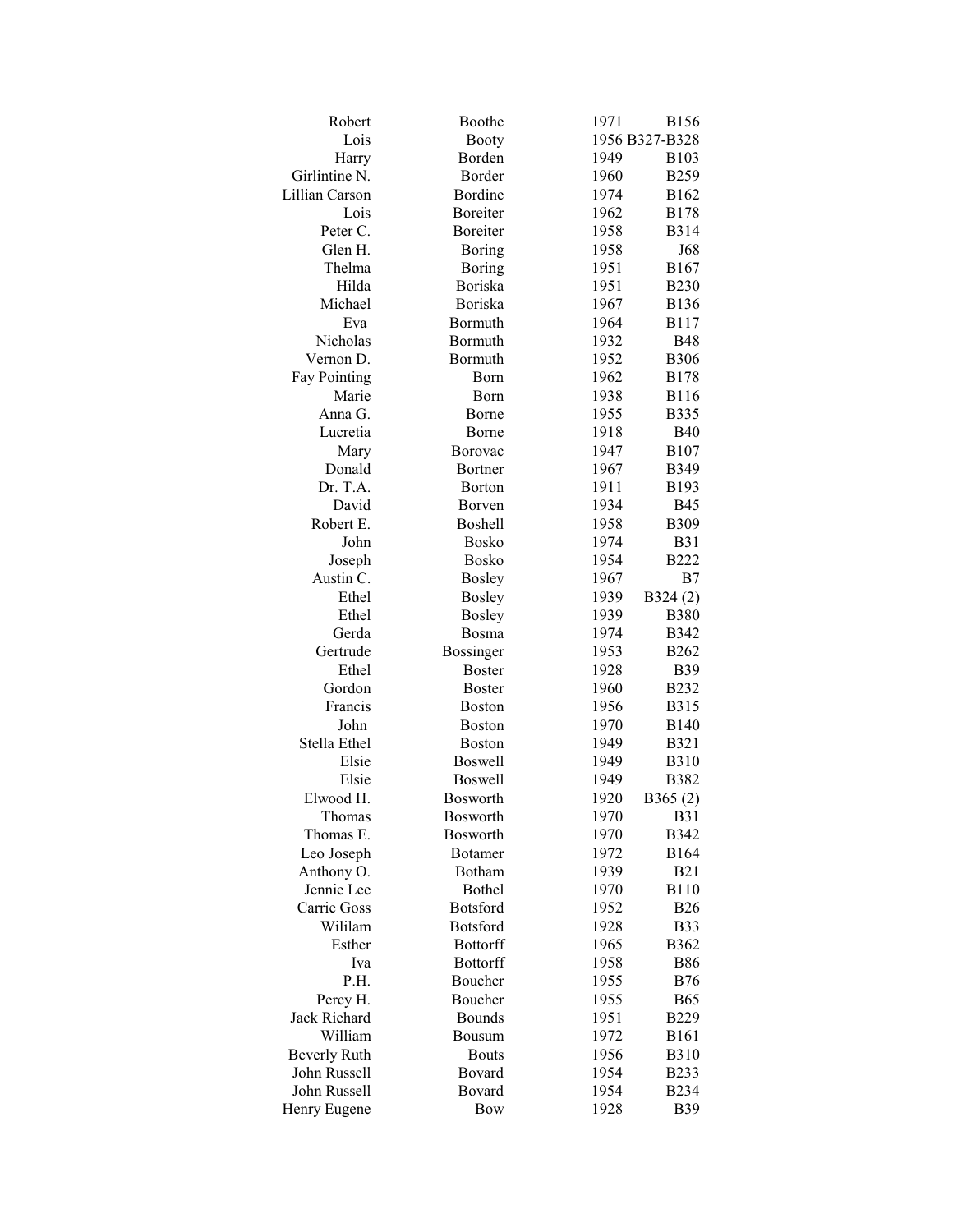| <b>Warren Thomas</b> | Bowden         | 1944 | <b>B218</b>      |
|----------------------|----------------|------|------------------|
| Vera                 | <b>Bowe</b>    | 1950 | <b>B169</b>      |
| Vera S.              | Bowe           | 1950 | <b>B304</b>      |
| Alvey                | Bowen          | 1946 | <b>B59</b>       |
| Alvey                | Bowen          | 1946 | <b>B60</b>       |
| Carrie               | Bowen          | 1933 | <b>B321</b>      |
| Chauncey             | Bowen          | 1933 | B129             |
| Claribel             | Bowen          | 1972 | <b>B11</b>       |
| Daniel J.            | Bowen          | 1952 | <b>B168</b>      |
| Don                  | Bowen          | 1960 | <b>B257</b>      |
| Emma                 | Bowen          | 1937 | <b>B30</b>       |
| infant daugther      | Bowen          | 1949 | <b>B283</b>      |
| J. Robert            | Bowen          | 1963 | <b>B300</b>      |
| Jessie E.            | Bowen          | 1951 | <b>B200</b>      |
| Laura                | Bowen          | 1972 | <b>B174</b>      |
| Laura                | Bowen          | 1972 | <b>B291</b>      |
| Bert E.              | Bower          | 1955 | <b>B70</b>       |
| Carl Edward (Mike)   | Bower          | 1969 | <b>B80</b>       |
| Elsie                | Bower          | 1951 | <b>B150</b>      |
| Eva                  | Bower          | 1948 | <b>B189</b>      |
| Harold George        | Bower          | 1974 | B351             |
| Joseph               | Bower          | 1963 | <b>B359</b>      |
| Katharyn             | Bower          | 1973 | <b>B14</b>       |
| Mary Miles           | Bower          | 1958 | <b>B71</b>       |
| Michael              | Bower          | 1932 | <b>B47</b>       |
| Mrs. Warren          | Bower          | 1931 | <b>B44</b>       |
| Russell V.           | Bower          | 1949 | <b>B189</b>      |
| Vernon Albert        | Bower          | 1929 | <b>B33</b>       |
| Elizabeth Madeline   | <b>Bowers</b>  | 1937 | B <sub>192</sub> |
| Grace I.             | <b>Bowers</b>  | 1964 | <b>B137</b>      |
| John                 | <b>Bowers</b>  | 1971 | <b>B342</b>      |
| Pearl                | <b>Bowers</b>  | 1956 | <b>B271</b>      |
| Sid                  | <b>Bowers</b>  | 1947 | B119             |
| Sidney               | <b>Bowers</b>  | 1947 | <b>B</b> 105     |
| Winifred             | Bowie          | 1964 | <b>B360</b>      |
| Harry                | Bowker         | 1964 | <b>B</b> 344     |
| Thomas               | <b>Bowker</b>  | 1963 | <b>B355</b>      |
| Vera                 | <b>Bowles</b>  | 1929 | <b>B334</b>      |
| Frances N.           | <b>Bowling</b> | 1963 | <b>B293</b>      |
| Cora                 | Bowman         | 1955 | B293             |
| Cornelius            | Bowman         | 1969 | B134             |
| J. B.                | Bowman         | 1936 | B334             |
| Richard              | Bowman         | 1985 | <b>B32</b>       |
| Walter R.            | Bowman         | 1953 | B160(2)          |
| Bertha               | Bowmaster      | 1966 | <b>B138</b>      |
| Jackie               | Boyce          | 1947 | <b>B191</b>      |
| Leona Reed           | Boyd           | 1947 | <b>B56</b>       |
| Madeline             | Boyd           | 1967 | <b>B363</b>      |
| Mr. and Mrs. W.F.    | Boyd           | 1915 | <b>B369</b>      |
| Richard John         | Boyd           | 1977 | <b>B14</b>       |
| Artley               | Boykin         | 1958 | <b>B360</b>      |
| Claude               | Boykin         | 1971 | <b>B251</b>      |
| Calvin               | Boyle          | 1951 | <b>B168</b>      |
| Daniel               | Boyle          | 1934 | <b>B286</b>      |
| Harry                | Boyle          | 1941 | <b>B23</b>       |
|                      |                |      |                  |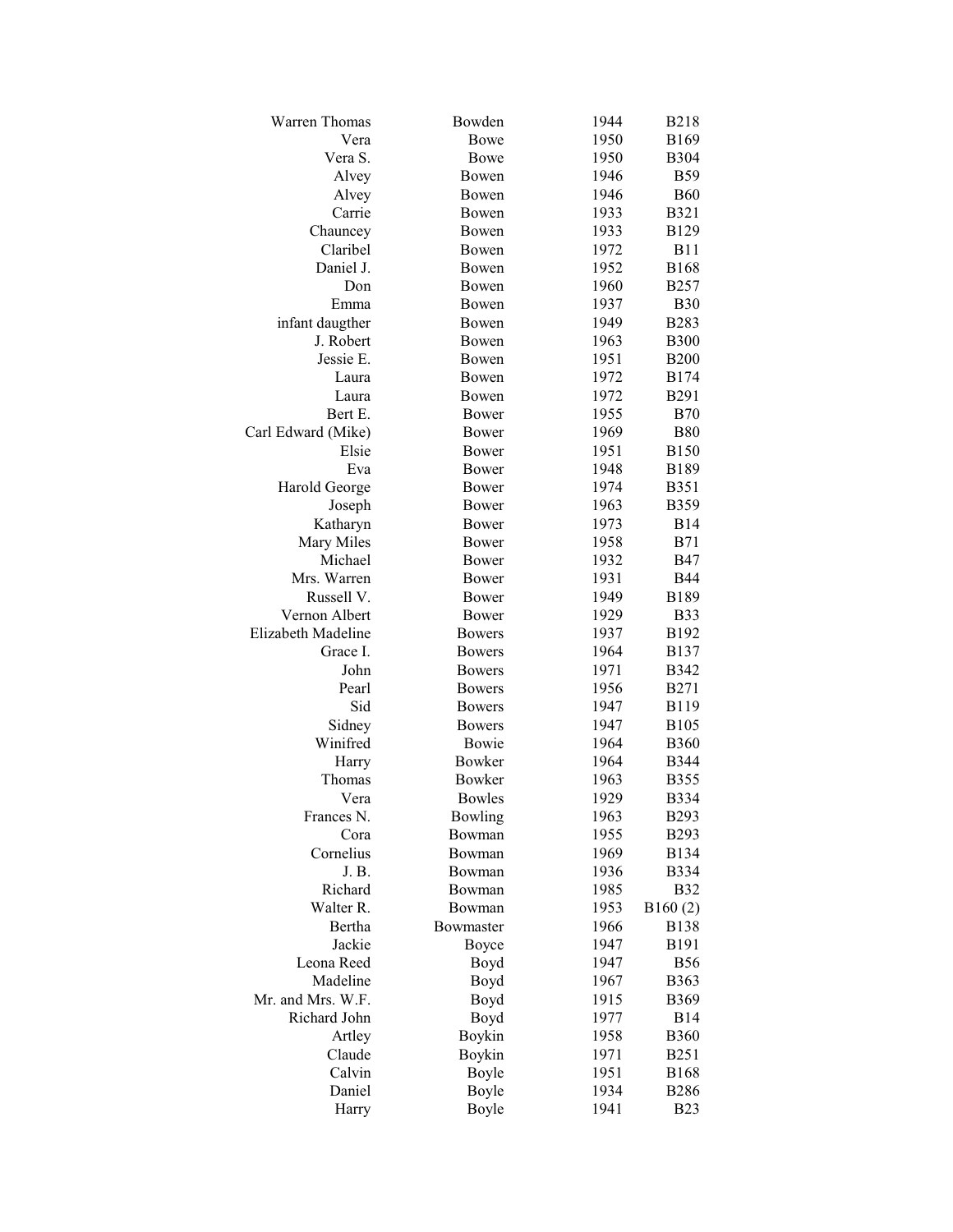| Mary Jane           | Boyle            | 1950 | <b>B72</b>        |
|---------------------|------------------|------|-------------------|
| Nancy               | <b>Bozic</b>     | 2003 | <b>B254</b>       |
| Albina              | Bozica           | 1967 | B7                |
| J.R.                | <b>Bracelin</b>  | 1957 | B132              |
| James               | <b>Braden</b>    | 1952 | <b>B305</b>       |
| James               | <b>Braden</b>    | 1952 | <b>B314</b>       |
| Millie              | <b>Braden</b>    | 1948 | B <sub>2</sub> 19 |
| Port                | <b>Braden</b>    | 1946 | <b>B58</b>        |
| Rex                 | <b>Braden</b>    | 1931 | <b>B49</b>        |
| Virginia            | <b>Braden</b>    | 1952 | B167              |
| William             | <b>Braden</b>    | 1970 | <b>B137</b>       |
| Ella                | <b>Bradfield</b> | 1941 | <b>B61</b>        |
| Marlene and Darlene | <b>Bradfield</b> | 1955 | <b>B25</b>        |
| Minnie              | <b>Bradfield</b> | 1970 | <b>B292</b>       |
| Pamela Sue          | <b>Bradfield</b> | 1951 | <b>B155</b>       |
| Todd W.             | <b>Bradfield</b> | 1954 | <b>B108</b>       |
| Virginia Alice      | <b>Bradfield</b> | 1941 | <b>B51</b>        |
| W.E.                | <b>Bradfield</b> | 1961 | <b>B295</b>       |
| Mrs. M. A.          | <b>Bradford</b>  | 1934 | <b>B150</b>       |
| Almira              | <b>Bradley</b>   | 1906 | <b>B374</b>       |
| Charles             | <b>Bradley</b>   | 1950 | <b>B170</b>       |
| Charles             | <b>Bradley</b>   | 1955 | <b>B301</b>       |
| Clara               | <b>Bradley</b>   | 1948 | <b>B189</b>       |
| Earl W.             | <b>Bradley</b>   | 1959 | <b>B235</b>       |
| Elmira              | <b>Bradley</b>   | 1906 | <b>B20</b>        |
| Jack                | <b>Bradley</b>   | 1953 | <b>B270</b>       |
| Lemoine D.          | <b>Bradley</b>   | 1954 | <b>B108</b>       |
| Lemoine D.          | <b>Bradley</b>   | 1954 | <b>B220</b>       |
| Margaret            | <b>Bradley</b>   | 1958 | B64               |
| Thomas              | <b>Bradley</b>   | 1951 | <b>B301</b>       |
| Albert E.           | <b>Bradshaw</b>  | 1939 | <b>B43</b>        |
| Bertha              | <b>Bradshaw</b>  | 1939 | <b>B</b> 333      |
| Charles             | <b>Bradshaw</b>  | 1946 | <b>B59</b>        |
| Lily                | <b>Bradshaw</b>  | 1955 | <b>B310</b>       |
| Lily M.             | <b>Bradshaw</b>  | 1955 | B315              |
| Ada                 | <b>Bradway</b>   | 1939 | <b>B48</b>        |
| Ada Bell            | <b>Bradway</b>   | 1939 | <b>B43</b>        |
| Margaret            | Bradway          | 1929 | <b>B331</b>       |
| Daisy               | <b>Brady</b>     | 1973 | B <sub>5</sub>    |
| Edward A.           | <b>Brady</b>     | 1973 | <b>B4</b>         |
| Emory H.            | <b>Brady</b>     | 1951 | <b>B196</b>       |
| Kenneth F.          | <b>Brady</b>     | 1974 | B <sub>5</sub>    |
| Son of Ballard      | <b>Brady</b>     | 1946 | <b>B55</b>        |
| Dorothy             | Brady (Lanty)    | 1969 | <b>B135</b>       |
| Ella                | <b>Bragg</b>     | 1951 | <b>B154</b>       |
| Hurlbert Roy        | <b>Bragg</b>     | 1955 | <b>B84</b>        |
| Jackie Lynn         | <b>Bragg</b>     | 1956 | <b>B264</b>       |
| Shelly Lynn         | <b>Bragg</b>     | 1971 | <b>B252</b>       |
| Walter              | <b>Bragg</b>     | 1959 | <b>B201</b>       |
| Bonnie              | <b>Braham</b>    | 1951 | <b>B261</b>       |
| James               | <b>Braham</b>    | 1949 | <b>B321</b>       |
| Kenneth             | <b>Braham</b>    | 1975 | <b>B138</b>       |
| Minnie              | <b>Braham</b>    | 1934 | <b>B336</b>       |
| Randy Craig         | <b>Braham</b>    | 1956 | <b>B263</b>       |
| William Herbert     | <b>Braham</b>    | 1968 | <b>B135</b>       |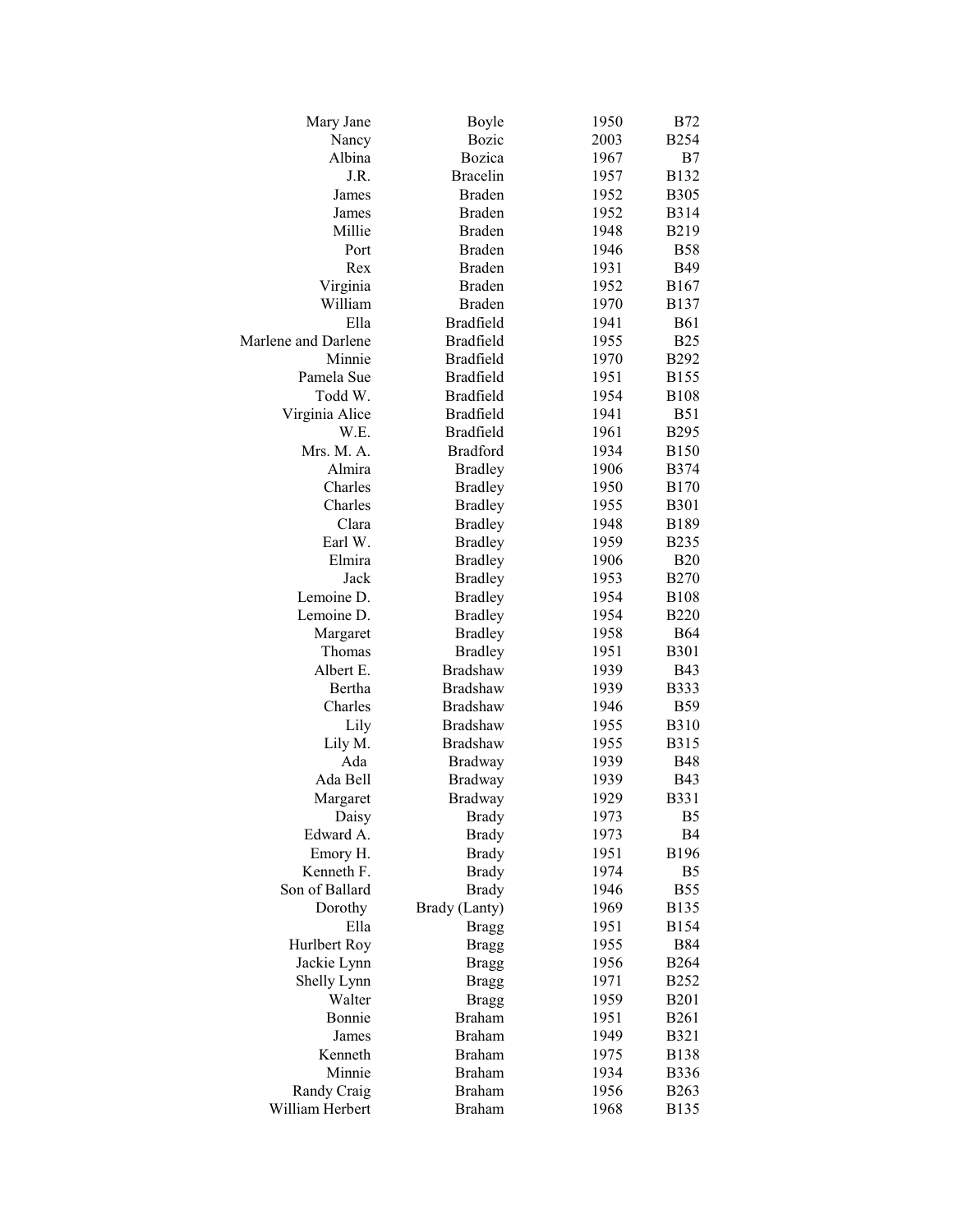| Cecelia             | <b>Brahler</b>   | 1963 | <b>B361</b>      |
|---------------------|------------------|------|------------------|
| Infant girl         | <b>Brahm</b>     | 1932 | <b>B130</b>      |
| Leonard             | <b>Brainard</b>  | 1947 | <b>B54</b>       |
| Caroline Norton     | <b>Brainerd</b>  | 1947 | <b>B382</b>      |
| Charles O.          | <b>Brainerd</b>  | 1955 | <b>B213</b>      |
| Orville L.          | <b>Brainerd</b>  | 1949 | <b>B280</b>      |
| John                | <b>Bralley</b>   | 1948 | <b>B127</b>      |
| Claude O.           | <b>Bramer</b>    | 1961 | <b>B245</b>      |
| Jack                | <b>Bramley</b>   | 1959 | <b>B237</b>      |
| Jack                | <b>Bramley</b>   | 1959 | <b>B238</b>      |
| Jack                | <b>Bramley</b>   | 1959 | <b>B276</b>      |
| Janet Millar        | <b>Bran</b>      | 1934 | <b>B150</b>      |
| Ruby                | Bran             | 1947 | <b>B105</b>      |
| Ernest              | <b>Branch</b>    | 1947 | <b>B281</b>      |
| Seth P.             | <b>Branch</b>    | 1893 | <b>B18</b>       |
| Floyd A.            | <b>Brandon</b>   | 1963 | <b>B343</b>      |
| William R.          | <b>Brandon</b>   | 1946 | B339(2)          |
| Gladys              | <b>Brandow</b>   | 1946 | <b>B52</b>       |
| Anna Louise         | <b>Brandt</b>    | 1970 | <b>B141</b>      |
| Anna Louise         | <b>Brandt</b>    | 1970 | <b>B143</b>      |
| Olga M.             | <b>Brandt</b>    | 1971 | <b>B251</b>      |
| Samuel C.           | <b>Brandt</b>    | 1953 | <b>B199</b>      |
| Iona                | <b>Brannan</b>   | 1967 | B7               |
| Duane               | <b>Brant</b>     | 1951 | <b>B168</b>      |
|                     |                  |      | <b>B363</b>      |
| George<br>J. Hollie | <b>Brantley</b>  | 1964 |                  |
| Modena              | <b>Brantley</b>  | 1970 | <b>B354</b>      |
|                     | <b>Brantley</b>  | 1948 | <b>B191</b>      |
| Earl                | Brantley, Jr.    | 1949 | B103             |
| Frances             | <b>Bratina</b>   | 1963 | <b>B300</b>      |
| Emil                | <b>Braun</b>     | 1957 | <b>B225</b>      |
| Louisa              | <b>Braun</b>     | 1952 | B <sub>197</sub> |
| Walter              | <b>Braunlich</b> | 1963 | <b>B361</b>      |
| Edward              | <b>Braunns</b>   | 1982 | <b>B32</b>       |
| James R.            | <b>Braybon</b>   | 2004 | <b>B255</b>      |
| Ellen               | Brayden          | 1951 | B309(2)          |
| Michael             | <b>Brazina</b>   | 1949 | <b>B284</b>      |
| Francis             | <b>Brealey</b>   | 1951 | <b>B34</b>       |
| George              | <b>Brehm</b>     | 1948 | B192(2)          |
| John                | <b>Brehm</b>     | 1947 | B103             |
| Kathryn L.          | <b>Brehm</b>     | 1966 | <b>B297</b>      |
| Paul                | <b>Brehm</b>     | 1967 | B1               |
| Paul H.             | <b>Brehm</b>     | 1967 | <b>B363</b>      |
| Lulu Mae            | <b>Breiel</b>    | 1969 | B7               |
| Andrew              | Breitenbach      | 1963 | <b>B6</b>        |
| Evelyn G.           | <b>Brelloch</b>  | 1972 | <b>B353</b>      |
| A. L.               | Breneman         | 1932 | <b>B44</b>       |
| Albert              | <b>Brenizer</b>  | 1959 | <b>B276</b>      |
| Daniel              | <b>Brennan</b>   | 1957 | B223(2)          |
| Rhea                | <b>Brenner</b>   | 1964 | <b>B347</b>      |
| Louis               | <b>Brent</b>     | 1964 | <b>B299</b>      |
| Albert              | <b>Brenzier</b>  | 1959 | <b>B267</b>      |
| Minnie C            | <b>Breon</b>     | 1967 | <b>B344</b>      |
| Luke                | <b>Bresky</b>    | 1938 | <b>B42</b>       |
| Luke L.             | <b>Bresky</b>    | 1938 | <b>B114</b>      |
| Susie               | <b>Bresnai</b>   | 1953 | <b>B198</b>      |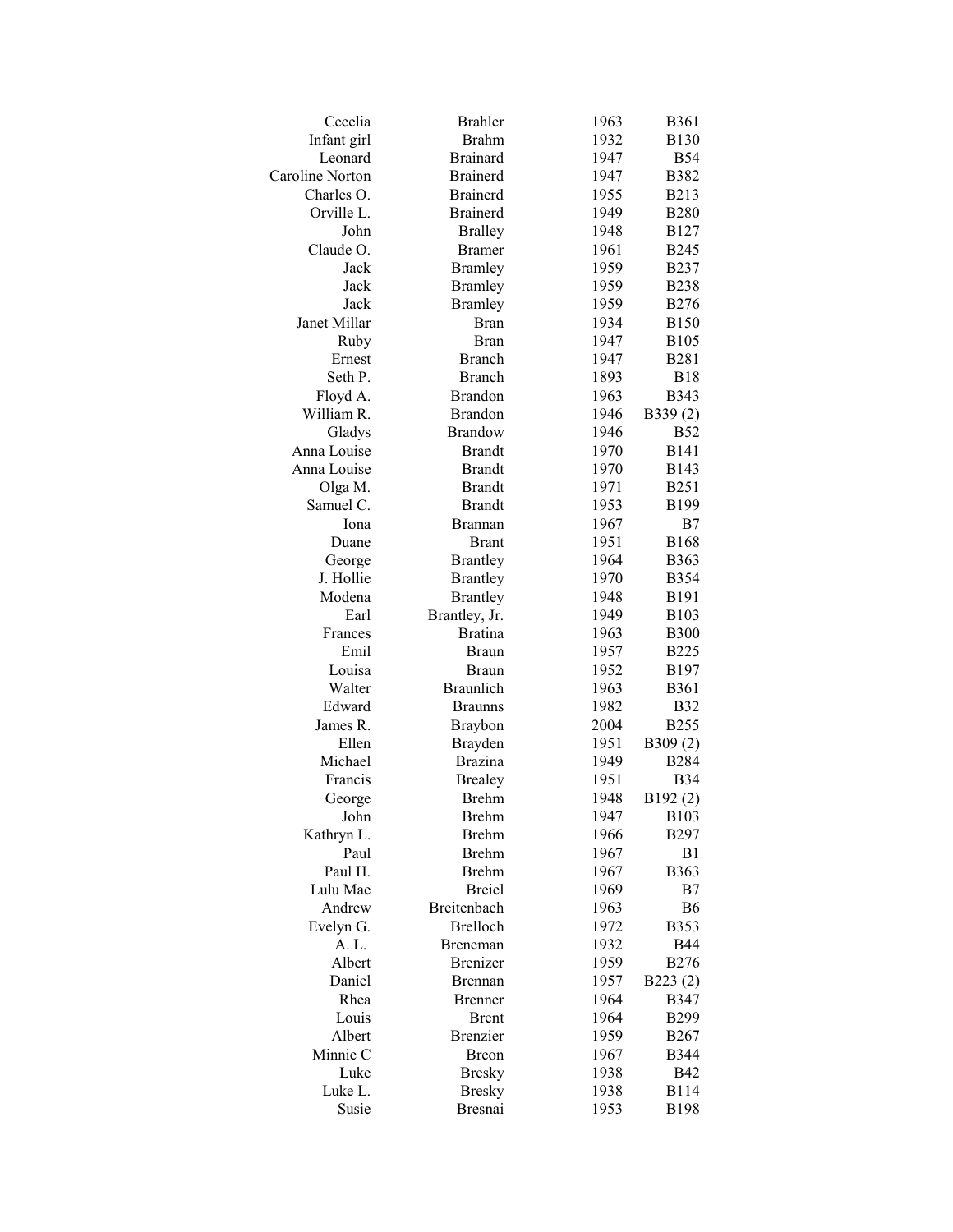| Jeannette         | <b>Brett</b>      | 1955         | <b>B335</b>                |
|-------------------|-------------------|--------------|----------------------------|
| Mary              | <b>Brett</b>      | 1948         | <b>B190</b>                |
| Frank N.          | <b>Bretti</b>     | 1957         | <b>B196</b>                |
| Daniel L. "Roy"   | <b>Brewer</b>     | 1969         | B362                       |
| Ezelle Y.         | <b>Brewers</b>    | 1968         | <b>B361</b>                |
| E.R.              | <b>Brewster</b>   |              | <b>B372</b>                |
| Jay               | <b>Brewster</b>   | 1947         | <b>B107</b>                |
| John              | <b>Brewster</b>   | 1947         | <b>B382</b>                |
| Josephine Hurd    | <b>Brewster</b>   | 1948         | F44                        |
| Lee H.            | <b>Brewster</b>   | 1966         | <b>B134</b>                |
| Loretta           | <b>Brewster</b>   | 1914         | <b>B370</b>                |
| Sophie            | Breznai           | 2003         | B143                       |
| Stephen           | Breznai           | 1958         | <b>B64</b>                 |
| Stephen           | Breznai           | 1958         | <b>B65</b>                 |
| Stephen           | Breznai           | 1958         | <b>B85</b>                 |
| Florende          | <b>Briceland</b>  | 1938         | <b>B50</b>                 |
| William J.        | <b>Briceland</b>  | 1950         | <b>B181</b>                |
| William J.        | <b>Briceland</b>  | 1955         | B182                       |
| David             | <b>Bricker</b>    | 1958         | <b>B65</b>                 |
| James H.          | <b>Bricker</b>    | 1951         | <b>B108</b>                |
| Joseph            | <b>Bricker</b>    | 1956         | <b>B72</b>                 |
| Lillian           | <b>Bricker</b>    | 1964         | <b>B345</b>                |
| Mary              | <b>Brickles</b>   | 1968         | B <sub>259</sub>           |
| Mary E.           | <b>Brickles</b>   | 1968         | <b>B347</b>                |
| Emory             | <b>Bridenthal</b> | 1958         | <b>B66</b>                 |
| Hannah            | <b>Bridenthal</b> | 1959         | <b>B275</b>                |
| Bellino           | Briganti          | 1970         | B142                       |
| C.Clark           |                   | 1951         | <b>B262</b>                |
| Clark             | <b>Briggs</b>     | 1951         | <b>B256</b>                |
|                   | <b>Briggs</b>     | 1932         | <b>B47</b>                 |
| Henry<br>Luella   | <b>Briggs</b>     |              |                            |
|                   | <b>Briggs</b>     | 1947         | <b>B282</b><br><b>B139</b> |
| Mary W.<br>Mattie | <b>Briggs</b>     | 1975<br>1956 | <b>B271</b>                |
| Minnie            | <b>Briggs</b>     | 1947         |                            |
| Minnie            | <b>Briggs</b>     |              | <b>B117</b>                |
|                   | <b>Briggs</b>     | 1947         | B189                       |
| Mrs. Henry        | <b>Briggs</b>     | 1932         | <b>B48</b>                 |
| Sarah<br>Sarah    | <b>Briggs</b>     | 1932         | <b>B21</b>                 |
|                   | <b>Briggs</b>     | 1932         | <b>B376</b>                |
| Sarah             | <b>Briggs</b>     | 1932         | <b>B47</b>                 |
| Sarah             | <b>Briggs</b>     | 1932         | <b>B365</b>                |
| Claude T.         | Brigham           | 1964         | <b>B356</b>                |
| Donald            | Brigham           | 1953         | <b>B24</b>                 |
| Hazel             | Brigham           | 1950         | <b>B70</b>                 |
| Mary Ellen        | Brigham           | 1937         | <b>B46</b>                 |
| Mrs. W. J.        | Brigham           | 1934         | <b>B42</b>                 |
| Ralph             | <b>Brigham</b>    | 1969         | <b>B136</b>                |
| Amelzor           | <b>Bright</b>     | 1947         | <b>B381</b>                |
| Chauncey          | <b>Bright</b>     | 1953         | <b>B84</b>                 |
| Earl              | <b>Bright</b>     | 1949         | <b>B51</b>                 |
| Milo F.           | <b>Bright</b>     | 1964         | <b>B360</b>                |
| Ruth              | <b>Bright</b>     | 1967         | <b>B360</b>                |
| Ruth Inez         | <b>Bright</b>     | 1947         | <b>B322</b>                |
| T.J.              | <b>Bright</b>     | 1955         | B174                       |
| Ray               | <b>Brininger</b>  | 1962         | B178                       |
| Nora              | <b>Brinker</b>    | 1953         | <b>B267</b>                |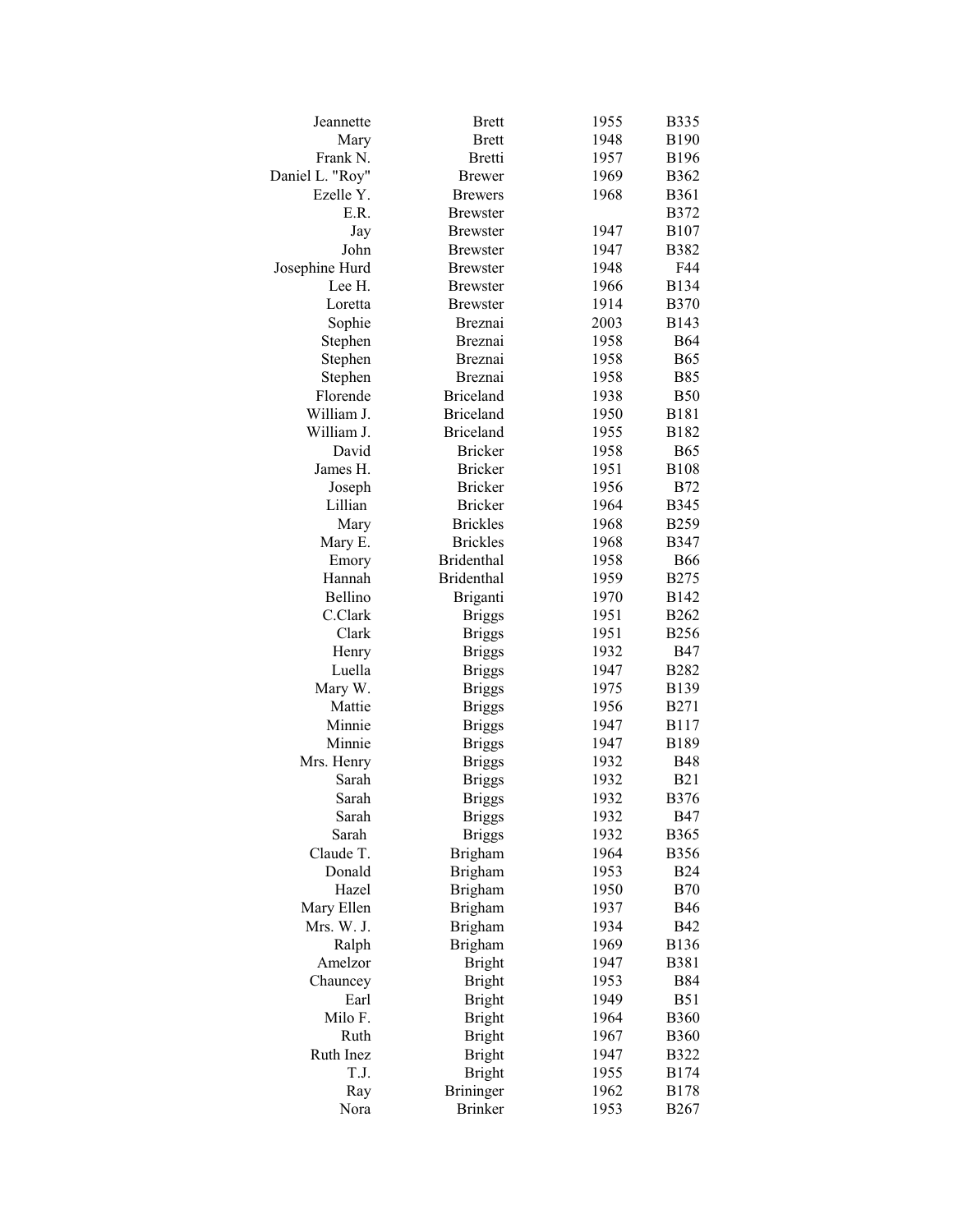| <b>Thomas Homer</b> | <b>Brinker</b>    | 1957 | <b>B63</b>     |
|---------------------|-------------------|------|----------------|
| Anna                | <b>Brinson</b>    | 1957 | <b>B67</b>     |
| Lettie Blanch       | <b>Bristol</b>    | 1906 | <b>B95</b>     |
| Patrick             | <b>Britt</b>      | 1963 | <b>B136</b>    |
| Patrick Michael     | <b>Britt</b>      | 1963 | <b>B160</b>    |
| Irene               | <b>Brittan</b>    | 1915 | <b>B367</b>    |
| Irene               | <b>Brittan</b>    | 1915 | <b>B374</b>    |
| Jack                | <b>Brittan</b>    | 1972 | B143           |
| Theodore            | <b>Britton</b>    | 1949 | <b>B322</b>    |
| Klenore             | <b>Britzius</b>   | 1946 | <b>B54</b>     |
| Blanche             | <b>Brobst</b>     | 1975 | <b>B141</b>    |
| Hazel               | <b>Brobst</b>     | 1968 | <b>B294</b>    |
| Mabel F.            | <b>Brock</b>      | 1964 | <b>B356</b>    |
| Marcia E.           | <b>Brock</b>      | 1905 | <b>B366</b>    |
| Pearl W.            | <b>Brock</b>      | 1936 | <b>B46</b>     |
| Velma               | <b>Brock</b>      | 1932 | <b>B41</b>     |
| William E.          | <b>Brockel</b>    | 1956 | <b>B306</b>    |
| Ella                | <b>Brockett</b>   | 1952 | <b>B200</b>    |
| Ella                | <b>Brockett</b>   | 1952 | <b>B201</b>    |
| Harriett            | <b>Brockett</b>   | 1946 | <b>B62</b>     |
| Lula                | <b>Brockett</b>   | 1959 | <b>B204</b>    |
| Seth                | <b>Brockett</b>   | 1938 | B193           |
| William J.          | <b>Brocklow</b>   | 1930 | B333(2)        |
| Freddie J.          | <b>Brod</b>       | 1869 | <b>B368</b>    |
| Lottie E.           | <b>Brod</b>       | 1869 | <b>B368</b>    |
| Amy E.              | <b>Brode</b>      | 1944 | <b>B218</b>    |
| Amy E.              | <b>Brode</b>      | 1944 | <b>B58</b>     |
| Beulah              | <b>Brode</b>      | 1969 | B <sub>8</sub> |
| Frank               | <b>Brode</b>      | 1918 | <b>B40</b>     |
| Frank B.            | <b>Brode</b>      | 1918 | <b>B113</b>    |
| Isabelle            | <b>Brode</b>      | 1957 | <b>B270</b>    |
| James               | <b>Brode</b>      | 1952 | <b>B311</b>    |
| Janet Louise        | <b>Brode</b>      | 1946 | <b>B23</b>     |
| Jennie L.           | <b>Brode</b>      | 1976 | <b>B163</b>    |
| Robert O.           | <b>Brode</b>      | 1963 | B109           |
| Walter D.           | <b>Brode</b>      | 1963 | <b>B296</b>    |
| Charles             | <b>Broffman</b>   | 1952 | B167           |
| Harold              | <b>Brokaw</b>     | 1957 | <b>B229</b>    |
| Ronald Lee          | <b>Brokaw</b>     | 1961 | <b>B294</b>    |
| Robert              | <b>Bromelow</b>   | 1951 | <b>B170</b>    |
| Louis               | Bromfield         | 1952 | <b>B198</b>    |
| George              | <b>Bronkovich</b> | 1947 | <b>B103</b>    |
| Almira              | <b>Brooke</b>     | 1916 | <b>B370</b>    |
| Katharina           | <b>Brooker</b>    | 1972 | <b>B165</b>    |
| Eliza               | <b>Brooks</b>     | 1931 | <b>B321</b>    |
| Frank               | <b>Brooks</b>     | 1957 | <b>B270</b>    |
| Harold F.           | <b>Brooks</b>     | 1960 | <b>B259</b>    |
| Harold G.           | <b>Brooks</b>     | 1959 | <b>B201</b>    |
| Harold O.           | <b>Brooks</b>     | 1959 | <b>B126</b>    |
| Irene               | <b>Brooks</b>     | 1972 | <b>B206</b>    |
| Jerry               | <b>Brooks</b>     | 1967 | <b>B135</b>    |
| Katherine           | <b>Brooks</b>     | 1953 | <b>B71</b>     |
| Michael             | <b>Brooks</b>     | 1949 | <b>B191</b>    |
| Norman              | <b>Brooks</b>     | 1972 | <b>B161</b>    |
| Ola                 | <b>Brooks</b>     | 1950 | <b>B69</b>     |
|                     |                   |      |                |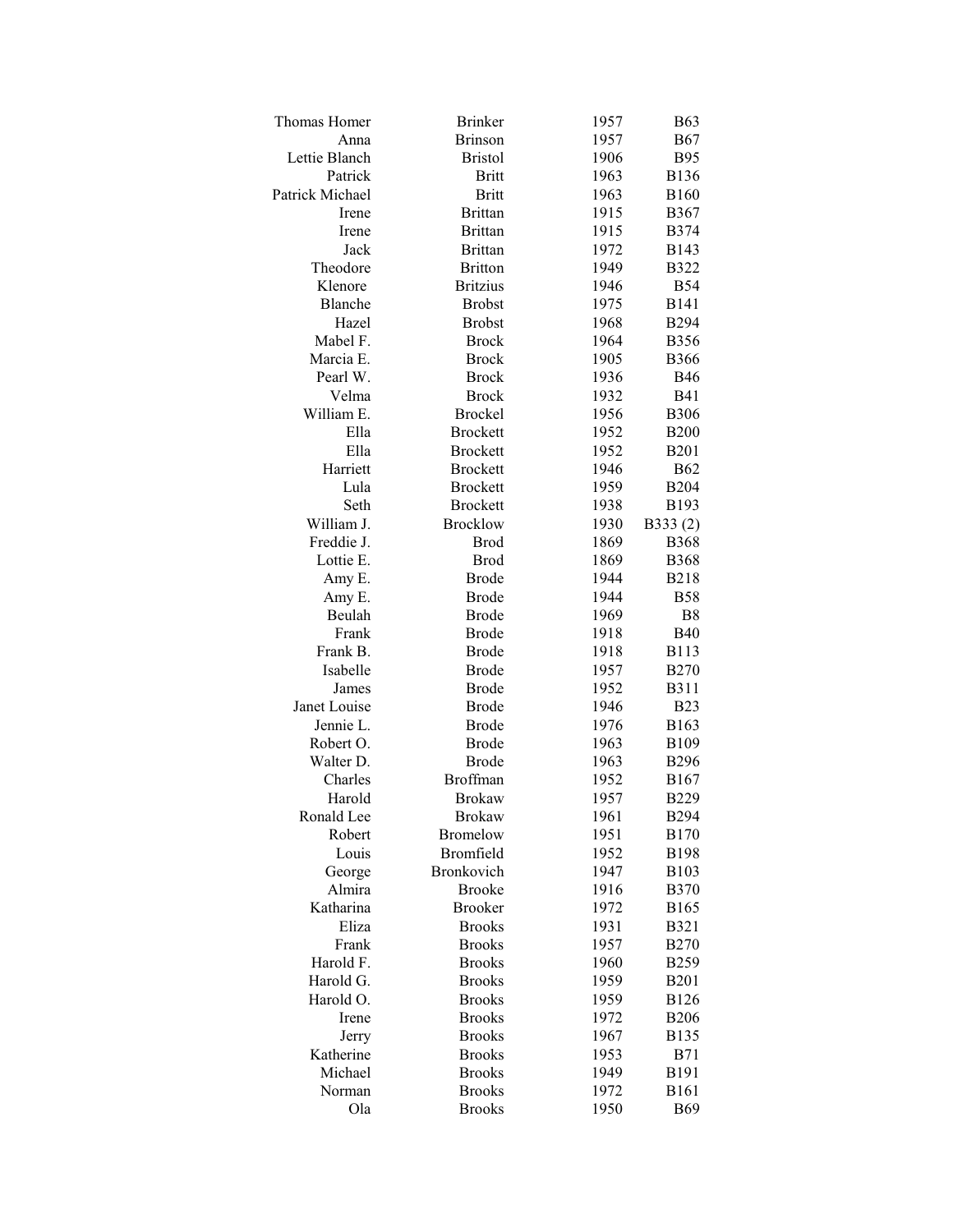| Sterling                 | <b>Brooks</b>     | 1974 | <b>B81</b>       |
|--------------------------|-------------------|------|------------------|
| Lida                     | <b>Broomall</b>   | 1947 | <b>B181</b>      |
| Elizabeth                | <b>Brosius</b>    | 1954 | <b>B187</b>      |
| Homer                    | <b>Brosius</b>    | 1955 | <b>B25</b>       |
| Paul                     | <b>Brosius</b>    | 1948 | <b>B278</b>      |
| Leo T.                   | <b>Brother</b>    | 1962 | <b>B6</b>        |
| Robert L.                | <b>Brothers</b>   | 1967 | <b>B344</b>      |
| Robert S.                | <b>Brotherton</b> | 1970 | <b>B291</b>      |
| A.J.L.                   | <b>Brown</b>      | 1963 | <b>B207</b>      |
| A.J.L.                   | <b>Brown</b>      | 1963 | <b>B208</b>      |
| Arthur                   | <b>Brown</b>      | 1938 | <b>B41</b>       |
| Belle                    | <b>Brown</b>      | 1947 | <b>B128</b>      |
| Ben R.                   | <b>Brown</b>      | 1953 | <b>B200</b>      |
| Blanche                  | <b>Brown</b>      | 1980 | <b>B32</b>       |
| Carrie                   | <b>Brown</b>      | 1940 | <b>B30</b>       |
| Celia                    | <b>Brown</b>      | 1950 | <b>B187</b>      |
| Charles                  | <b>Brown</b>      | 1939 | <b>B379</b>      |
| Charles                  | <b>Brown</b>      | 1942 | <b>B58</b>       |
| Charles                  | <b>Brown</b>      | 1970 | <b>B140</b>      |
| Charles G.               | <b>Brown</b>      | 1957 | <b>B236</b>      |
| Clara                    | <b>Brown</b>      | 1956 | <b>B316</b>      |
| Clifton                  | <b>Brown</b>      | 1957 | <b>B230</b>      |
| Clodagh                  | <b>Brown</b>      | 1947 | B104             |
| Curtis F.                | <b>Brown</b>      | 1959 | <b>B312</b>      |
| Dale H.                  | <b>Brown</b>      | 1973 | B <sub>5</sub>   |
| Donald W.                | <b>Brown</b>      | 1953 | <b>B312</b>      |
| Donald W.                |                   |      |                  |
|                          | <b>Brown</b>      | 1956 | <b>B280</b>      |
| Doris                    | <b>Brown</b>      | 1953 | <b>B64</b>       |
| Edward "Biggie"<br>Eliza | <b>Brown</b>      | 1941 | W23              |
| Eliza                    | <b>Brown</b>      | 1946 | <b>B59</b>       |
|                          | Brown             | 1955 | <b>B85</b>       |
| Ella                     | <b>Brown</b>      | 1949 | <b>B189</b>      |
| Ernest M.                | <b>Brown</b>      | 1957 | <b>B331</b>      |
| Everette                 | <b>Brown</b>      | 1932 | <b>B41</b>       |
| Frances                  | <b>Brown</b>      | 1969 | <b>B138</b>      |
| Frank                    | <b>Brown</b>      | 1951 | <b>B262</b>      |
| Frank                    | <b>Brown</b>      | 1952 | <b>B201</b>      |
| Fred                     | <b>Brown</b>      | 1946 | <b>B52</b>       |
| Fred                     | <b>Brown</b>      | 1958 | <b>B64</b>       |
| Fred C.                  | <b>Brown</b>      | 1948 | <b>B286</b>      |
| George W.                | <b>Brown</b>      | 1951 | <b>B65</b>       |
| Harold Edgar             | <b>Brown</b>      | 1947 | B103             |
| Harry J.                 | <b>Brown</b>      | 1970 | <b>B140</b>      |
| Helen                    | <b>Brown</b>      | 1946 | <b>B52</b>       |
| Hilma                    | <b>Brown</b>      | 1952 | <b>B197</b>      |
| Ira R.                   | <b>Brown</b>      | 1970 | B143             |
| James C.                 | <b>Brown</b>      | 1971 | <b>B250</b>      |
| Jennie                   | Brown             | 1955 | <b>B308</b>      |
| Jessie                   | <b>Brown</b>      | 1970 | B142             |
| John G.                  | <b>Brown</b>      | 1947 | <b>B104</b>      |
| John G.                  | <b>Brown</b>      | 1947 | B <sub>105</sub> |
| Joseph W.                | <b>Brown</b>      | 1963 | <b>B208</b>      |
| Juanita J.               | <b>Brown</b>      | 1973 | <b>B164</b>      |
| Jude S.                  | <b>Brown</b>      | 1955 | <b>B68</b>       |
| Kate Ward                | <b>Brown</b>      | 1949 | <b>B285</b>      |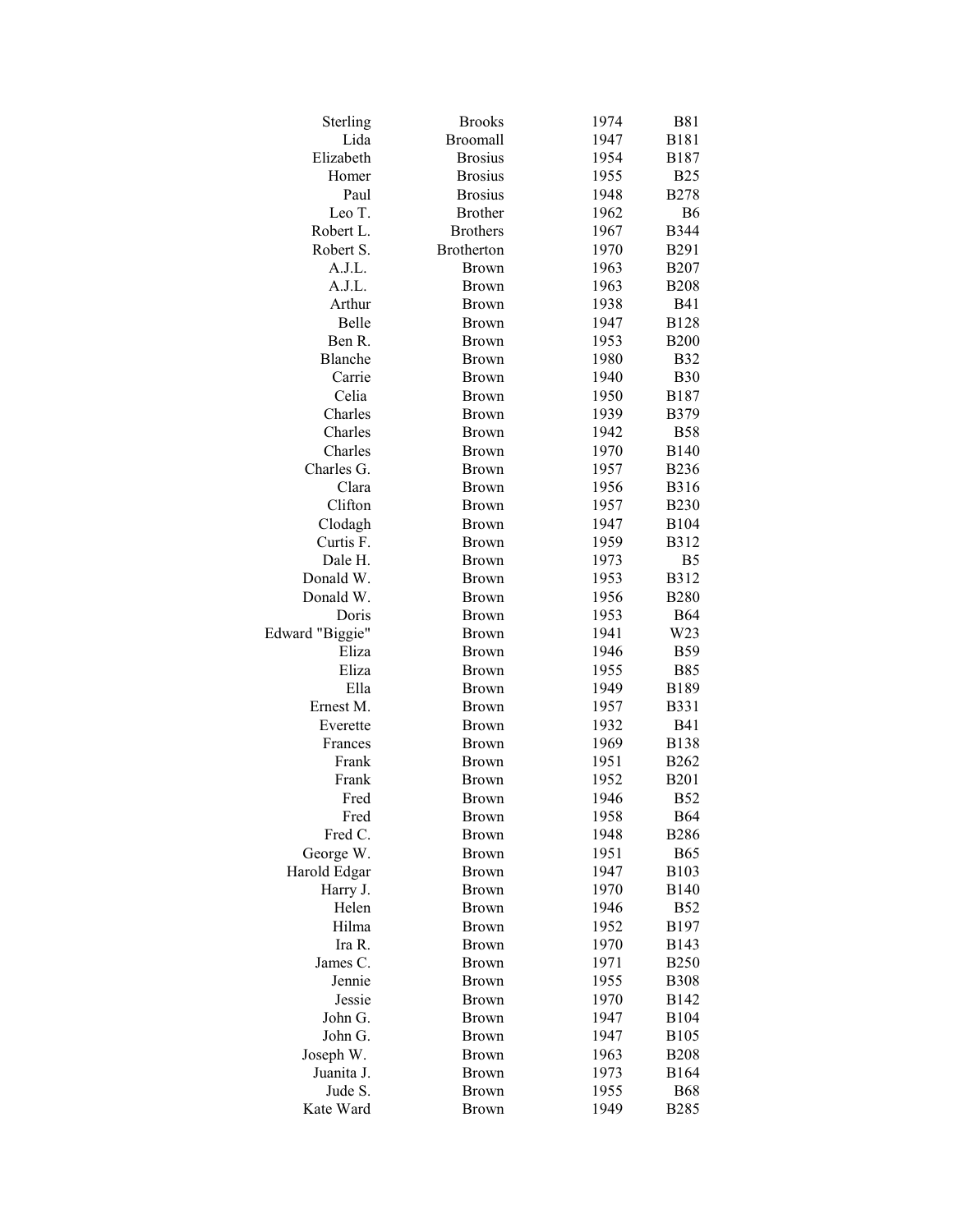| Kevin                | Brown           | 1963         | <b>B215</b> |
|----------------------|-----------------|--------------|-------------|
| Kevin G.             | <b>Brown</b>    | 1963         | <b>B209</b> |
| Loretta              | <b>Brown</b>    | 1963         | <b>B207</b> |
| Loretta              | <b>Brown</b>    | 1963         | B109        |
| Lula                 | <b>Brown</b>    | 1972         | B165        |
| Maizie               | <b>Brown</b>    | 1948         | <b>B278</b> |
| Marcella             | <b>Brown</b>    | 1957         | <b>B225</b> |
| Mary E.              | <b>Brown</b>    | 1958         | <b>B312</b> |
| Mary Ellen (Nellie)  | <b>Brown</b>    | 1950         | <b>B348</b> |
| Mary L. Purcell      | <b>Brown</b>    | 1954         | B199        |
| Mary Margery         | <b>Brown</b>    | 1972         | <b>B205</b> |
| Maude                | <b>Brown</b>    | 1973         | <b>B341</b> |
| Nellie               | <b>Brown</b>    | 1955         | <b>B70</b>  |
| Norma                | <b>Brown</b>    | 2000         | <b>B12</b>  |
| Olive                | <b>Brown</b>    | 1932         | <b>B47</b>  |
| Oneal Clifton        | <b>Brown</b>    | 1956         | <b>B301</b> |
| Orris C.             | <b>Brown</b>    | 1974         | <b>B353</b> |
| Paul                 | <b>Brown</b>    | 1952         | <b>B188</b> |
| Pearl L.             | <b>Brown</b>    | 1965         | <b>B358</b> |
| Percy F.             | <b>Brown</b>    | 1959         | B267        |
| Raymond              | <b>Brown</b>    | 1934         | <b>B</b> 34 |
| Robert               | <b>Brown</b>    | 1934         | <b>B155</b> |
| Ronald Eugene        | <b>Brown</b>    | 1956         | <b>B84</b>  |
| Roy                  | <b>Brown</b>    | 1949         | <b>B256</b> |
| Roy C.               | <b>Brown</b>    | 1949         | <b>B284</b> |
| Ruby J.              | <b>Brown</b>    | 1960         | B246(2)     |
| Ruth W.              | <b>Brown</b>    | 1960         | <b>B209</b> |
| Samuel Everett       | <b>Brown</b>    | 1932         | <b>B114</b> |
| Sharon               | <b>Brown</b>    | 1955         | <b>B126</b> |
| <b>Sharon Rose</b>   | <b>Brown</b>    | 1957         | <b>B268</b> |
| Sidney               | <b>Brown</b>    | 1947         | <b>B382</b> |
| Sloan A.             | <b>Brown</b>    | 1950         | <b>B269</b> |
| Twin sons            | <b>Brown</b>    | 1958         | B314        |
| Vernie               | <b>Brown</b>    | 1951         | <b>B155</b> |
| Victoria             | <b>Brown</b>    | 1953         | B157        |
| Willam Eber          | <b>Brown</b>    | 1935         | <b>B329</b> |
| Wilmer H.            | <b>Brown</b>    | 1958         | <b>B73</b>  |
| Claude               | Brown, Jr.      | 1959         | <b>B188</b> |
| Earl H.              | <b>Browning</b> | 1931         | <b>B323</b> |
| Edward               | <b>Broz</b>     | 1943         | <b>B23</b>  |
| Earl                 | <b>Brubaker</b> | 1932         | M152        |
| Gertrude             | <b>Brubaker</b> | 1965         | <b>B207</b> |
| Adah                 | <b>Bruce</b>    | 1950         | <b>B26</b>  |
| Cleo M.              | <b>Bruce</b>    | 1960         | <b>B245</b> |
|                      |                 |              |             |
| Isaac H.<br>Lawrence | <b>Bruce</b>    | 1978<br>1963 | <b>B205</b> |
|                      | <b>Bruce</b>    |              | <b>B27</b>  |
| Loretta              | <b>Bruce</b>    | 1950         | B182        |
| Lucile               | Brugman         | 1972         | B291        |
| Lucile               | Brugman         | 1972         | B291        |
| Amelia               | Brugmann        | 1951         | <b>B273</b> |
| Oscar                | Brugmann        | 1975         | <b>B354</b> |
| Cyrus                | Brumbaugh       | 1953         | <b>B157</b> |
| Elizabeth            | Brumbaugh       | 1932         | <b>B115</b> |
| H.A.                 | Brumbaugh       | 1951         | <b>B236</b> |
| Ira A.               | Brumbaugh       | 1963         | <b>B208</b> |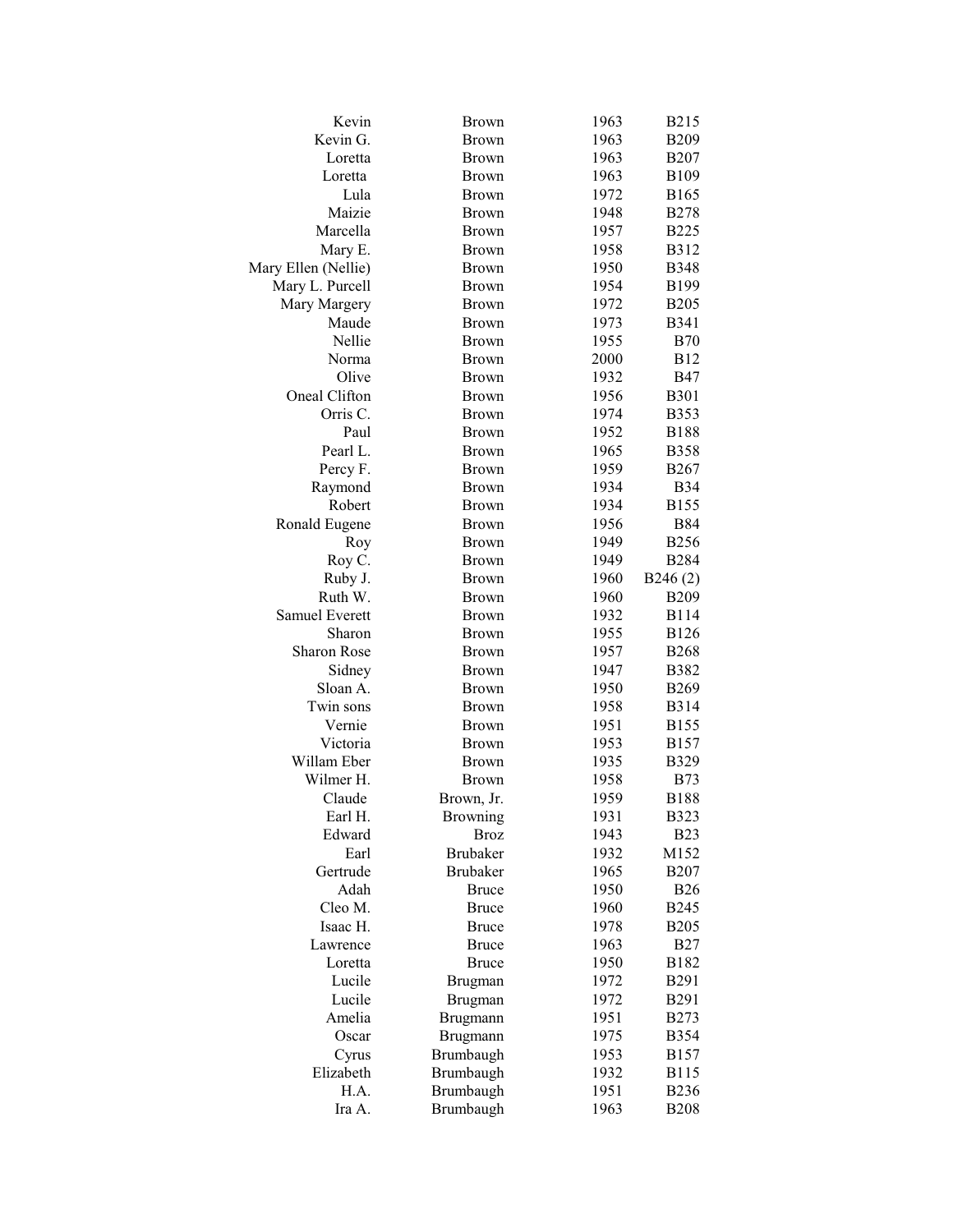| James S.           | Brumbaugh                      | 1958         | <b>B301</b> |
|--------------------|--------------------------------|--------------|-------------|
| James S.           | Brumbaugh                      | 1958         | <b>B314</b> |
| Randy Keith        | Brumbaugh                      | 1956         | <b>B320</b> |
| Dawn Reese         | <b>Brumit</b>                  | 1974         | B352        |
| Roberta            | <b>Brumley</b>                 | 1962         | <b>B208</b> |
| Lula               | <b>Brumme</b>                  | 1932         | <b>B48</b>  |
| Matthew            | <b>Brumter</b>                 | 1966         | <b>B298</b> |
| Emma               | <b>Bruner</b>                  | 1952         | B187(2)     |
| Frederick          | <b>Brunn</b>                   | 1952         | <b>B293</b> |
| Dora Estella       | <b>Brunner</b>                 | 1972         | <b>B165</b> |
| Martha Jean        | <b>Brunner</b>                 | 1972         | <b>B164</b> |
| Martha Jean        | <b>Brunner</b>                 | 1972         | <b>B252</b> |
| Christian Rudolph  | <b>Brunnner</b>                | 1952         | <b>B196</b> |
| Giovanni           | <b>Bruno</b>                   | 1959         | <b>B125</b> |
| Giovanni           | <b>Bruno</b>                   | 1959         | <b>B204</b> |
| Rosa               | <b>Bruno</b>                   | 1936         | <b>B330</b> |
| Fred B.            | <b>Brunstetter</b>             | 1962         | <b>B134</b> |
| Harriet E.         | <b>Brunswick</b>               | 1967         | B363        |
| Lois               | <b>Brunswick</b>               | 1966         | <b>B357</b> |
| Lola               | <b>Brunton</b>                 | 1956         | <b>B301</b> |
| Lola               | <b>Brunton</b>                 | 1956         | <b>B304</b> |
|                    | <b>Brunton</b>                 | 1962         | <b>B35</b>  |
| Roger              |                                |              |             |
| Roger<br>Katherine | <b>Brunton</b><br><b>Bruot</b> | 1962<br>1967 | <b>B208</b> |
| Ross               | <b>Brush</b>                   |              | <b>B207</b> |
|                    |                                | 1936         | <b>B329</b> |
| Robert C.          | <b>Brust</b>                   | 1958         | <b>B188</b> |
| John               | <b>Bruzda</b>                  | 1959         | <b>B230</b> |
| John               | Bruzda, Jr.                    | 1959         | <b>B272</b> |
| Joe                | <b>Bruzzesi</b>                | 1932         | <b>B50</b>  |
| Clarence V.        | <b>Bryan</b>                   | 1939         | <b>B331</b> |
| Harry O.           | <b>Bryan</b>                   | 1968         | <b>B28</b>  |
| May                | <b>Bryan</b>                   | 1948         | <b>B281</b> |
| Paul               | <b>Bryan</b>                   | 1984         | <b>B342</b> |
| Ralph              | <b>Bryan</b>                   | 1973         | <b>B14</b>  |
| Ronald             | <b>Bryan</b>                   | 1957         | B330(2)     |
| Dorothy            | <b>Bryant</b>                  | 1951         | <b>B74</b>  |
| Elmer              | <b>Bryant</b>                  | 1971         | <b>B251</b> |
| Forrest B.         | <b>Bryant</b>                  | 1965         | B153        |
| George A.          | <b>Bryant</b>                  | 1963         | <b>B109</b> |
| H.A.               | <b>Bryant</b>                  | 1956         | <b>B266</b> |
| Minnie             | <b>Bryant</b>                  | 1964         | <b>B356</b> |
| Florence           | <b>Bryner</b>                  | 1957         | <b>B225</b> |
| Alexi              | Bubnow                         | 1954         | B197        |
| Aliexi             | Bubnow                         | 1954         | <b>B154</b> |
| George             | <b>Bubnow</b>                  | 1953         | <b>B152</b> |
| Michael            | Bubnow                         | 1959         | <b>B264</b> |
| Michael            | Bubnow                         | 1959         | <b>B275</b> |
| Sergej             | Bubnow                         | 1953         | <b>B198</b> |
| Mike               | Bucci                          | 1952         | <b>B155</b> |
| John N.            | Buchanan                       | 1954         | B149        |
| Anna               | <b>Buchko</b>                  | 1951         | <b>B268</b> |
| Charles            | <b>Buck</b>                    | 1938         | <b>B323</b> |
| Margaret           | Buck                           | 1949         | <b>B282</b> |
| Jennings           | <b>Bucklew</b>                 | 1954         | <b>B261</b> |
| Earl Leroy         | <b>Buckley</b>                 | 1933         | <b>B49</b>  |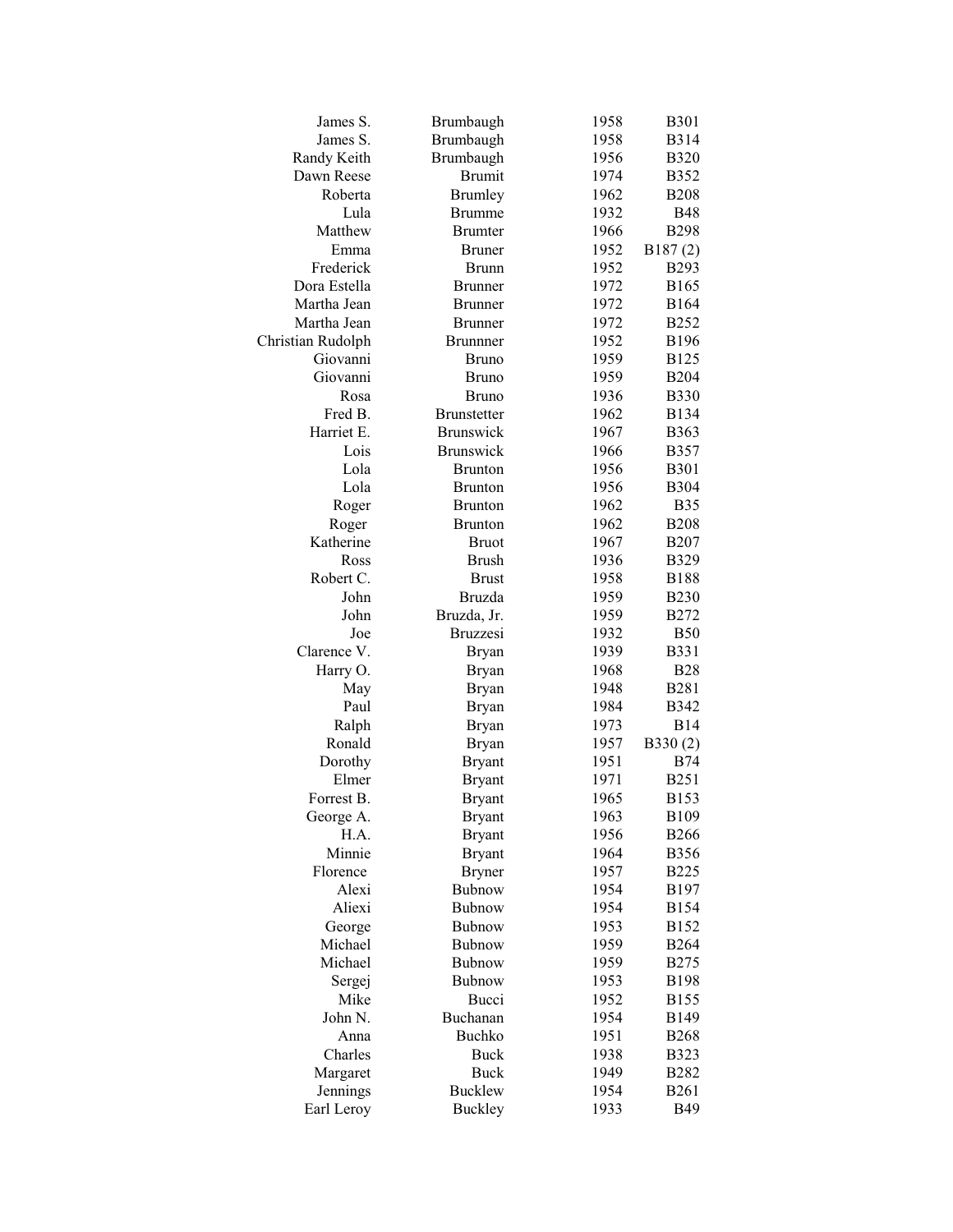| Harley Warren         | <b>Buckley</b>  | 1947 | <b>B58</b>  |
|-----------------------|-----------------|------|-------------|
| Clayton               | <b>Buckman</b>  | 1947 | B102        |
| Marcus                | Buckman         | 1973 | B351        |
| Kenneth               | Budd            | 1948 | <b>B285</b> |
| Lelia U.              | <b>Budd</b>     | 1971 | <b>B13</b>  |
| William               | <b>Budd</b>     | 1951 | <b>B154</b> |
| Zorah                 | <b>Budd</b>     | 1965 | <b>B358</b> |
| Alice W.              | <b>Bueglass</b> | 1939 | <b>B333</b> |
| Franklin              | <b>Buell</b>    | 1972 | <b>B31</b>  |
| George                | Buell           | 1946 | <b>B59</b>  |
| J. Garfield           | <b>Buell</b>    | 1948 | <b>B56</b>  |
| Raymond C.            | Buell           | 1966 | <b>B347</b> |
| George J.             | <b>Buhalak</b>  | 1948 | <b>B285</b> |
| Charles W.            | <b>Buhler</b>   | 1955 | <b>B82</b>  |
| John                  | <b>Bujnak</b>   | 1968 | <b>B10</b>  |
| Adrian                | <b>Bull</b>     | 1934 | B331        |
| Cecil R.              | <b>Bull</b>     | 1950 | <b>B108</b> |
| Margaret              | <b>Bullins</b>  | 1968 | B194        |
| Margaret              | <b>Bullins</b>  | 1968 | B195        |
| Orlen E.              | <b>Bullock</b>  | 1939 | <b>B224</b> |
| Albert H              | Bumphrey        | 1970 | <b>B159</b> |
| Robert Elgin          | Bumphrey        | 1972 | <b>B291</b> |
| Dennis E.             | <b>Bumpus</b>   | 1959 | <b>B126</b> |
| Charles               | <b>Bunch</b>    | 1953 | <b>B161</b> |
| Fannie                |                 |      |             |
|                       | <b>Bunch</b>    | 1937 | <b>B78</b>  |
| Don                   | <b>Bundy</b>    | 1948 | B102        |
| Julie                 | <b>Bundy</b>    | 1957 | <b>B73</b>  |
| Prudence              | <b>Bundy</b>    | 1967 | B8          |
| Arthur J.             | <b>Bunker</b>   | 1932 | <b>B116</b> |
| Daisy B.              | <b>Bunker</b>   | 1958 | <b>B303</b> |
| Ford L.               | <b>Bunker</b>   | 1963 | <b>B346</b> |
| Monroe Henry          | <b>Bunker</b>   | 1962 | <b>B221</b> |
| Oscar                 | <b>Bunker</b>   | 1941 | <b>B23</b>  |
| Walter                | <b>Bunker</b>   | 1954 | <b>B171</b> |
| Lois A.               | Bunn            | 1965 | <b>B346</b> |
| <b>Edward Everett</b> | <b>Burcaw</b>   | 1939 | <b>B41</b>  |
| Irma                  | Burchfield      | 1964 | <b>B293</b> |
| William F.            | Burchfield      | 1955 | B10         |
| Anna                  | <b>Burda</b>    | 1949 | <b>B189</b> |
| <b>Bessie</b>         | Burden          | 1963 | <b>B295</b> |
| Eva                   | <b>Burdette</b> | 1948 | <b>B54</b>  |
| Gerry                 | <b>Burdette</b> | 1962 | <b>B177</b> |
| Hazel G.              | <b>Burdette</b> | 1960 | <b>B210</b> |
| Dorothy               | <b>Burdick</b>  | 1965 | <b>B343</b> |
| <b>Frank Elmer</b>    | <b>Burdick</b>  | 1934 | <b>B288</b> |
| Kathryn               | <b>Burdick</b>  | 1965 | <b>B160</b> |
| W. J.                 | <b>Burdick</b>  | 1961 | <b>B124</b> |
| Charles               | <b>Burger</b>   | 1955 | <b>B68</b>  |
| Elanna Rae            | <b>Burger</b>   | 1960 | <b>B257</b> |
| Paul A.               | <b>Burger</b>   | 1967 | B6          |
| DeJane                | <b>Burgess</b>  | 1960 | <b>B177</b> |
| Mary                  | <b>Burgess</b>  | 1952 | <b>B187</b> |
| Paul A.               | <b>Burgess</b>  | 1955 | <b>B171</b> |
| Clyde                 | <b>Burgner</b>  | 1949 | B102        |
| Earl                  | <b>Burgner</b>  | 1956 | <b>B335</b> |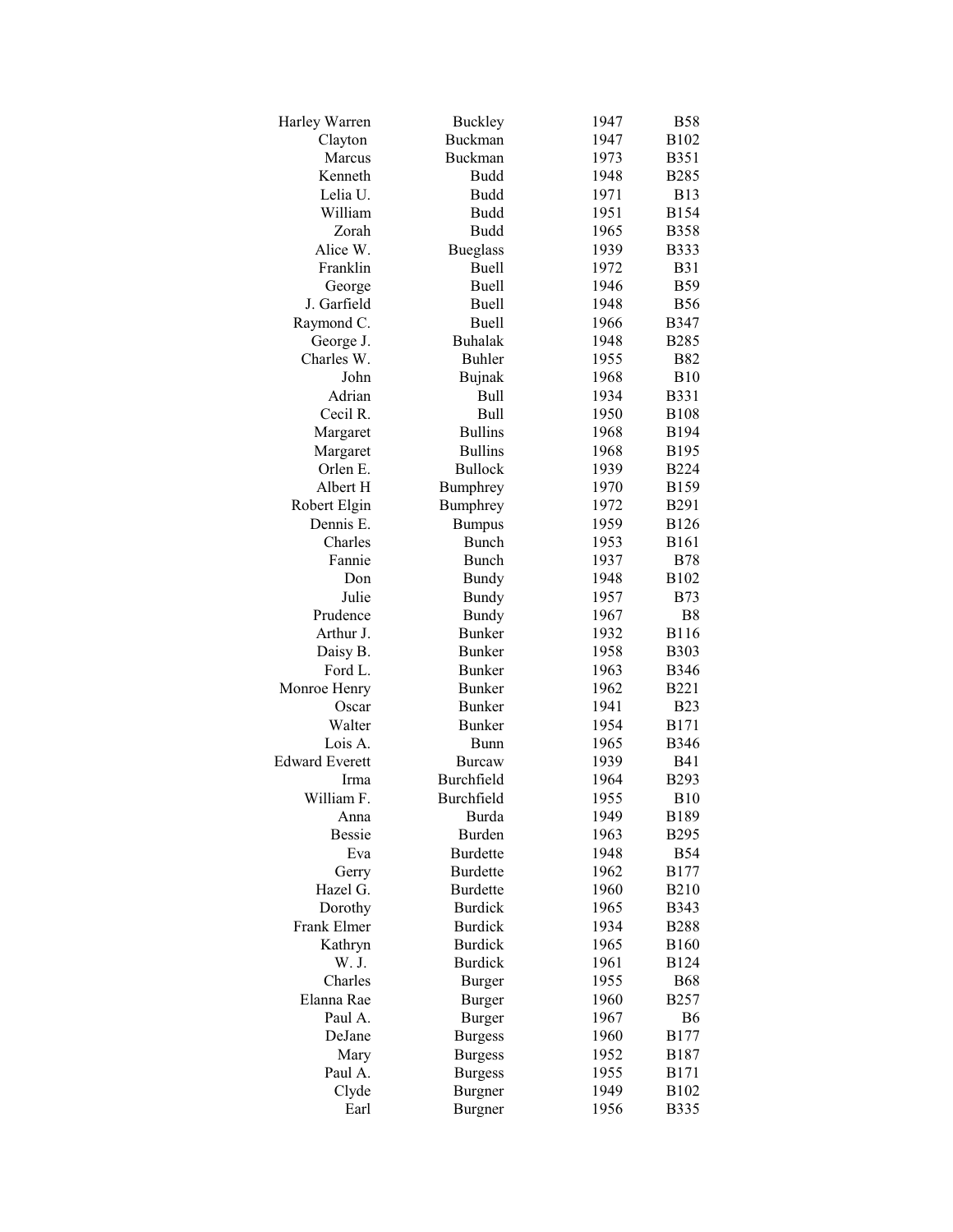| Ray                   | Burgner          | 1957      | <b>B82</b>   |
|-----------------------|------------------|-----------|--------------|
| Richard W.            | <b>Burgner</b>   | 1970      | <b>B300</b>  |
| Andrew                | <b>Burhnam</b>   | 1956      | <b>B311</b>  |
| <b>Bruce Orin</b>     | Burke            | 1959      | <b>B74</b>   |
| <b>Brunce</b>         | <b>Burke</b>     | 1959      | <b>B302</b>  |
| Grace                 | <b>Burke</b>     | 1959      | <b>B25</b>   |
| John                  | <b>Burke</b>     | 1950      | <b>B275</b>  |
| John                  | <b>Burke</b>     | 1950      | <b>B</b> 348 |
| Lula P.               | <b>Burke</b>     | 1963      | <b>B209</b>  |
| Lula P.               | <b>Burke</b>     | 1963      | <b>B210</b>  |
| Russell               | <b>Burke</b>     | 1970      | <b>B156</b>  |
| Sophia                | <b>Burke</b>     | 1955      | <b>B</b> 308 |
| Frances               | Burketh          | 1960      | <b>B246</b>  |
| Hubert Alonzo         | <b>Burketh</b>   | 1960      | <b>B246</b>  |
| John A.               | <b>Burkett</b>   | 1952      | <b>B67</b>   |
| Mrs. Norman           | <b>Burkett</b>   | 1928      | <b>B33</b>   |
| Charles               | <b>Burkey</b>    | 1947      | <b>B98</b>   |
| Clyde                 | <b>Burkey</b>    | 1933      | <b>B129</b>  |
| Douglas               | <b>Burkey</b>    | 1959      | <b>B276</b>  |
| Jay S.                | <b>Burkey</b>    | 1963      | <b>B357</b>  |
| Lucy May              | <b>Burkey</b>    | 1937      | <b>B323</b>  |
| Maude L.              | <b>Burkey</b>    | 1959      | <b>B202</b>  |
| Ida                   | <b>Burkhardt</b> | 1948      | <b>B285</b>  |
| Peter G.              | <b>Burkhardt</b> | 1933      | B129         |
| James                 | <b>Burkhart</b>  | 1956      | <b>B306</b>  |
| <b>Tress</b>          | <b>Burkhart</b>  | 1933      | <b>B224</b>  |
| Hettie                | Burkholder       | 1955      | <b>B307</b>  |
| Mark                  | <b>Burleson</b>  | 1971      | <b>B300</b>  |
| <b>Barnett</b>        | Burlingham       | 1956      | <b>B305</b>  |
| Ida                   | <b>Burner</b>    | 1952      | <b>B349</b>  |
| Willis J.             | <b>Burner</b>    | 1957      | <b>B75</b>   |
| Chloe Meacham         | <b>Burnett</b>   | abt. 1941 | <b>B226</b>  |
| Laura Jones           | <b>Burnett</b>   | 1937      | B193         |
| Andrew L.             | Burnham          | 1956      | <b>B306</b>  |
| Anna                  | <b>Burns</b>     | 1939      | B29(2)       |
| Belle                 | <b>Burns</b>     | 1934      | <b>B45</b>   |
| <b>Edward Phillip</b> | <b>Burns</b>     | 1959      | <b>B125</b>  |
| George                | <b>Burns</b>     | 1955      | <b>B308</b>  |
| James                 | <b>Burns</b>     | 1964      | <b>B82</b>   |
| John R.               | <b>Burns</b>     | 1945      | <b>B279</b>  |
| Laura T.              | <b>Burns</b>     | 1962      | B123         |
| Margaret H.           | <b>Burns</b>     | 1971      | B162         |
| Marion                | <b>Burns</b>     | 1947      | <b>B52</b>   |
| Mary                  | <b>Burns</b>     | 1952      | <b>B199</b>  |
| Spencer               | <b>Burns</b>     | 1954      | <b>B274</b>  |
| Vactor                | <b>Burns</b>     | 1953      | <b>B199</b>  |
| Vactor A.             | <b>Burns</b>     | 1953      | <b>B270</b>  |
| Virgina               | <b>Burns</b>     | 1960      | <b>B260</b>  |
| Virginia              | <b>Burns</b>     | 1960      | <b>B256</b>  |
| Virginia B.           | <b>Burns</b>     | 1960      | B363         |
| Walter                | <b>Burns</b>     | 1966      | <b>B298</b>  |
| Walter                | <b>Burns</b>     | 1966      | <b>B299</b>  |
| Mary                  | <b>Burnside</b>  | 1941      | <b>B59</b>   |
| Rolland Richmond      | <b>Burnside</b>  | 1939      | <b>B29</b>   |
| Alva                  | Burr             | 1952      | B199         |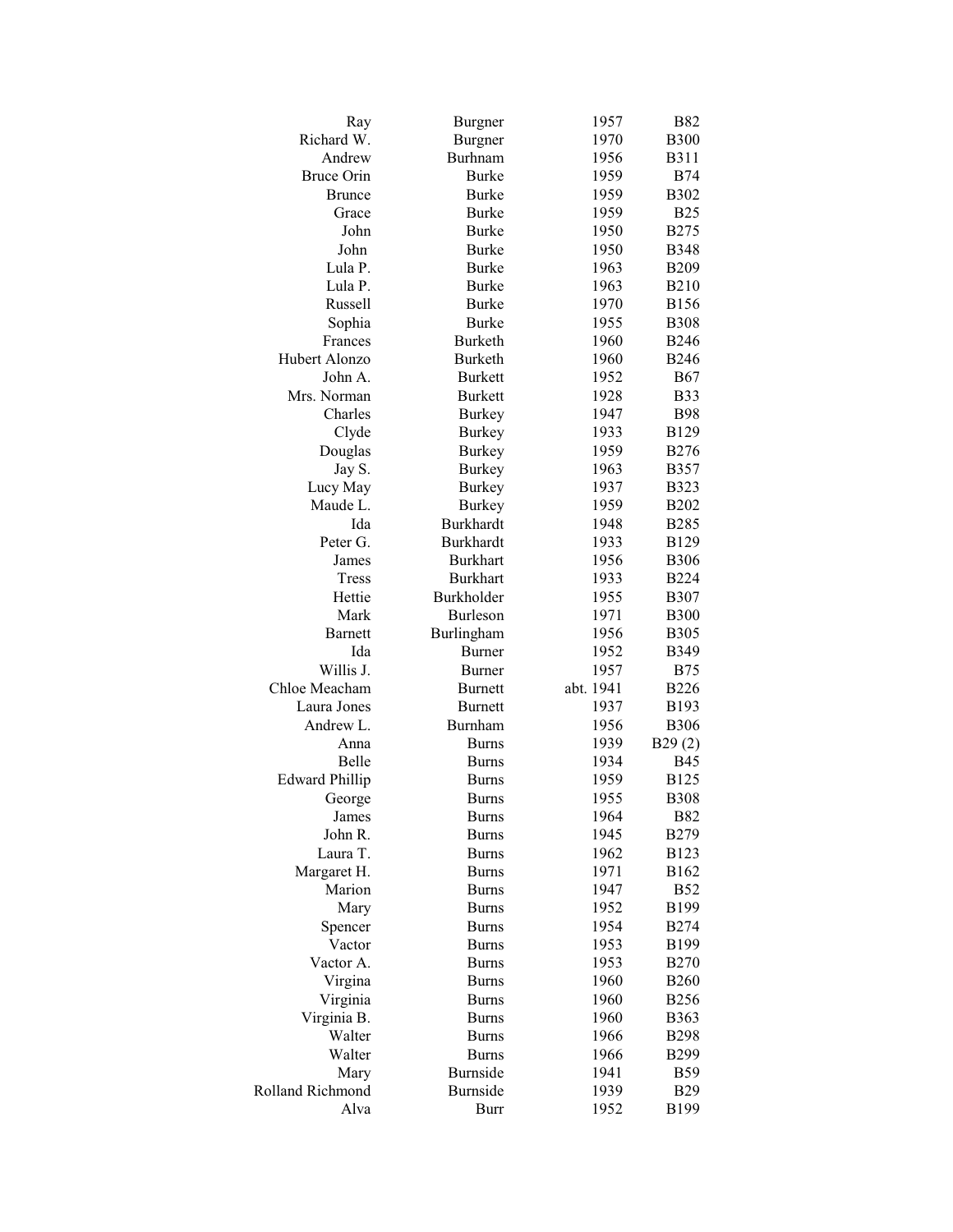| Charles Ned        | Burr             | 1950 | <b>B171</b>    |
|--------------------|------------------|------|----------------|
| Ernest             | <b>Burr</b>      | 1958 | <b>B83</b>     |
| Connie Lynn        | <b>Burrell</b>   | 1969 | <b>B357</b>    |
| Henry L.           | <b>Burrell</b>   | 1972 | <b>B151</b>    |
| Iola M.            | <b>Burrell</b>   | 1956 | <b>B124</b>    |
| Lucile             | <b>Burrell</b>   | 1936 | <b>B</b> 34    |
| Mary C.            | Burridge         | 1969 | <b>B10</b>     |
| William            | Burridge         | 1950 | <b>B</b> 304   |
| Lucille            | <b>Burriell</b>  | 1936 | <b>B50</b>     |
| Infant             | <b>Burrier</b>   | 1960 | <b>B258</b>    |
| L.L.               | <b>Burrier</b>   | 1956 | <b>B335</b>    |
| Martha Tilden      | <b>Burritt</b>   | 1933 | <b>B49</b>     |
| Addie              | <b>Burroughs</b> | 1939 | <b>B101</b>    |
| Arabella Taylor    | <b>Burroughs</b> | 1910 | <b>B372</b>    |
| Fred               | <b>Burroughs</b> | 1955 | <b>B311</b>    |
| George             | <b>Burroughs</b> | 1914 | <b>B377</b>    |
| Harry              | <b>Burroughs</b> | 1937 | <b>B44</b>     |
| Henry D.           |                  | 1916 | <b>B376</b>    |
| Howard             | <b>Burroughs</b> | 1913 | <b>B377</b>    |
|                    | <b>Burroughs</b> |      |                |
| Jessie Lorena      | <b>Burroughs</b> | 1938 | B <sub>9</sub> |
| Lester             | <b>Burroughs</b> | 1936 | <b>B331</b>    |
| Mrs. Howard        | <b>Burroughs</b> | 1916 | <b>B378</b>    |
| Ivan               | <b>Burrows</b>   | 1957 | <b>B231</b>    |
| Lena               | <b>Burson</b>    | 1938 | <b>B45</b>     |
| Ethel              | <b>Burt</b>      | 1947 | <b>B181</b>    |
| <b>Ethel Burns</b> | <b>Burt</b>      | 1947 | <b>B278</b>    |
| J.H.               | <b>Burt</b>      | 1949 | <b>B58</b>     |
| Susan              | <b>Burt</b>      | 1918 | <b>B218</b>    |
| Susan              | <b>Burt</b>      | 1918 | <b>B365</b>    |
| <b>Bruce Allen</b> | <b>Burton</b>    | 1949 | <b>B381</b>    |
| Charles            | <b>Burton</b>    | 1957 | <b>B72</b>     |
| Henry Kenneth      | <b>Burton</b>    | 1951 | <b>B316</b>    |
| Ruth Iona          | <b>Burton</b>    | 1970 | <b>B110</b>    |
| George A.          | <b>Busch</b>     | 1962 | B <sub>5</sub> |
| Gertrude           | <b>Busch</b>     | 1952 | <b>B311</b>    |
| Joseph C.          | <b>Busch</b>     | 1960 | <b>B247</b>    |
| Nellie J.          | <b>Busch</b>     | 1965 | <b>B344</b>    |
| Canney E.          | <b>Bush</b>      | 1942 | <b>B322</b>    |
| Grace B.           | <b>Bush</b>      | 1961 | <b>B208</b>    |
| Norma Lee          | <b>Bush</b>      | 1938 | <b>B116</b>    |
| Russell            | <b>Bush</b>      | 1957 | <b>B73</b>     |
| Zona               | <b>Bush</b>      | 1980 | <b>B255</b>    |
| Katherine          | <b>Busher</b>    | 1947 | <b>B169</b>    |
| Kathrine           | <b>Busher</b>    | 1947 | <b>B281</b>    |
| Nicholas J.        | <b>Busher</b>    | 1962 | <b>B180</b>    |
| Richard            | <b>Busher</b>    | 1948 | <b>B111</b>    |
| Thomas             | <b>Busher</b>    | 1945 | <b>B30</b>     |
| Thomas             | <b>Busher</b>    | 1948 | <b>B127</b>    |
| Thomas J.          | <b>Busher</b>    | 1945 | <b>B334</b>    |
| Thomas J.          | <b>Busher</b>    | 1945 | <b>B59</b>     |
| Mabel              | <b>Bushey</b>    | 1955 | <b>B172</b>    |
| Mabel              | <b>Bushey</b>    | 1955 | B24(2)         |
| William            | <b>Bushong</b>   | 1949 | <b>B283</b>    |
| Gladys C.          | <b>Busler</b>    | 1963 | <b>B297</b>    |
|                    |                  |      |                |
| John               | <b>Buss</b>      | 1947 | B102           |

8 Not an o bituary